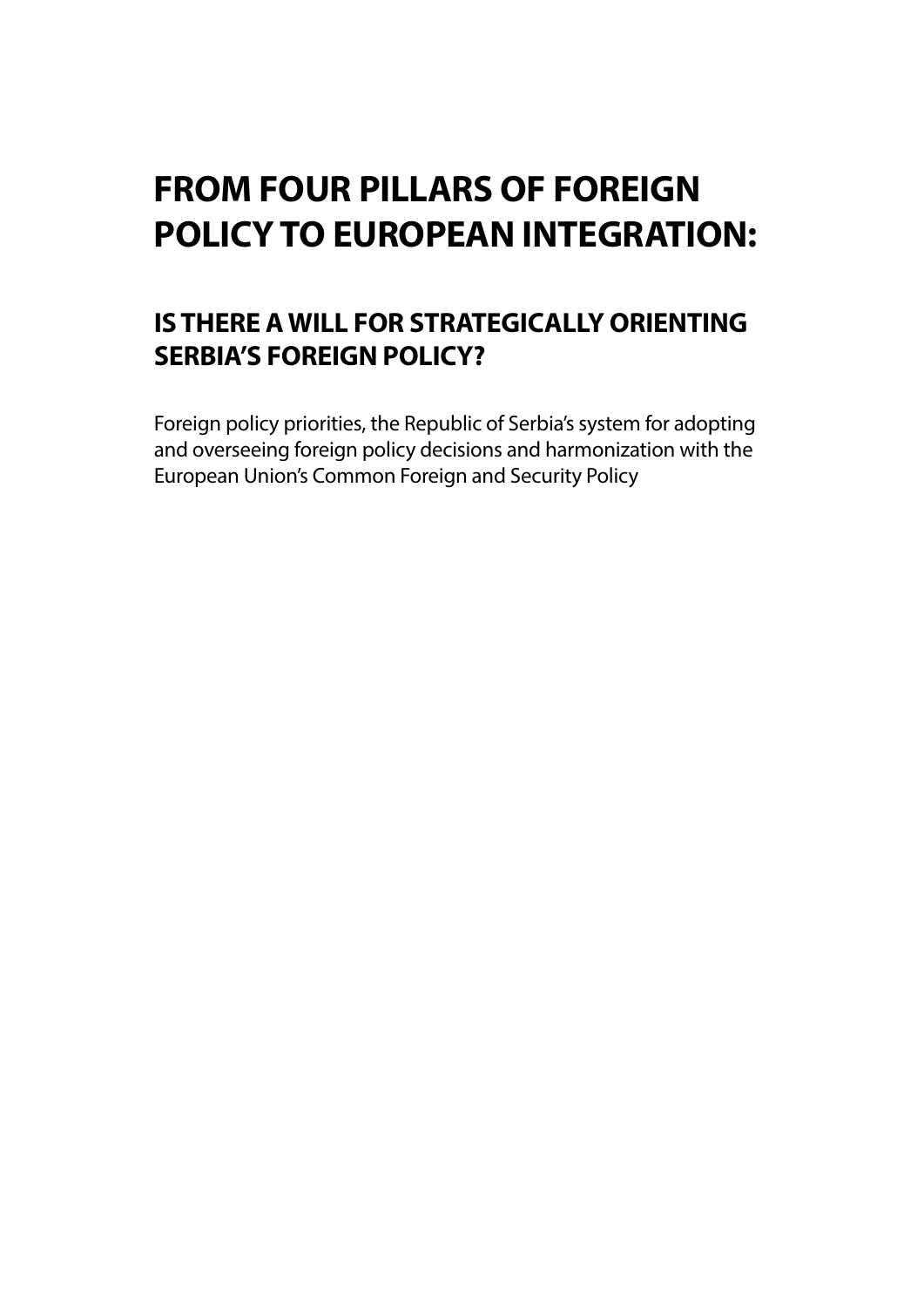### **PUBLISHER**

ISAC Fund International and Security Affairs Centre Kapetan Mišina 5 11000 Beograd www.isac-fund.org

### **EXECUTIVE PUBLISHER**

Nikola Petrović

## **LEAD RESEARCHER**

Igor Novaković

### **RESEARCH ASSISTANTS**

Jelena Kajganović Sara Nikčević

### **Design & prepress**

Nenad Baćanović

#### **ISBN**

978-86-86383-15-0

#### **Belgrade 2013**

### **PROJECT WAS KINDLY SUPPORTED BY THE**

**European** Fund for the **Balkans**<br>Bringing the Western Balkans closer to the European Union

Views presented in this document reflect only the opinion of the research team and cannot be attributed to any participating individual or organization.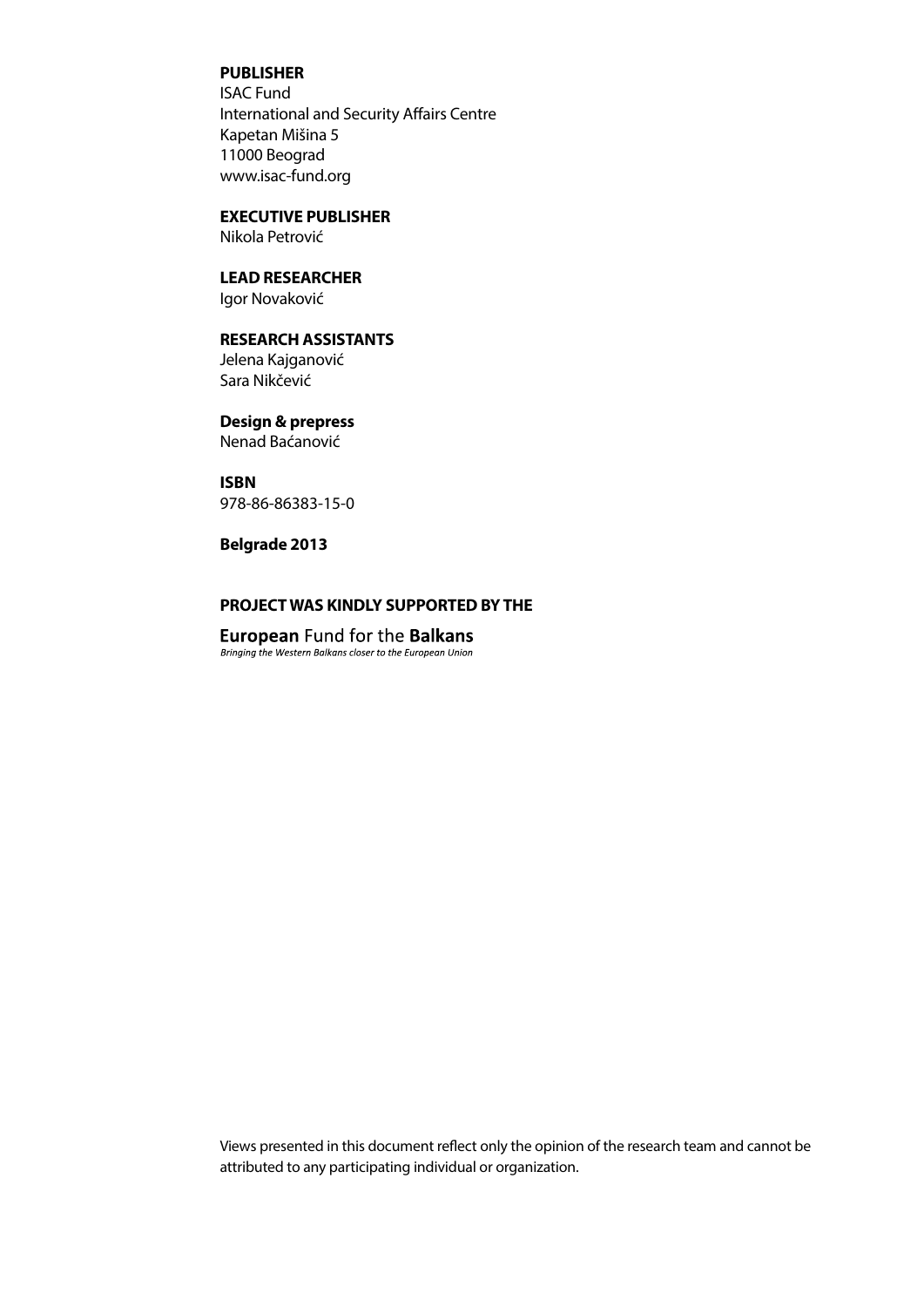### ABBREVIATIONS

EU - European Union ICJ – International Court of Justice ICTY - International Criminal Tribunal for the Former Yugoslavia in The Hague MP – Member of Parliament NATO - North Atlantic Treaty Organization UN – United Nations UN SC – United Nations Security Council SAA – Stabilisation and Association Treaty (with the EU) OSCE – Organization for Security and Cooperation in Europe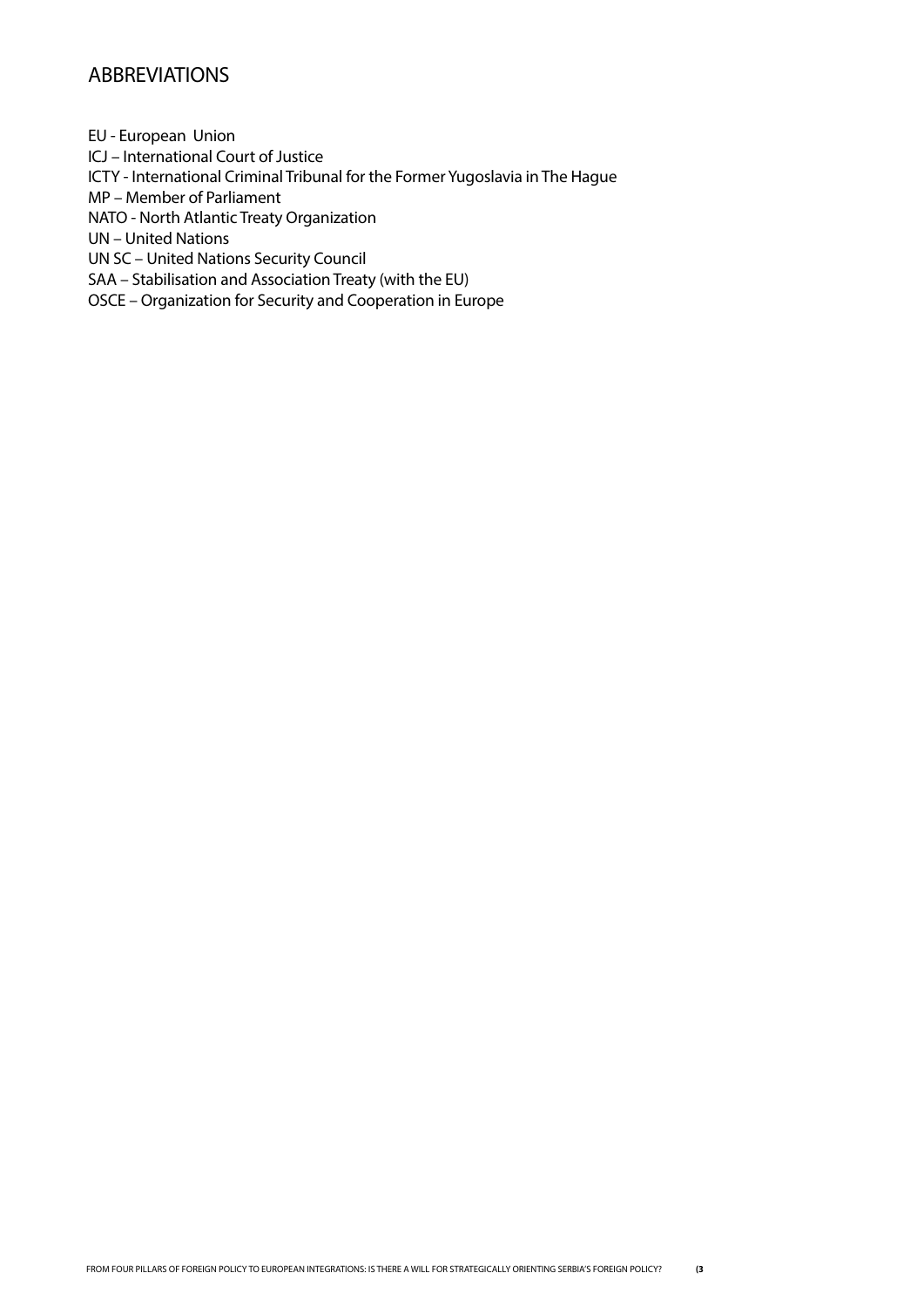## **CONTENTS**

| 1.<br>THE ISSUE OF THE REPUBLIC OF SERBIA'S FOREIGN POLICY STRATEGY - STRATEGIC DISORIENTATION  15                                                                                                                                                                                                                                                          |
|-------------------------------------------------------------------------------------------------------------------------------------------------------------------------------------------------------------------------------------------------------------------------------------------------------------------------------------------------------------|
|                                                                                                                                                                                                                                                                                                                                                             |
| 1.2.1 The Constitution and the Resolutions of the National Assembly of the Republic of Serbia19                                                                                                                                                                                                                                                             |
| 1.3 FOREIGN POLICY PRIORITIES IN PROGRAMS AND PROGRAMMATIC DOCUMENTS OF THE                                                                                                                                                                                                                                                                                 |
| 2.                                                                                                                                                                                                                                                                                                                                                          |
| 2.1 THE GENERAL NORMATIVE AND INSTITUTIONAL FRAMEWORK FOR PASSING<br>2.1.2 The Mechanism for Establishing Foreign Policy Priorities and Their Implementation29<br>2.1.2 The Mechanism of Control of the Decision-Making process in the Area of Foreign Policy30<br>2.2 THE SYSTEM OF PASSING FOREIGN POLICY DECISIONS AND PRACTICAL CONTROL IN 2008-2012 31 |
| 2.2.1 The Work of the Ministry of Foreign Affairs, Government, and President of the Republic31<br>2.2.2 The Work of the National Assembly and the Committee for Foreign Affairs in the 2008-2012 Period 33<br>3.<br>SERBIA'S FOREIGN POLICY AND ALIGNMENT WITH EU COMMON FOREIGN AND SECURITY POLICY 37                                                     |
|                                                                                                                                                                                                                                                                                                                                                             |
| 3.2 ALIGNMENT OF SERBIA'S FOREIGN POLICY WITH THE COMMON FOREIGN AND SECURITY POLICY OF THE EU.39                                                                                                                                                                                                                                                           |
|                                                                                                                                                                                                                                                                                                                                                             |
|                                                                                                                                                                                                                                                                                                                                                             |
| ADDENDUM II - THE NORMATIVE FRAMEWORK FOR PASSING FOREIGN POLICY DECISIONS34                                                                                                                                                                                                                                                                                |
| ADDENDUM III - THE GENERAL NORMATIVE AND INSTITUTIONAL FRAMEWORK FOR THE CONTROL                                                                                                                                                                                                                                                                            |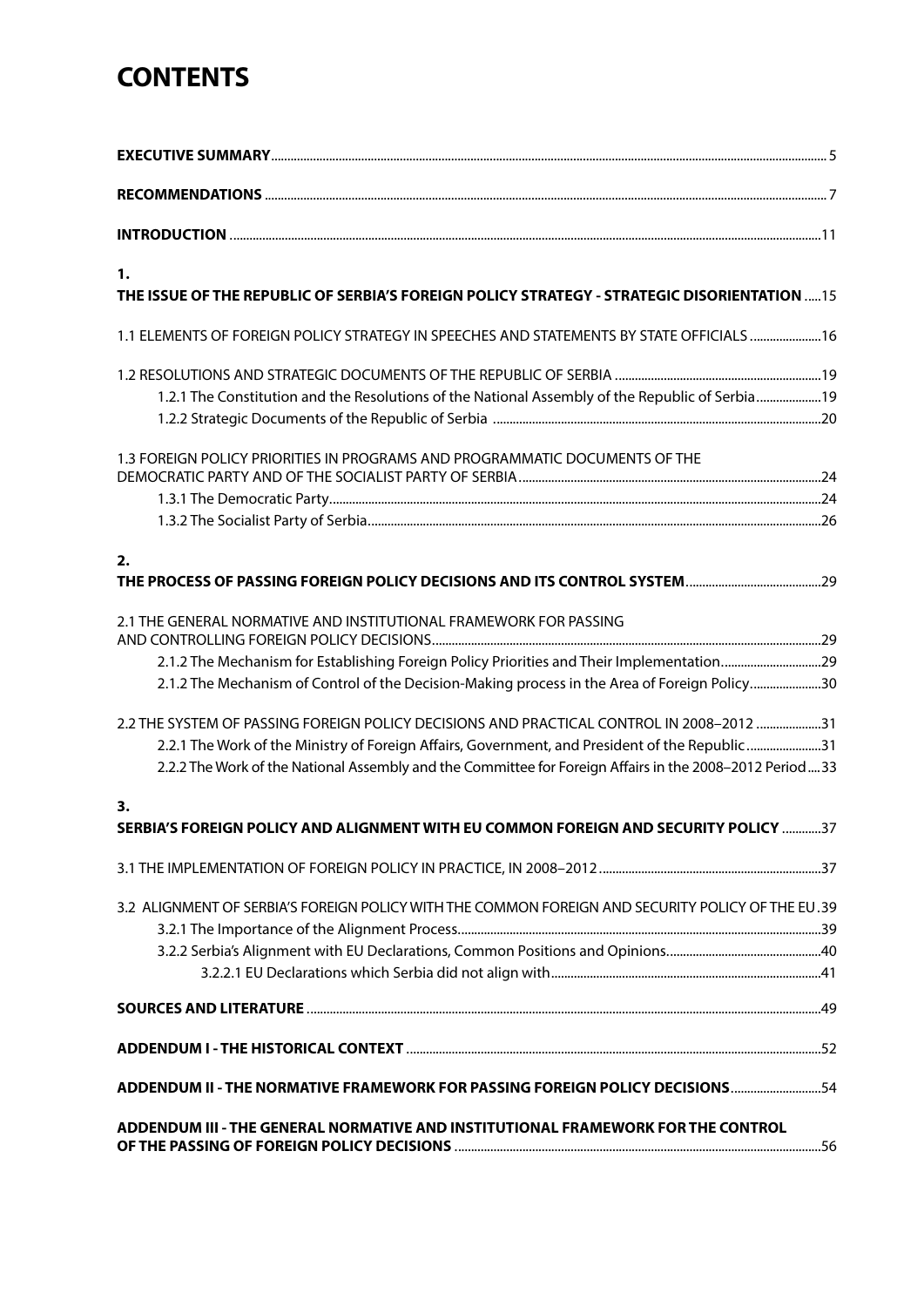## **EXECUTIVE SUMMARY**

Since the breakup of the former Yugoslavia to this day, Serbia has been conducting an unadjusted foreign policy in its different incarnations as a state, with vague and unclear priorities which have shifted depending on the ruling political elite. Over the past twenty years, the orientation of foreign policy, priorities and open issues were the determining factors in the rise and fall of ruling elites, i.e. of political groups coming to power after winning popular elections on all levels. It is therefore evident that a foreign policy, as an outcome of dialog based on rational priorities, is crucial to the internal process of reforms and successful completion of the process of transition. The moot issue in deciding these priorities is the country's relationship with the European Union, that is, of achieving its vocally embraced yet not fully accepted – either as a foreign, or domestic – goal of joining the EU as a member state.

This study focuses on practical policy and examines the problems of Serbia's foreign policy from 2008–2012, as evaluated on three points: its lack of long-term strategy; the malfunctioning of its system of decision-making and supervision; and the problems of its process of harmonization with the EU's Common Foreign and Security Policy. The main purpose of this study is to offer a set of recommendations for reforming the approach to these questions, derived from an in-depth examination of the mentioned foreign policy aspects with the aim of bolstering the nation's political standing abroad.

This paper points to a lack of a harmonized and balanced foreign policy strategy rooted in a pre-established, broad social consensus. Although elements of a foreign policy strategy exist in various documents composed by state institutions, as in parliamentary resolutions and strategies, they lack a common thread, are inconsistent, and do not oblige the ruling political elite to conduct any kind of policy. Elements of foreign policy strategy are also present in the programs of the political parties that make up the Cabinet, but they are very meager in reach and scope, and only declaratively oblige government representatives to engage in some kind of foreign policy.

The process of adopting foreign policy decisions is one of the least transparent processes of implementing the Republic of Serbia's policies in practice. There is no vertical link of *foreign policy priorities to foreign policy creation to citizens*, which is highly unusual considering that foreign policy figured as one of the major reasons determining the ascent/fall of almost every Serbian government since 1990.

The ruling majority between 2008–2012 also did not respect the legislative framework for defining and adopting foreign policy decisions, as none of the institutions of the state were consistent in conducting a comprehensive foreign policy. It almost appears as if the jurisdictions were divided among various institutions ad hoc, all haphazardly engaging in different foreign policy approaches. Frequently, policies led by these institutions would collide. On the other hand, the National Assembly, which is in charge of overseeing the executive branch of government, did not perform its job in foreign policy matters. Its Committee on Foreign Policy had neglected its role as a supervisory body, and even ignored a portion of its legal duties that pertain to overseeing the operations of the Cabinet and of the Foreign Ministry.

Finally, this study takes a look at the process of harmonization with the EU's Foreign and Security Policy, based on Serbia's answers to the European Commission's Questionnaire. The study establishes that the country's accession to the EU was not reflected in terms of values in its foreign policy decision-making process, in the 2008–2012 period. The very process of alignment with the EU foreign policy declarations, common positions and statements also failed to incorporate these values; hence, it has been of scant aid to improving the country's foreign political standing.

The authors of this study have concluded that there is a vertical link between three aspects of foreign policy. The (non-)existence of a foreign policy strategy rooted in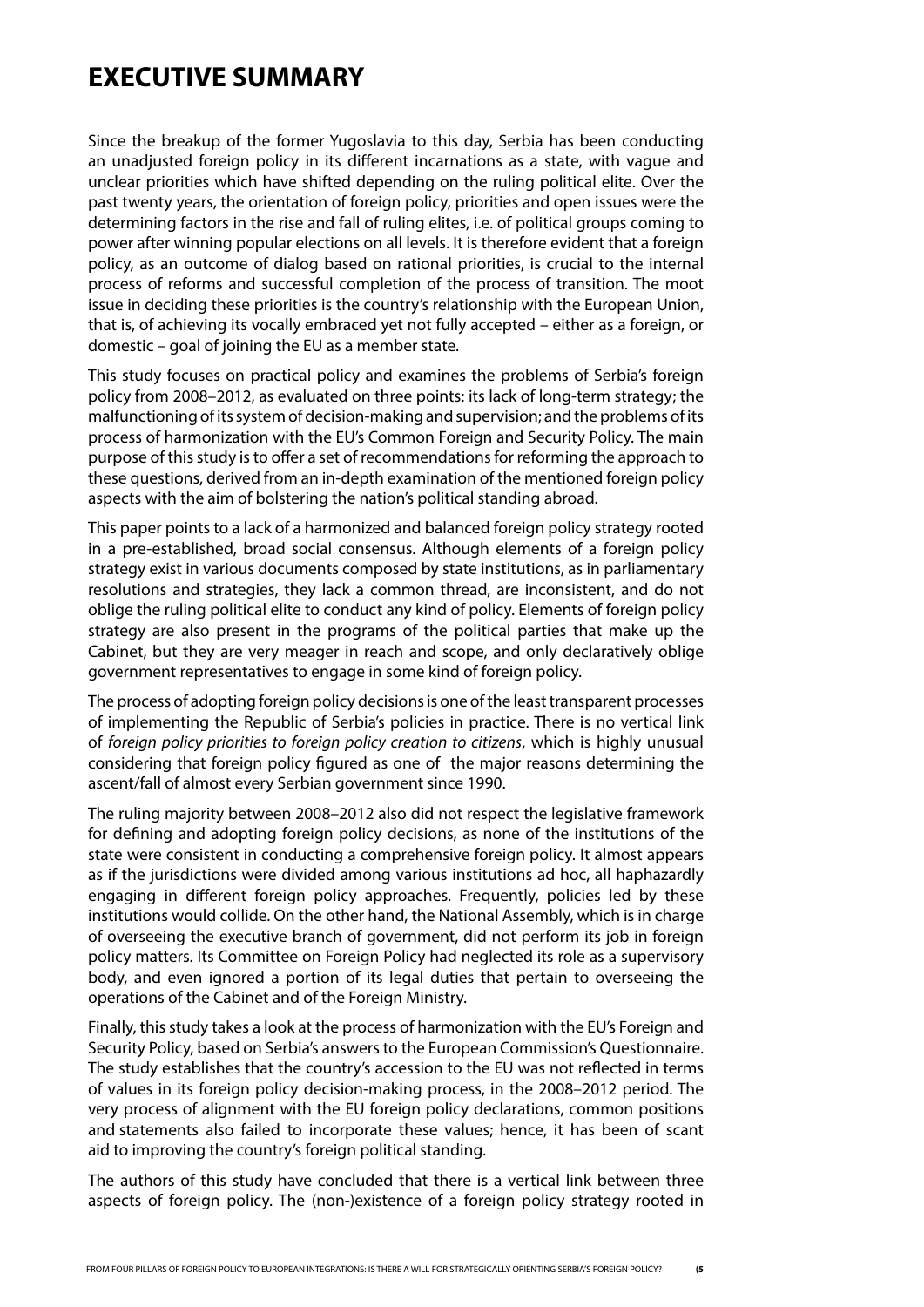consistent priorities is one of several factors that have prevented the National Assembly and its designated committee from performing their supervisory role, both formally and legally. Furthermore, a free overlapping and overstepping of the powers vested in various institutions charged with passing and implementing foreign policy decisions was made possible.

In conclusion, the lack of clearly-set priorities and the overlapping of jurisdictions has brought about the treatment of the harmonization with the EU's Foreign and Security policy as a mainly technical process of inferior significance, relative to other foreign policy priorities – this doing little to improve Serbia's political standing with the international community.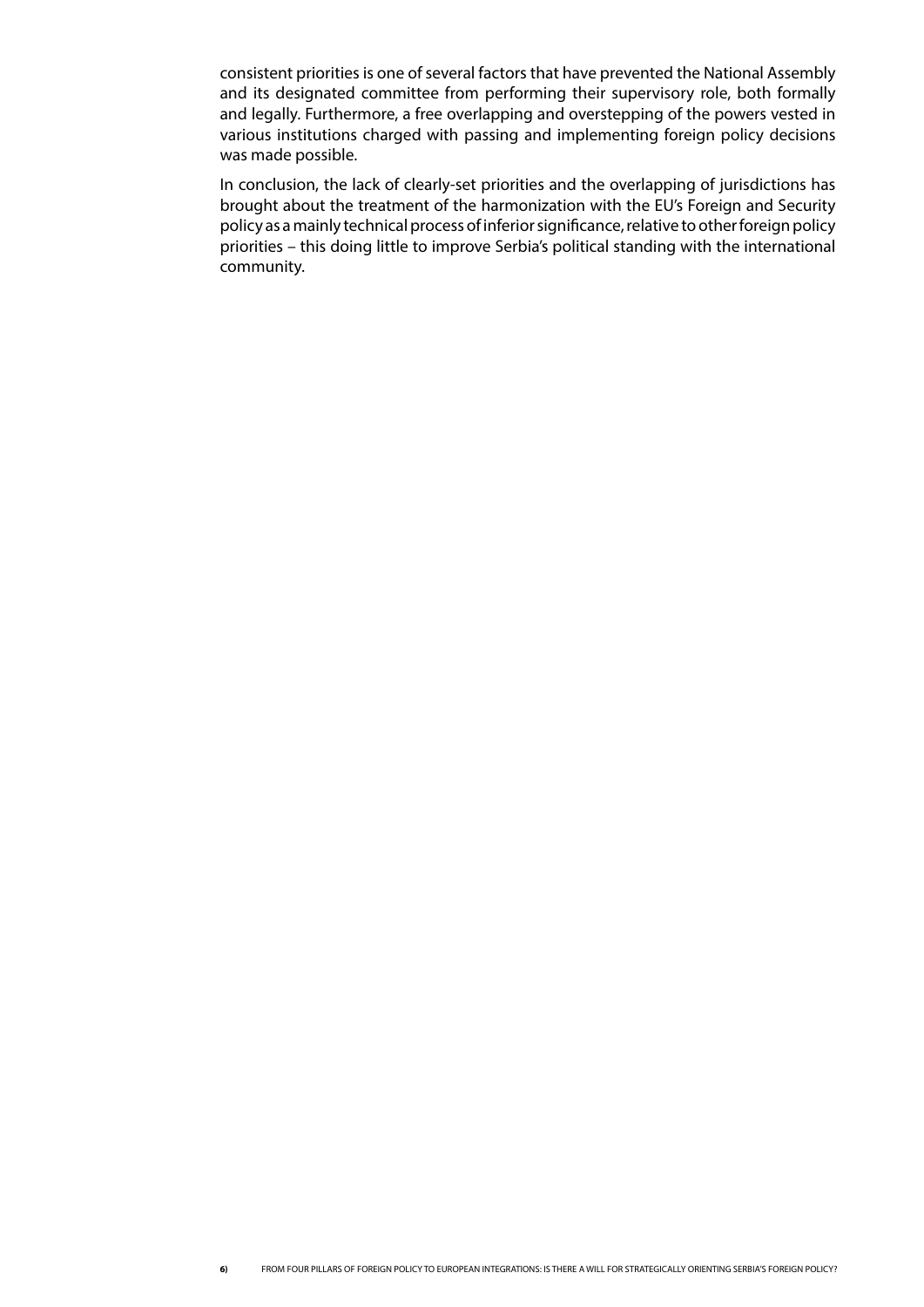## **RECOMMENDATIONS**

### **QUESTION OF FOREIGN POLICY STRATEGY**

- 1. Serbia's leading political parties lack clearly and consistently defined foreign policy commitments. Launching internal debates inside political parties would help prevent ad hoc and arbitrary definitions of foreign policy priorities by members and party leaders, depending on their current utility.
- 2. Civil society, the media and academic community need to act in unison and publicly raise the question of adopting a foreign policy strategy by applying pressure on state institutions to instigate a public debate on the matter. So far, individual initiatives and proposals had little effect.
- 3. State institutions above all the National Assembly should raise the question of harmonizing existing strategic documents that outline some of the country's foreign policy priorities as soon as possible. At the present, the majority of these documents conflict each other, and need to be harmonized so that a comprehensive foreign policy strategy may be adopted.
- 4. A public debate on key foreign policy questions needs instigation, with the purpose of mobilizing the political elite, civil society and academia around the prospect of Serbia's optimal position in international affairs, by taking into account the country's geopolitical situation and economic interests. The following subjects demand detailed and thorough appraisal:
	- The relationship toward Kosovo, its self-styled independence, and the countries which recognize it;
	- $-$  The relationship toward the EU and the obligations arising from it; the harmonization of pro-European agenda with other major issues;
	- The relationship toward individual EU member-states, including minor ones;
	- The relationship toward the break-up of the former Yugoslavia, and Serbia's position relative to that of the other former Yugoslav republics, as well as a joint approach to some important foreign policy questions (i.e. the EU, the Non-Aligned Movement, etc.)
	- Relations in the region, and redefinition of Serbia's position within it, taking into account regional cooperation and European integrations;
	- The relationship towards Russia, and definition of priorities in cooperation with this historical Serbia's sometime patron, partner or ally;
	- The relationship toward China and emerging global powers (i.e. Brazil, India);
	- $-$  The relationship toward Turkey, with which Serbs share a substantial cultural inheritance and numerous economic and political interests;
	- $-$  The relationship toward Euro-Atlantic integrations  $-$  needful of a debate on the relationship toward the Partnership for Peace program, the contents and limits of Serbia's "military neutrality," and the relations with NATO;
	- The relationship toward Serb Diaspora, and Serbs elsewhere in the region.
- 5. The debate should rely on the body of documents passed by the European Movement in Serbia's Forum for International Relations since 1997, as well as the country's foreign policy strategy and the programs of other countries in the region.
- 6. Based on this public debate, the political elite needs to adopt a comprehensive and precise foreign policy strategy, and form a consensual hierarchy of foreign policy priorities.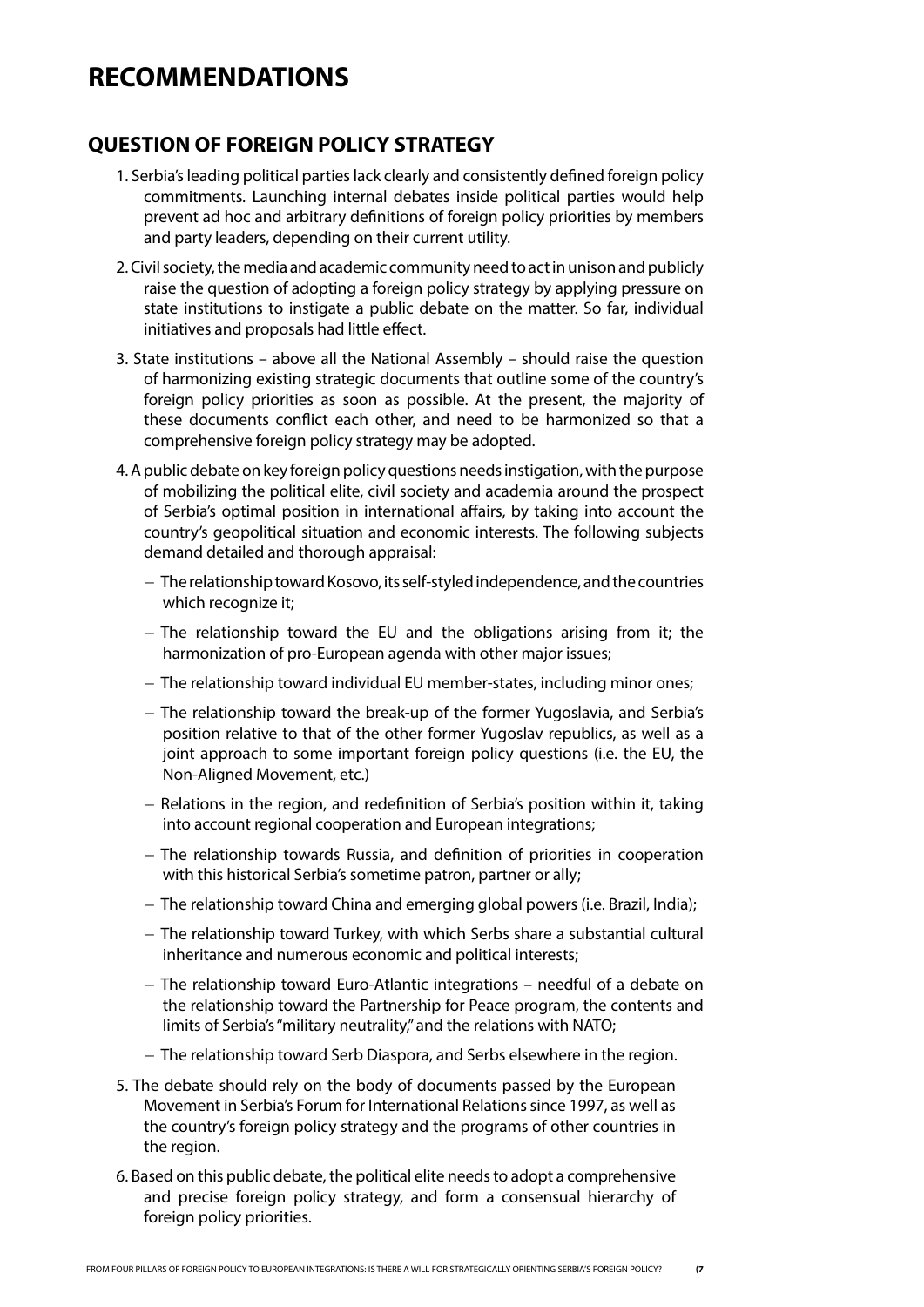### **THE INSTITUTIONAL FRAMEWORK FOR ADOPTING FOREIGN POLICY DECISIONS, AND THE SYSTEM FOR OVERSEEING THEM**

1. It is vital to ensure greater respect for the formation of a framework for adopting and implementing foreign policy through the adoption of a foreign policy strategy and better supervision by state institutions and, informally, by the civil sector and the media. The adoption of a strategic foreign policy framework would provide an anchor point for the National Assembly, the civil sector and the media, for controlling the adoption and implementation of foreign policy decisions.

2. The National Assembly of the Republic of Serbia should honor all legislation passed with the intent of supervising state executive authorities. In particular, special pressure should be exerted towards increasing a regular interaction between the Assembly and the Cabinet, so its ministers would appear regularly before the lawmakers in order to answer their queries – in addition to regular annual Cabinet reports submitted to MPs for debate.

3. The Foreign Affairs Committee needs to begin focusing on issues in its jurisdiction, especially those to do with supervising the executive authorities. The Committee needs to go over practical political decisions arrived at by the executive arm of government, all the comments and proposals concerning these decisions, as well as insist on regular communication with the Ministry of Foreign Affairs.

4. The Foreign Ministry should abide by the Law and have the Minister regularly, at least twice a year, brief the National Assembly's Foreign Affairs Committee in accordance with the law, as well as attend query sessions of the parliament.

5. MPs are the owners of their mandates, regardless of eventually not having been chosen in majority elections. Hence, they should accept their duties and insist on the prerogatives granted by law to the National Assembly, and the permanent and temporary task forces and bodies they form a part of. Partisan loyalties should not affect a free expression of opinion, or responsible performance of their duties of office.

6. The National Assembly needs to increase its efforts to ensure that the public and civil society be provided full access to debates held in it or before its committees, through transcripts of every session of the parliament and its supplementary bodies.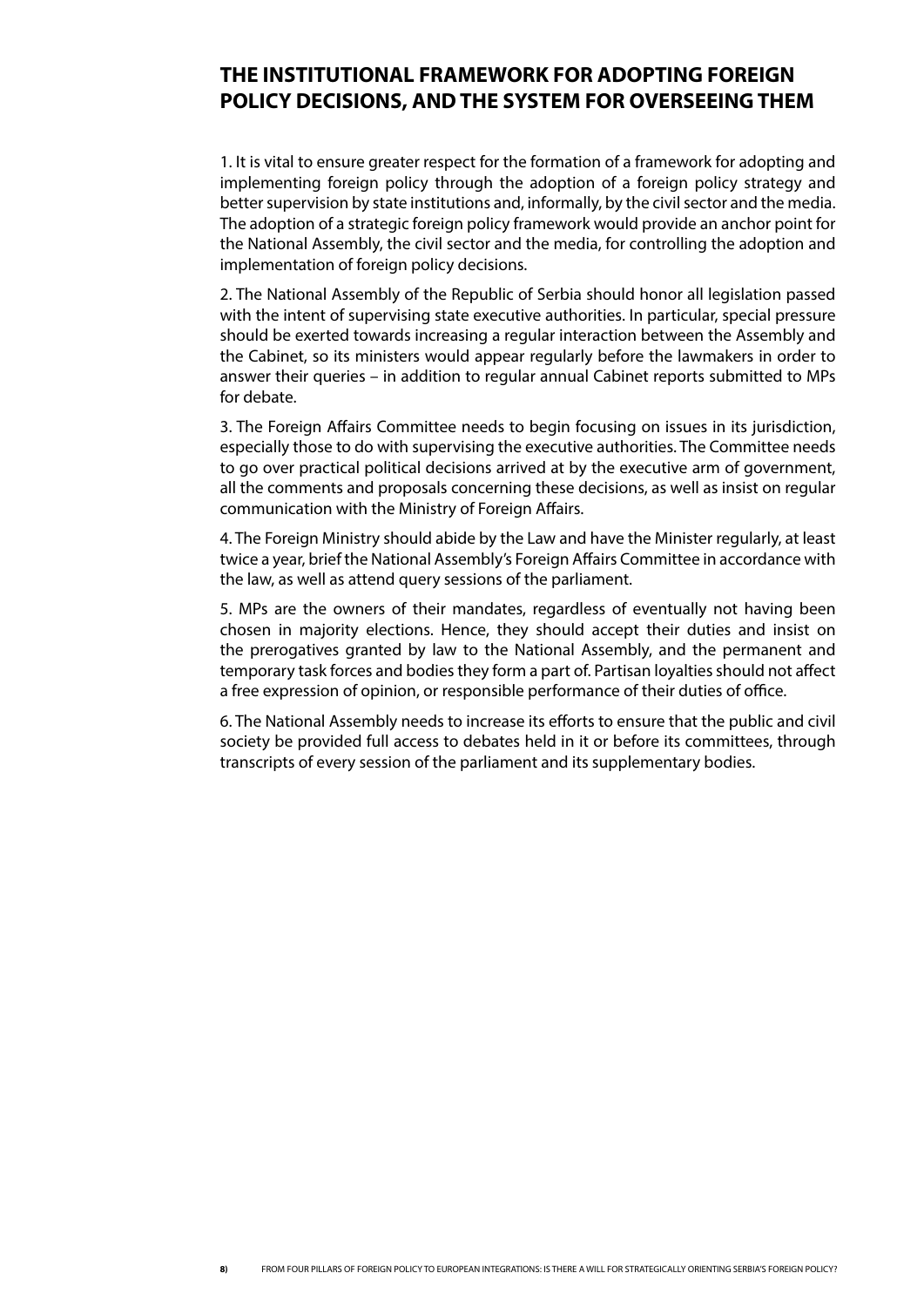## **THE ADOPTION OF FOREIGN POLICY DECISIONS IN PRACTICE AND HARMONIZATION WITH THE EU'S COMMON FOREIGN AND SECURITY POLICY**

1. Serbia's foreign policy needs to be practically built upon realistic interests and attainable goals that reflect the country's geopolitical situation and economic interests. In that sense, it is essential to precisely define both these interests and attainable goals by a foreign policy strategy, in turn to be interpreted and carried out by relevant state institutions in accordance with the law.

2. It is essential to establish cohesive action of state institutions which define and implement foreign policy while honoring legal hierarchy and jurisdictions. Only then can the state be accepted as a serious factor on the international scene, i.e. by firmly abiding its foreign policy and internal political priorities, interests as well as the underlying values it has undertaken to uphold.

3. If Serbia's membership in the EU is definitely established as the country's ultimate goal, a value-based reevaluation of past foreign policy must publicly be undertaken, and an approach that clearly reflects European values defined. Abandoning the present technical approach to European integrations is absolutely indispensable.

4. In its foreign policy Serbia needs to nurture a culture of dialog and balance as opposed to the one of confrontation, while expanding the degree of trust it enjoys among partner states, thereby creating the necessary basis for the attainment of its realistic goals.

5. Serbia needs to use every opportunity in open forums to manifest its devotion to European integrations and European values, even if the current interests of most EU member-states and its own do not overlap. An ideal way to achieve this is trough the alignment with the EU's declarations, statements, and common positions, which form a part of Chapter 31 of its negotiations with the EU, and of its obligations within the European integrations process.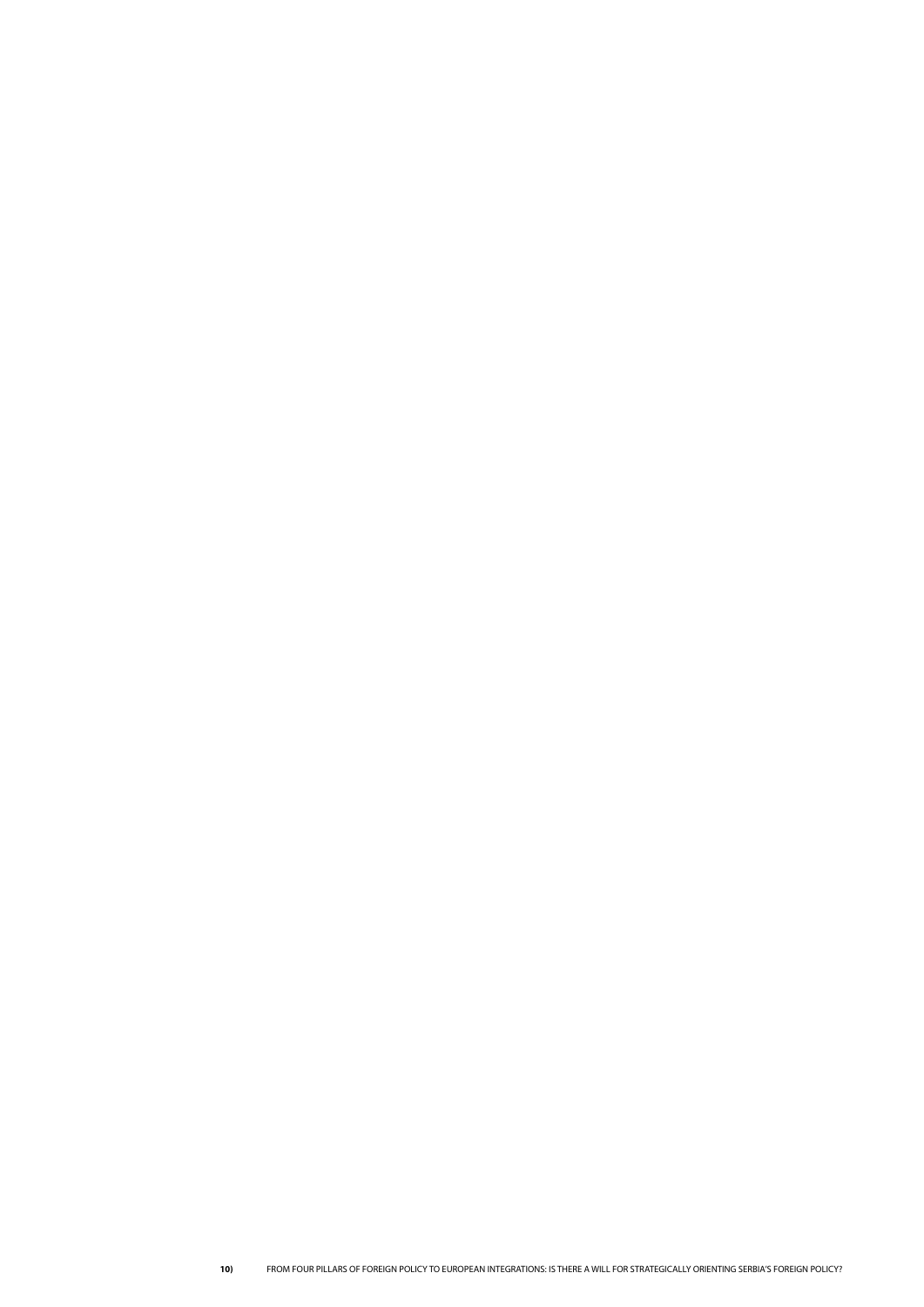## **INTRODUCTION**

At the beginning of 2012, the research team of the International Security Affairs Center (ISAC Fund) set out to analyze Serbia's foreign policy between 2008 and 2012. The basic idea of the project was to conduct a detailed analysis of the process of deciding on foreign policy priorities and their practical application, as well as an analysis of the consistency of Serbia's pro-European orientation by examining the degree of its harmonization with the EU's Common Foreign and Security Policy through alignment with the EU's declarations, common positions and opinions. Despite a lack of strategic documents on Serbia's foreign policy, the objective was to highlight its inconsistencies in the light of the country's aspirations to become a member of the EU.

The process of foreign policy decision-making is one of the least transparent in the Republic of Serbia. This is largely due to the removed relationship between foreign policy issues and the country's citizens. That is, there is no chain **foreign policy priorities – foreign policy creation – citizens** (chain of competence, control and implementation), which is highly unusual, considering that foreign policy has figured as one of the main reasons for the ascent or fall of almost every Serbian government since 1990. Thus, the incumbent government, formed by the Serbian Progressive Party (formerly an opposition party) and the Socialist Party of Serbia, which took office in 2012, was also able to constitute itself only after acquiring legitimacy by publicly embracing European integrations as a strategic goal shared by all the ruling parties.

**Despite this paper essentially being an overview of the previous Democratic Party-led Serbian government's performance in the domain of foreign policy, it is not, by any means, our intention to criticize the present opposition. Our goal is to present the new Cabinet with recommendations based on a methodological analysis leading towards an improvement of the system of foreign policy decisionmaking and of the operation of state institutions by ensuring their adherence to legal norms, as well towards enabling well-grounded decision-making based on a comprehensive and precise foreign policy strategy.**

Furthermore, this study has been conceived as laying the groundwork for a continuous promotion of reforms of the foreign policy decision-making process within the Republic of Serbia, via policy briefs. This paper and its publication were made possible by the European Fund for the Balkan's *Think and Link* program.

### *Serbia and its position in a changing world*

Political and economic circumstances around the globe have radically changed over the past 20 years. On the one hand, the rise of states like China, Russia, Brazil, Japan etc., and the birth of a united Europe, reveal a process of emergence of new power centers around the world, thereby effectively laying the foundations for a multi-polar world, and relatively diminishing the overall power of the United States of America. On the other hand, in today's highly-interconnected and interdependent world, new, transnational problems and challenges such as asymmetrical security threats (international terrorism, trans-national crime, cybernetic threats, drug trafficking etc.), trans-national migrations, and advanced communications, demand that countries – and even global powers – unite into integrated wholes. In this respect, trust is becoming the key element in international relations, providing a basis for an establishment of deeper relations between different countries, for the purpose of devising better and more efficient responses to regional and global challenges. In Europe, these factors have deepened the process of European and Euro-Atlantic integrations, and the enlargement of the EU and North Atlantic Treaty Organization (NATO), including the expansion of the NATO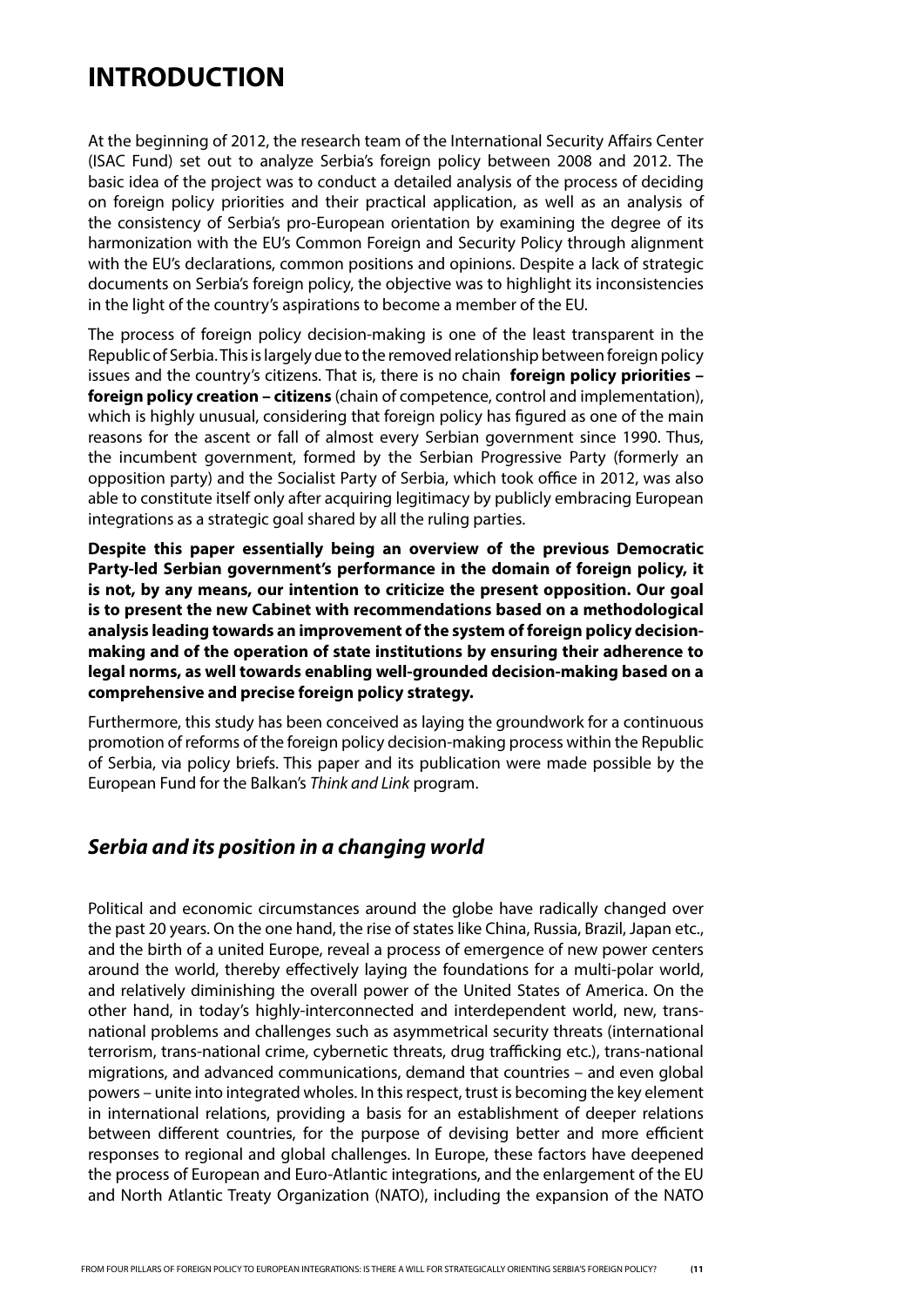Partnership for Peace program, as the most successful, nation-transcending ventures so far.

Unfortunately, Serbia hasn't been able to adjust its domestic or foreign policy priorities to the new state of international affairs. After the conflicts and wars in Bosnia-Herzegovina and Croatia, in which Serbia's authorities were more than superficially involved as well, the country's confrontation with the West led to its international isolation in the form of economic and political sanctions, and eventually to NATO air strikes against it in 1999, provoked by the Kosovo conflict. The hostilities were ended by UN Security Council's adoption of Resolution 1244 on Kosovo that same year, and the withdrawal of Serbian police and army units from the territory of Kosovo, which became an international protectorate until the final resolution of its status. In February 2008, Kosovo declared its independence - by the end of 2012 recognized by 98<sup>1</sup> members of the UN

With the downfall of Slobodan Milosevic's regime in October 2000, the way had been cleared for a shift in Serbia's foreign political orientation. The new authorities revealed intentions for the country to join the UN., the Council of Europe, and pursue membership in the EU, NATO Partnership for Peace, and even NATO itself. At the European Summit in Thessaloniki in 2003, the perspective of European integrations was expanded to the Western Balkans for the first time. A Joint Declaration on political dialog between the EU and Serbia laid the foundations for a formal dialog between both sides.

In the first decade of the  $21^{st}$  century, Serbia's three foremost foreign policy problems remained regulating relations inside the joint state of the Federal Republic of Yugoslavia, i.e. the State Union of Serbia-Montenegro; meeting the requirement of cooperation with the International Criminal Tribunal for the Former Yugoslavia in The Hague (the ICTY)<sup>2</sup>; and the question of Kosovo.

In 2006, Montenegro became independent. General Ratko Mladic, the last suspect wanted by the ICTY, was delivered to that Court in 2011, whereas Kosovo had declared its independence back in 2008.

These problems have been the reason why Serbia hadn't been able to coherently articulate and pursue its foreign policy priorities. The most formidable obstacle standing in the way to a resolution of this is the issue of Kosovo's status. That is, Kosovo had broken away in 2008, to be recognized by the majority of EU states, as well as the US and several other countries. Two Security Council members, China and Russia, continue refusing to recognize Kosovo, thereby becoming Serbia's more important foreign policy factors than they used to be. Even so, Serbia has aspirations toward joining the EU and in, March 2012, it became a candidate for membership. It was admitted into the NATO Partnership for Peace program in November 2006, although it officially has no ambition to become a full NATO member, and has proclaimed a vague "military neutrality" in a parliamentary resolution on the question of Kosovo. Serbia's foreign policy approach is thus torn between the two goals: of preserving its sovereignty in Kosovo, and further integration into European and Euro-Atlantic institutions. The country's foreign policy priorities, and approach to foreign policy in general, still depend on shifts in the ruling elite and are, hence, inherently unstable. This became evident during premier Vojislav Kostunica's reign (2007–2008), when using all available means to keep Kosovo inside Serbia figured as number one foreign policy objective, whereas prime minister Mirko Cvetkovic's cabinet (2008–2012) at least formally equated these two, quite separate foreign-policy priorities<sup>3</sup>.

#### *Formulating the thematic confines of this research paper and the main research questions*

<sup>1</sup> In several countries, such as Nigeria and Sao Tome and Principe, some state officials have questioned the validity of Kosovo's recognition.

 $^2$  http://www.icty.org/

 $3\overline{)}$  See Addendum I for a more comprehensive historical survey.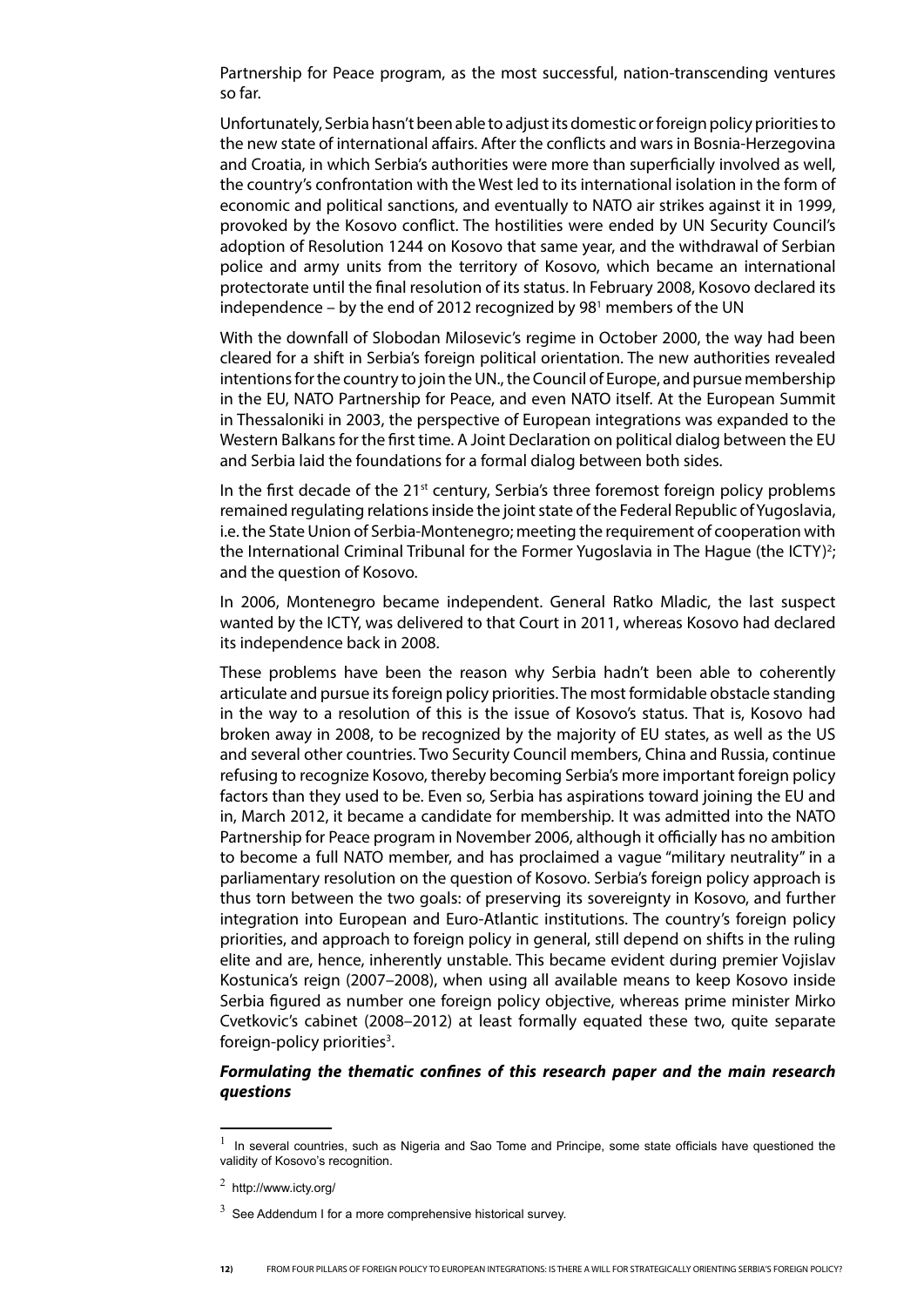The basic purpose of a country's foreign policy is to realize its national interests, i.e. to use diplomatic means in removing potential foreign threats and dangers to the state and its citizens, thereby creating and maintaining the necessary conditions for its unhindered development, and the prosperity of its citizens. In that sense, the key to any successful foreign policy lies in an approach based on rational evaluation of state priorities, viewed through the prism of several factors – the country's geopolitical position, the size of its territory and its population, its economic potential, security risks, historical heritage etc. Based on these, a series of priorities is defined which then become the basis for creating state foreign policy. Thence, a proper analysis of sundry factors must take into account future developments, while viable policy priorities must be able to withstand long-term challenges. Thus, the basic interests of small countries may largely be achieved in their immediate environment, and then in wider areas, among those nations that wield the strongest economic and security influence over the region a country is located in.

### *The first, basic research question which underlies this document is: Does Serbia have a foreign policy strategy? Since the formal introduction of democracy into the country to this day, Serbia has not been able to set up a hierarchy of its foreign-policy priorities founded on its real position, and on the basis of a broad consensus among its elite and its citizens. Instead, its foreign policy priorities have been ad hoc and transient.*

The very process of defining foreign policy priorities and their implementation is an altogether separate issue. It is precisely the lack of a state foreign policy strategy that enables political figures to sidestep the formal authorities as defined by the Constitution of the Republic of Serbia, numerous laws and by-laws. It is that which prevents efficient control, there being no effectual "lever" for criticism. In the past, huge inconsistencies in honoring the regulative framework appeared, coupled with the mixing of jurisdictions of different state institutions – chiefly those of the President, the Cabinet, and the Foreign Minister – legally designated to act in determining and implementing foreign policy. Furthermore, the National Assembly and its Foreign Affairs Committee were notably passive in their supervisory role in the process, as in forging foreign policy and its implementation.

### *The second basic research question is: In what manner were foreign policy decisions adopted and applied within the "triangle" formed by the Cabinet, the President of the Republic and the Ministry of Foreign Affairs in the 2008–2012 period, and how was the process controlled by the National Assembly of the Republic of Serbia and its Foreign Affairs Committee?*

We must also keep in mind that, in public discourse, Serbia's full membership in the EU has been declared its supreme foreign policy goal, demanding a predictable and valuesoriented policy for its successful achievement. We will therefore review the effectiveness of the two performances mentioned in this study of Serbia's harmonization with the EU's Common Foreign and Security Policy – that is, the record of its compliance with the EU Council's declarations and common positions, and that of its representatives in the OSCE. The formal demand that Serbia should embrace the EU Council's declarations, common positions and opinions, including those of the EU mission in the UN and the OSCE, was agreed to at the 2003 EU Summit in Thessaloniki. With its receiving the status of a candidate state this process became particularly important, given its proclaimed intent of becoming a member of the EU. Therefore, such a performance review is necessary to provide an insight into the predictability and validity of its foreign policy in terms of values.

*The third basic research question is: To what extent has Serbia harmonized its stances in international organizations with the declarations, common positions and opinions of the EU Council, and the EU representatives in the OSCE, during the 2008–2012 period? This study should provide concrete answers on the practical effects of Serbia's lack of a well-grounded foreign policy strategy, and of its flawed processes for adopting, implementing and checking foreign policy decisions in its national interests.*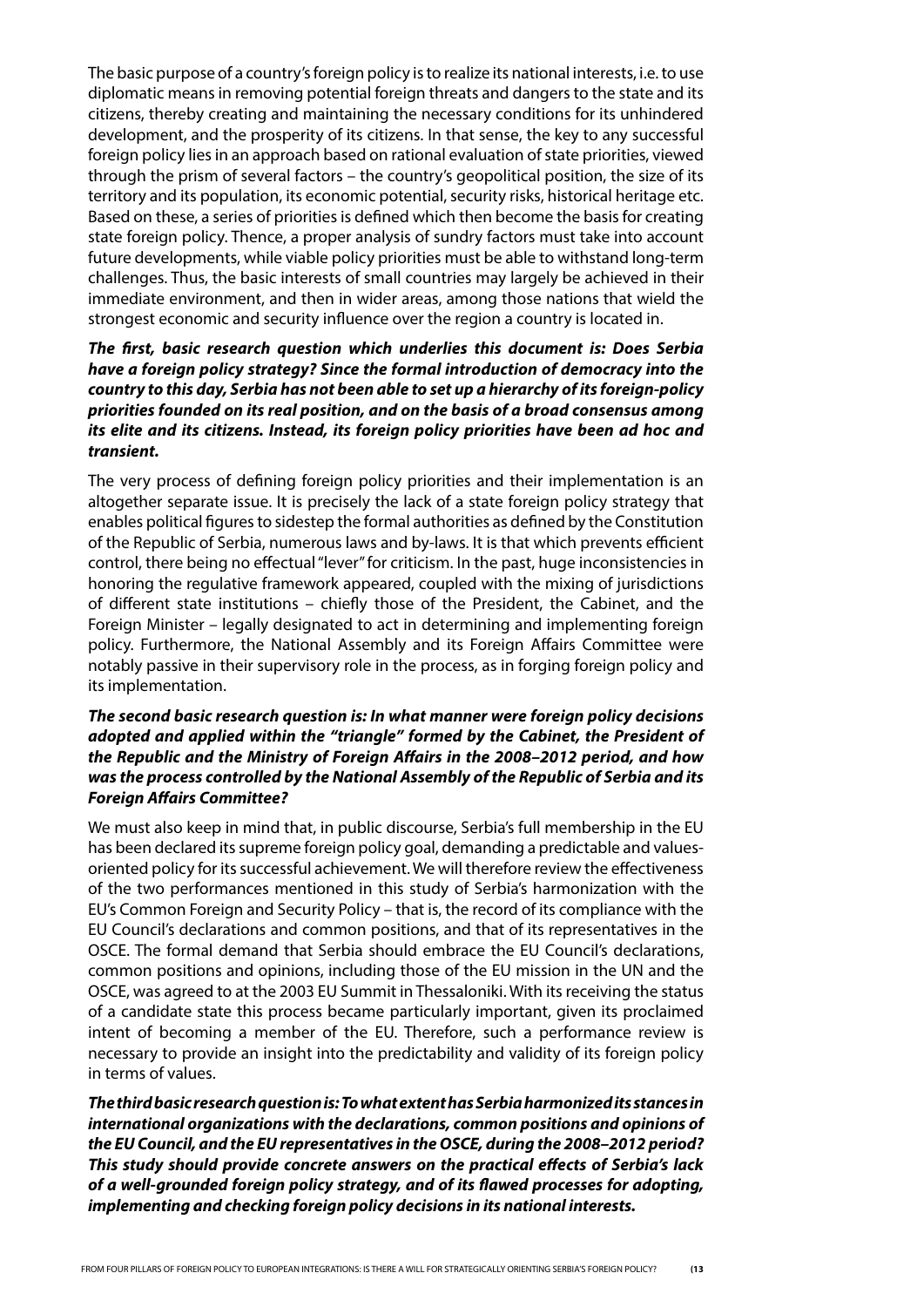Also, one of the aims of this study is to provide political recommendations to the state on the ways and means to remove the observed flaws, omissions and logical inconsistencies in its foreign policy.

### *Research methods and document structuring*

The ISAC Fund's Investigative Team employed several research methods. Firstly, it analyzed the content of the official documents published by Serbia's state institutions, each containing elements of a foreign policy strategy (a total of 5 resolutions passed by the National Assembly of the Republic of Serbia, and three strategies adopted by the state institutions of the Republic of Serbia in 2003–2009), as well as programmatic segments and party program documents on foreign policy priorities, parliamentary transcripts and logs from the Foreign Affairs Committee's sessions, and other committees of relevance, in addition to the sessions of the National Assembly. After this, an analysis was made of statements and speeches by top officials during the tenure of Prime Minister Mirko Cvetkovic, with references to the strategic priorities of the Republic of Serbia.

A legal analysis of the Constitution of the Republic of Serbia, and sundry laws (the Law on Foreign Affairs, the Law on the National Assembly, the Law on Government, etc.) as well as other relevant acts (the National Assembly's Rules of Procedure etc.) was also undertaken.

In addition, open interviews with state officials and civil servants, representatives of civil organizations, and experts were conducted, to collect information and verify our conclusions.

The task was divided into three segments. The first has to do with the (non-) existence of a formal strategic foreign policy framework, and focuses on the elements of strategy (as the basis for foreign policy), discussed in various documents or publicly mentioned by state officials. The second part examines the constitutional and legal framework for defining short-term foreign policy priorities and adopting decisions, and the supervision of this process. Hence, it deals with the behavior of state institutions and authorized individuals in actual practice. The third and final portion illustrates the consequences of the questions analyzed in the first two parts, by evaluating Serbia's harmonization with the EU's Common Foreign and Security Policy, i.e. Serbia's endorsement of the EU Council's declarations, common positions and opinions, and those of EU representatives within the OSCE in 2008–2012.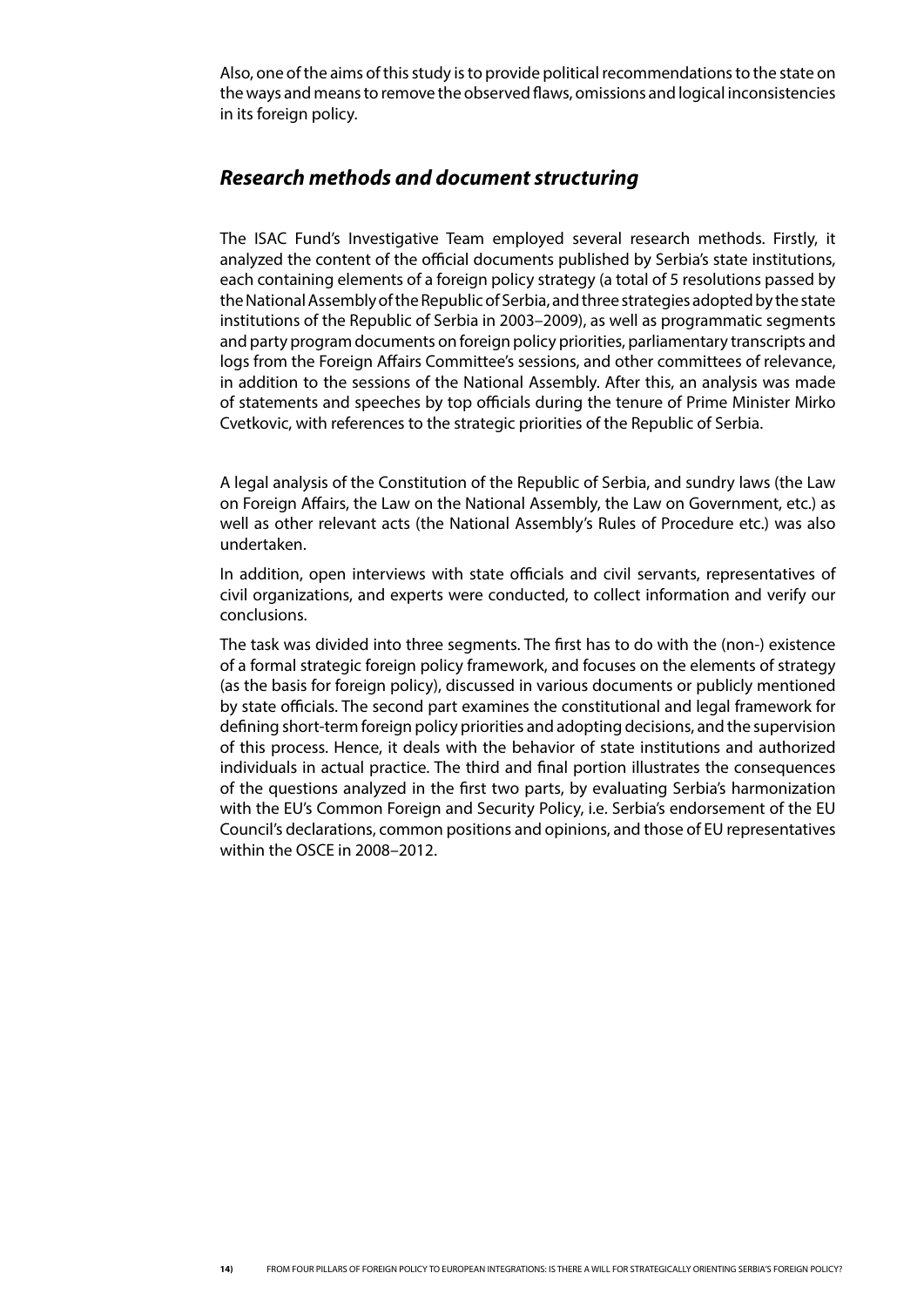# **THE ISSUE OF THE REPUBLIC OF SERBIA'S FOREIGN POLICY STRATEGY**

STRATEGIC DISORIENTATION

In 2010, the European Movement in Serbia's Forum for International Relations launched a project envisaging three foreign policy proposals drafted by three multi-disciplinary teams. The intention was to incite a public and expert debate on the foreign policy priorities and motivate the state representatives and institutions to join in. The scope of the targeted audience prompted the Forum to offer three versions of the strategy – Euro-Atlantic, the Strategy of Balance, and the Eastern Perspective – each resting on a different vision of foreign policy priorities and different understanding of contemporary international relations, all of them existing in Serbia's public discourse. The strategies were published in the book Serbia's Foreign Policy – Strategies and Documents. Although the initiative failed to attract any wider attention, it remains very significant as a starting point for some future discussion, after conditions for that have matured and the political will to pass a foreign strategy for Serbia has emerged.

Foreign policy strategy is one of the key elements of foreign policies of EU countries, as well as of Serbia's neighbors, being the basic document on which future foreign policy decisions will be made. Serbia, however, does not have a foreign policy strategy, nor has its political elite or its public ever voiced the idea that a document of this kind should be drafted.4

The civil sector and certain academics (D. Djukanovic, D. Zivojinovic, V. Pavicevic et al.) were the only ones to advocate the adoption of a national foreign policy strategy. Back at the end of the 1990s, the Forum for International Relations of the European Movement in Serbia went public on two occasions with proposals for a foreign policy strategy based on a course opposite to the one pursued by the government of the time.

Foreign ministers of the Federal Republic of Yugoslavia, i.e. the State Union of Serbia and Montenegro – Goran Svilanovic and Vuk Draskovic respectively – during their terms in office (2000–2004, 2004–2007) did not raise the issue of strategy, but presented the basic tenets of their foreign policy visions in their speeches before the National Assembly of FR Yugoslavia, i.e. the Assembly of the State Union.<sup>5</sup> Minister Vuk Jeremic, the first legitimately elected foreign minister of Serbia since the country once again became independent in 2006, has failed to come forth with a foreign policy vision during either of his terms in office. During the previous government's term (2008–2012), neither the Government nor the National Assembly initiated the adoption of a foreign policy strategy.

It appears that the absence of this document has been the result of the international challenges Serbia has been facing (the issue of Kosovo, the European integration process, the question of cooperation within Partnership for Peace and relations with NATO, the level and the degree of cooperation with Russia, etc) on which internal consensus is

 $4$  Serbia has failed to pass any documents similar to the ones adopted in the neighboring countries. Bosnia and Herzegovina adopted its strategic document titled General Directions and Priorities for Implementing the Foreign Policy of Bosnia and Herzegovina in 2003; Croatia passed its Foreign Policy Determinants at the beginning of 2000s; Montenegro adopted its Foreign Policy Priorities shortly after adopting its Constitution in 2007; Macedonia adopted its Goals and Priorities document in 2009; whereas Kosovo passed an internal document titled The Program and Core Objectives of the Ministry of Foreign Affairs of the Republic of Kosovo immediately after its unilateral declaration of independence in 2008. More on that in D. Djukanovic, *Spoljnopoliticke orijentacije drzava Zapadnog Balkana: Uporedna analiza*.

 $5$  Both speeches contained the following elements: return of Serbia into the international community, redefinition of relations among neighbors, as quick as possible implementation of the European and Euro-Atlantic integration processes, the best possible relations with Russia, and similar.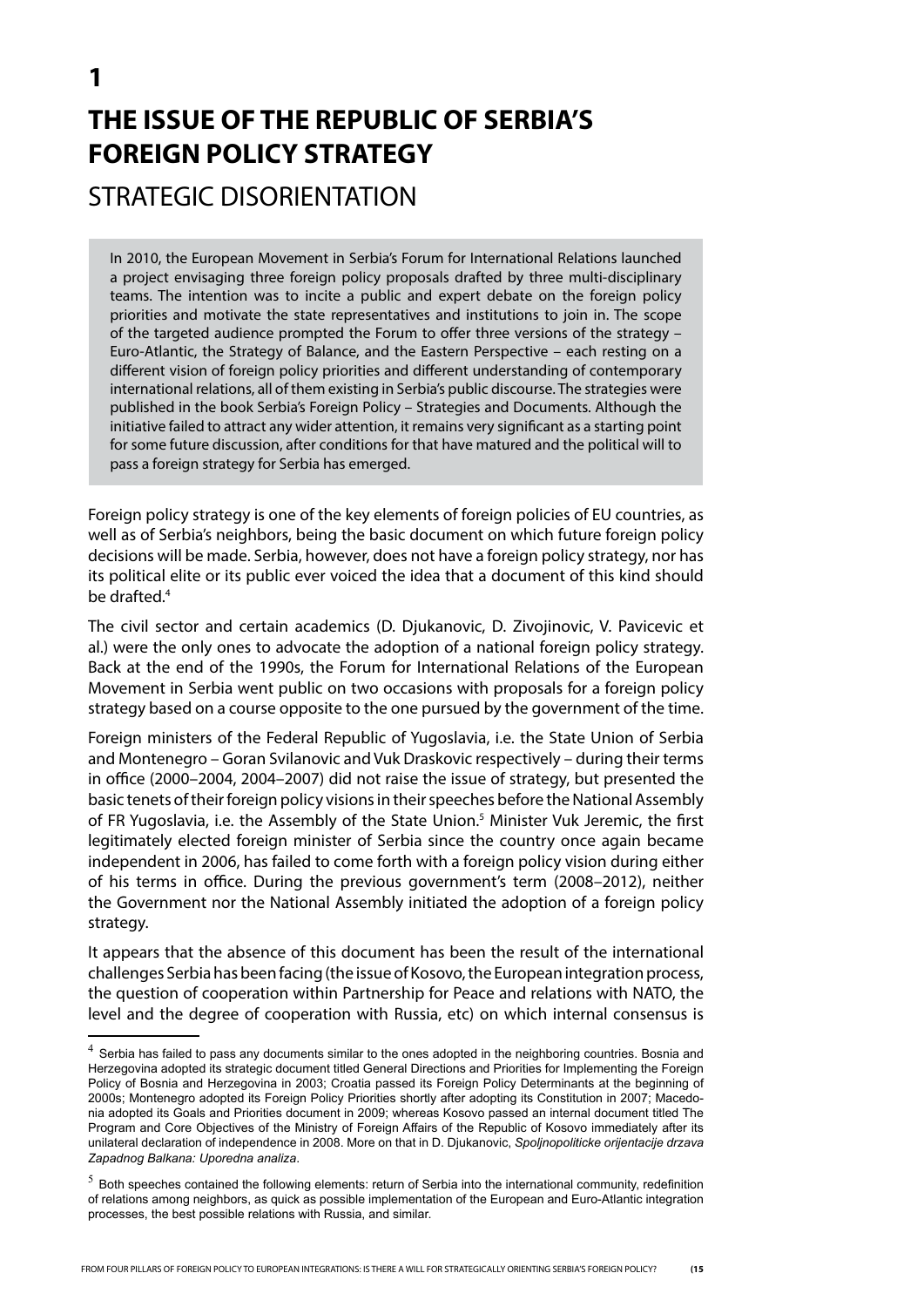hard to achieve, as much as of its internal political situation. The latter seems to allow politicians to interpret the country's foreign policy as they please, that is, to change its course depending on the circumstances, if a pursued foreign policy at a certain point starts threatening their political ratings, and the standing of their political party.

Still, certain foreign policy priorities have been incorporated in the strategic and programmatic documents passed by state institutions, as well as in parliamentary resolutions. In addition, elements of foreign policy priorities of the 2008–2912 ruling elite have been set out in platforms and related documents of political parties. The public and news media, however, accepted the statements of senior state officials as the basis of the country's foreign policy goals. Therefore, i**n the text that follows we will analyze the foreign policy priorities of political parties whose representatives conducted the country's foreign policy; strategic and programmatic documents issued by state institutions; certain resolutions passed by the National Assembly, as well as speeches and statements by the highest state officials regarding foreign policy priorities. On the basis of this we will make conclusions on the existing "system" of foreign policy priorities.**

## 1.1

## Elements of foreign policy strategy in speeches and statements by state officials

In the absence of a foreign policy strategy, the public's and news media's interpretation of foreign policy priorities based on statements and speeches by state officials prevail. In the 2008–2012 period neither the Minister of Foreign Affairs nor the Government of the Republic of Serbia came forth with a detailed and well-grounded set of foreign policy priorities, nor a vision of the policies that should determine and implement these priorities.

In the expose of the Prime Minister-Designate Mirko Cvetkovic in 2008, the basic priorities of the future government's foreign policy were briefly outlined. As the foremost priority Mr. Cvetkovic quoted Serbia's full-fledged membership in the EU, which is *the most vital interest of the state of Serbia and all its citizens*. Numerous reforms were announced so that Serbia *would get closer to EU standards* as soon as possible, as well as that at the end of its term of office the Serbian Government would be fully *prepared to join the EU*. The speech also announced continued efforts for the preservation of the country's sovereignty and territorial integrity – exclusively, however, waged by diplomatic means.

In the 2008–2012 period neither the Minister of Foreign Affairs nor the Government of the Republic of Serbia came forth with a detailed and wellgrounded set of foreign policy priorities, nor a vision of the policies that should determine and implement these priorities.

The future Prime Minister then underlined that EU membership should not hinder the development of close relations with third countries, including Russia.

Later on in his speech, the Prime Minister-Designate said that the diplomatic fight for Kosovo would be waged in cooperation with Russia and other countries. He also stressed the extreme importance of advancement of relations with the US, as well as pointing to the deepening of relations with China, India, and the countries belonging to the Non-Aligned Movement as equally significant. As far as security was concerned, the speech underlined the importance of participation in the Partnership for Peace program.

In his speech before the Parliament on the occasion of the Cabinet reshuffle in March 2011, the Prime Minister designated Serbia's joining the EU a historic goal, stressing that acquiring candidate status for EU membership was the country's *quintessential interest*. Cvetkovic then said that the Government wants to maintain the best possible relations with the US, the Russian Federation, and China. By openly naming these three countries, the Government placed them on an equal level, as opposed to the previous expose wherein the US was given the most important role. The Prime Minister then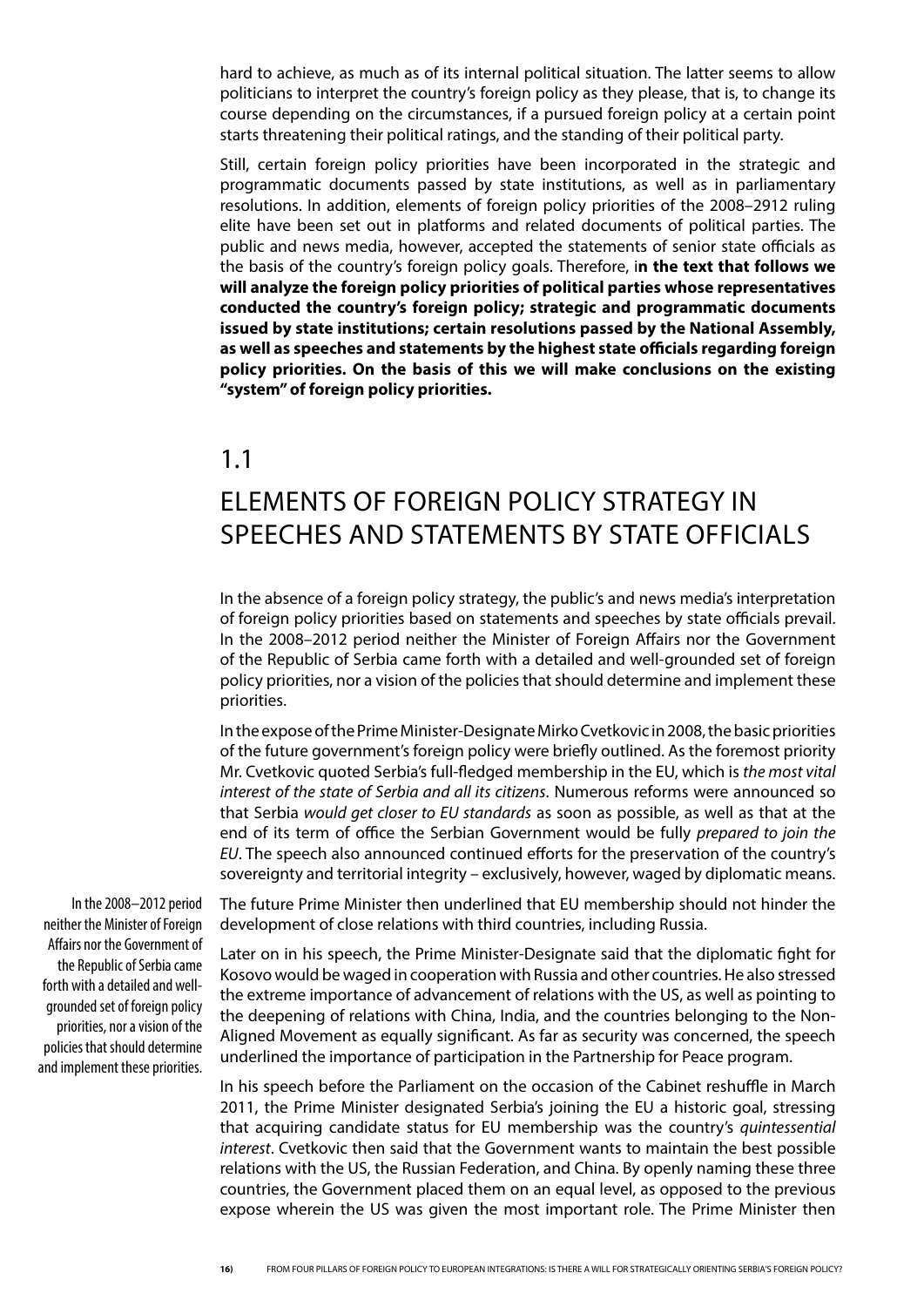mentioned good neighborly relations with the countries in the region and underlined the importance of regional cooperation, also not mentioned in his previous speech. Finally, he reiterated the Government's resolve to preserve Kosovo through diplomatic means.

In their article "An analysis of the decision-making process in the Republic of Serbia's foreign policy," which is a part of the study titled Serbia's Strategic Partnerships, Dragan Zivojinovic and Dragan Djukanovic correctly remark that a statement on the "four pillars" of Serbia's foreign policy is an evolved version of the President of the Republic's previous speech mentioning only "three pillars" – the EU, US, and Russia. This platitude was initially launched during the President's first inauguration in 2004.

In his two speeches before the Parliament's Committee for Foreign Affairs, the Minister of Foreign Affairs Vuk Jeremic also defined the country's foreign policy.

At a meeting held in December 2008, Minister Jeremic said that *the defense of sovereignty and territorial integrity* [of the country] *is an absolute political priority*. Later on he also insisted that Serbia's EU accession *remains the Government's priority*, as is the cooperation with neighboring countries and other countries in the region. At a session of the Committee for Foreign Affairs held in April 2011, the Minister underlined as priorities *the European integration process, the defense of sovereignty and integrity of the country by diplomatic means, regional cooperation and economic diplomacy*, as well as stating that the country's foreign policy rests on four pillars – the EU, the US, China, and Russia. Serbia's foreign policy priorities in the 2008–2012 period, publicly most frequently mentioned, thereby becoming almost generally accepted, were defined by the Serbian President Boris Tadic in August 2009. According to his definition, the country's foreign policy orientation is based on four pillars – the EU, the US, Russia, and China. Stating that China is the future economic giant, which had become evident during the global economic crisis, the President listed that country as one of the four pillars. It was underlined, however, that EU membership is an unchangeable goal.

The President's statement became the polestar in explaining all foreign policy moves, a task not difficult given the statement's vague and general nature, and it served to justify certain moves, some of which were met with almost unison disapproval by both domestic and foreign public, as was the case with the decision not to send any representatives to the Nobel Peace Prize Award Ceremony in 2010. The decision was made by the Foreign Minister, who explained it as a consideration of the fact that the recipient was a Chinese dissident, and that by attending the ceremony Serbia would endanger its relations with China – one of the *four pillars* of its foreign policy. It should be noted that on certain occasions the former president did not mention this "doctrine", focusing instead on general priorities – primarily on European integration and regional cooperation. In this sense his speech at the annual conference of Serbian ambassadors in January 2012<sup>6</sup> is significant, clearly demonstrating the arbitrariness and the ad hoc nature of the state's foreign policy. Because of the time of its enunciation, in expectance of EU candidate member status – that being perceived as an element of uttermost importance for the President and his party in the oncoming general vote – the platitude concerning "four pillars of foreign policy" was deliberately omitted.

Other, in real life more than dominant topics were also conspicuously absent from the foreign policy-related statements by state officials, such as:

• Regional cooperation and relations with former Yugoslav republics were mentioned only sporadically (the Foreign Minister, for example, occasionally refers to this priority as a "political condition" set by the EU for Serbia's further integration);

<sup>6</sup> The audio recording of the entire speech can be heard at http://www.youtube.com/watch?gl=UG&feature=rela ted&hl=en-GB&v=F3gjddvX4tY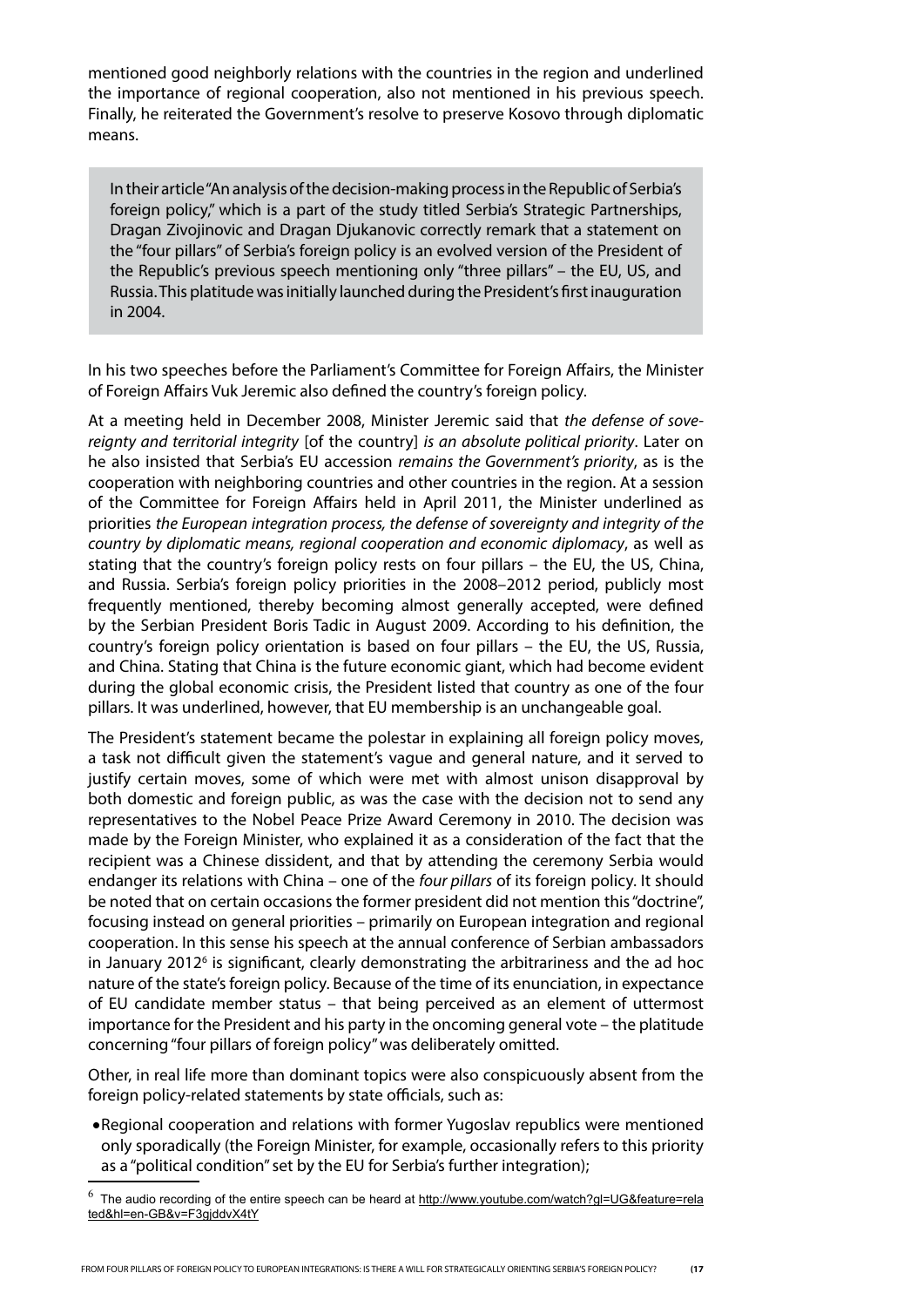- Relations with Turkey, which in the meantime became a more than close political and economic partner (Turkey even mediated between Serbia and Bosnia and Herzegovina, as well as in disputes between two Bosniak factions and between two Islamic Communities in Serbia);
- A novel close cooperation with Azerbaijan, an apparently important investor in Serbia, which funded the reconstruction of public areas and the construction of religious facilities and monuments;
- Establishment of strategic partnerships with Italy, France, and China, as well as the preparation of strategic partnership with Russia;
- Ambiguous relations with individual EU countries, some of which are members of the Group of Eight (G8), i.e. the most developed countries of the world, although strategic partnerships have been established with some of them, some of them being among Serbia's most important economic partners.
- Finally, the centerpiece of Serbia's obligations and of its attitude toward fundamental values and foreign policy priorities, the EU has not been elaborated upon in these speeches in any detail.

Foreign policy-related statements by Serbia's state officials reveal a scarcity of foreign policy priorities and their poor elaboration, a lack of their coherent hierarchy, as well as a confusion of foreign policy priorities/goals with concrete moves that should be made to realize them. If we look into these statements more carefully, we will see that the positions of Serbian officials had evolved from the time the Government was formed. Prime Minister Cvetkovic's first expose clearly delineates the importance of the EU and the European integration process as Serbia's basic and key objectives. In his speech, the US and Russia are given an almost equal importance, while China is listed on par with India, the Mediterranean and non-aligned countries. Later on, after Kosovo's unilateral declaration of independence, this position changed, and the President came forth with a statement about the foreign policy's four pillars, probably because China, as a member of the U.N. Security Council, was against Kosovo's independence.

In President Tadic's speech EU membership remains an unchanged foreign policy goal, but Serbia's foreign policy now rests on four pillars. Foreign Minister Jeremic's foremost goal and an absolute priority is the defence of the country's sovereignty and territorial integrity, followed by Serbia's integration with the EU, and cooperation with neighbours and the region.

What is obvious from these statements is that they constantly confuse Serbia's foreign policy goals/priorities with the policies to be implemented for their attainment. The foreign policy direction is imprecise and vague, as the officials appear not to discern short-term from long-term goals, and fail in establishing a hierarchy of goals or to explicitly define the policies they would pursue to realize them. Priorities are changed or amended ad hoc, depending on the current situation and interests instead of on the basis of a long-term strategy, grounded in real interests and the general consensus. A foreign policy strategy even seems to be undesirable because it obstructs the balancing on the Serbian political scene, this tactics proving to be necessary in view of the fact that the foreign policy issues in the past two decades have played a major role in any Serbian

government retaining, or loosing, office.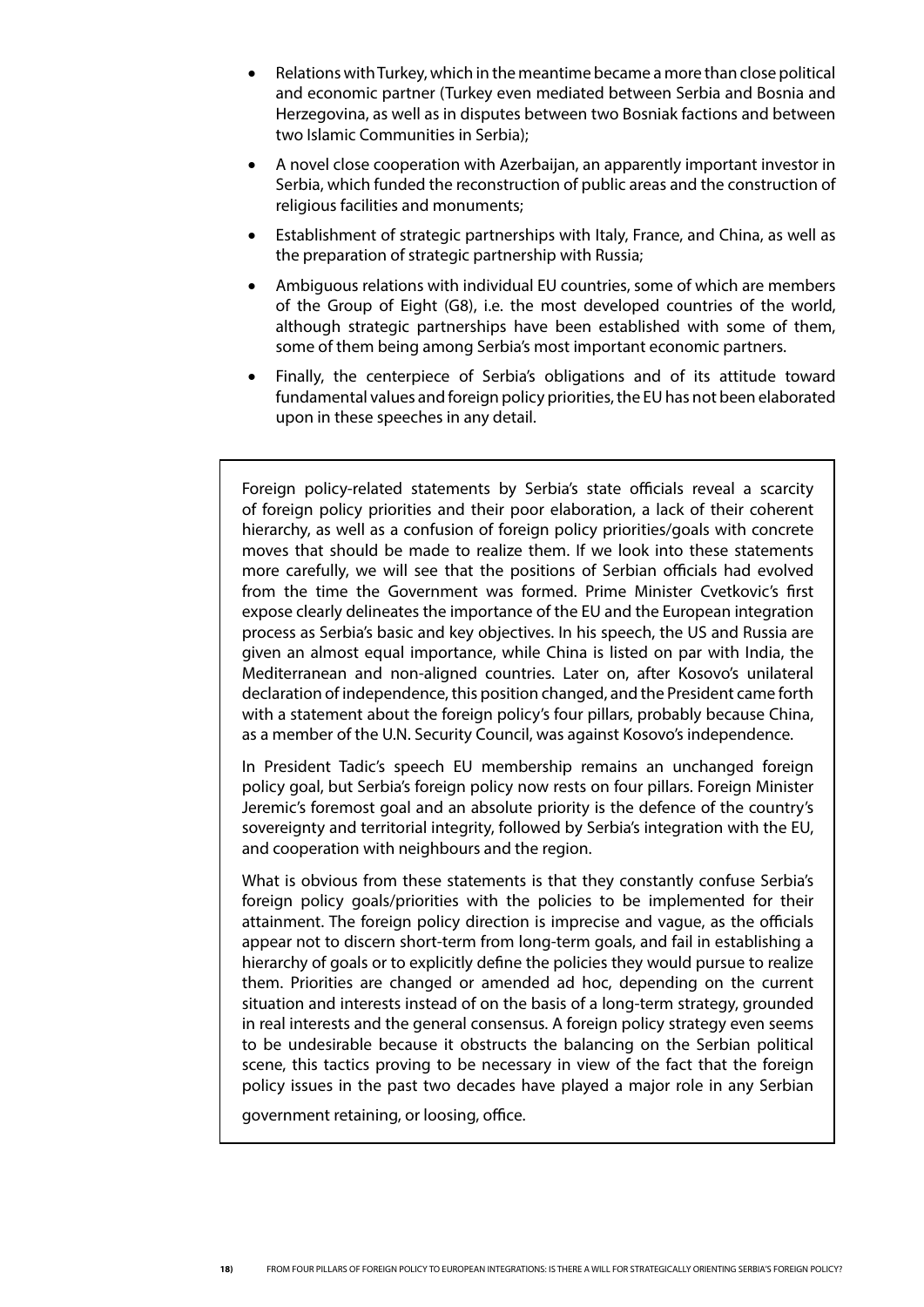## 1.2 Resolutions and Strategic Documents of the Republic of Serbia

Although the foreign policy strategy in itself did not exist, from 2003 to 2007 state institutions passed several strategic and programmatic documents, as well as parliamentary resolutions indicating some coordinates of the country's approach to foreign policy. Among them were the following: the National Security Strategy, the Defense Strategy of the Republic of Serbia (2009), the National Strategy of Serbia in Accession of Serbia and Montenegro to the EU, the Declaration on the Defense of National Sovereignty and Territorial Integrity of the Republic of Serbia (2007), and the Resolution on EU Accession of the National Assembly of the Republic of Serbia (2004).

## **1.2.1 The Constitution and the Resolutions of the National Assembly of the Republic of Serbia**

As opposed to some other constitutions which in their preambles declare the state's fundamental values, its international position, and desirable relations, the Preamble of the Serbian Constitution is very short and sums up the already-mentioned stance expressed in the resolutions pertaining to the question of Kosovo.<sup>7</sup> Thus formulated and lacking any additional clarifications, the Preamble leaves plenty of room for variant interpretations of Serbia's obligations by the elected citizens' representatives, allowing any oncoming, new political elite to offer its own view of the country's interests in Kosovo, and of the *"red line" that cannot be crossed*.

In October 2004 the National Assembly, encouraged by the Declaration of the 2003 EU Summit in Thessaloniki, confirmed its resolve to pursue EU membership by passing a Resolution on Accession to the EU. In the Resolution, among other things, the National Assembly committed itself to strive towards *meeting all necessary preconditions for a speedy integration with the EU*; to ensure fulfillment of all international obligations; to *further develop all forms of regional cooperation*; *to demand from the Government of the Republic of Serbia the soonest possible drafting of a national strategy for Serbia and Montenegro's accession to the EU*; *to undertake steps for accelerated harmonization of Serbia's legislation with the EU's legal traditions*; and, finally, *to actively contribute to the spread of European values, and the acquaintance of the Serbian public with the importance of the country's joining the European Union*. This Resolution confirmed Serbia's pro-European perspective, urging all state institutions to work on accomplishing this task, whereas the National Assembly took upon itself to continuously foster the speeding up of the entire process.

During the 2003–2007 period, the National Assembly of the Republic of Serbia passed several declarations and resolutions<sup>8</sup> on the situation in Kosovo, suggesting what position the state should take regarding concrete problems in Kosovo, but also in regard to Kosovo's future status. All three resolutions stress that Kosovo is an inalienable part

 $^7$  The Preamble states: Considering the state tradition of the Serbian people and the equality of all citizens and ethnic communities in Serbia. Considering also that the Province of Kosovo and Metohija is an integral part of the territory of Serbia, that it has the status of a substantial autonomy within the sovereign state of Serbia and that from such status of the Province of Kosovo and Metohija follow constitutional obligations of all state bodies to uphold and protect the state interests of Serbia in Kosovo and Metohija in all internal and foreign political relations, the citizens of Serbia adopt CONSTITUTION OF THE REPUBLIC OF SERBIA.

 $8<sup>8</sup>$  These are the following documents:

<sup>–</sup> declaration on Kosovo and Metohija (2003)

<sup>–</sup> Resolution on Kosovo and Metohija (2004)

<sup>–</sup> Resolution by the National Assembly of the Republic of Serbia on the Mandate for Political Talks on the Future Status of Kosovo and Metohija (2005)

<sup>–</sup> Resolution on the need for a Just Solution of the Question of the Autonomous Province of Kosovo and Metohija, based on international law (20070

<sup>–</sup> *The Resolution of the National Assembly on the Protection of Sovereignty, Territorial Integrity and Constitutional Order of the Republic of Serbia, the National Assembly of the Republic of Serbia* (2007).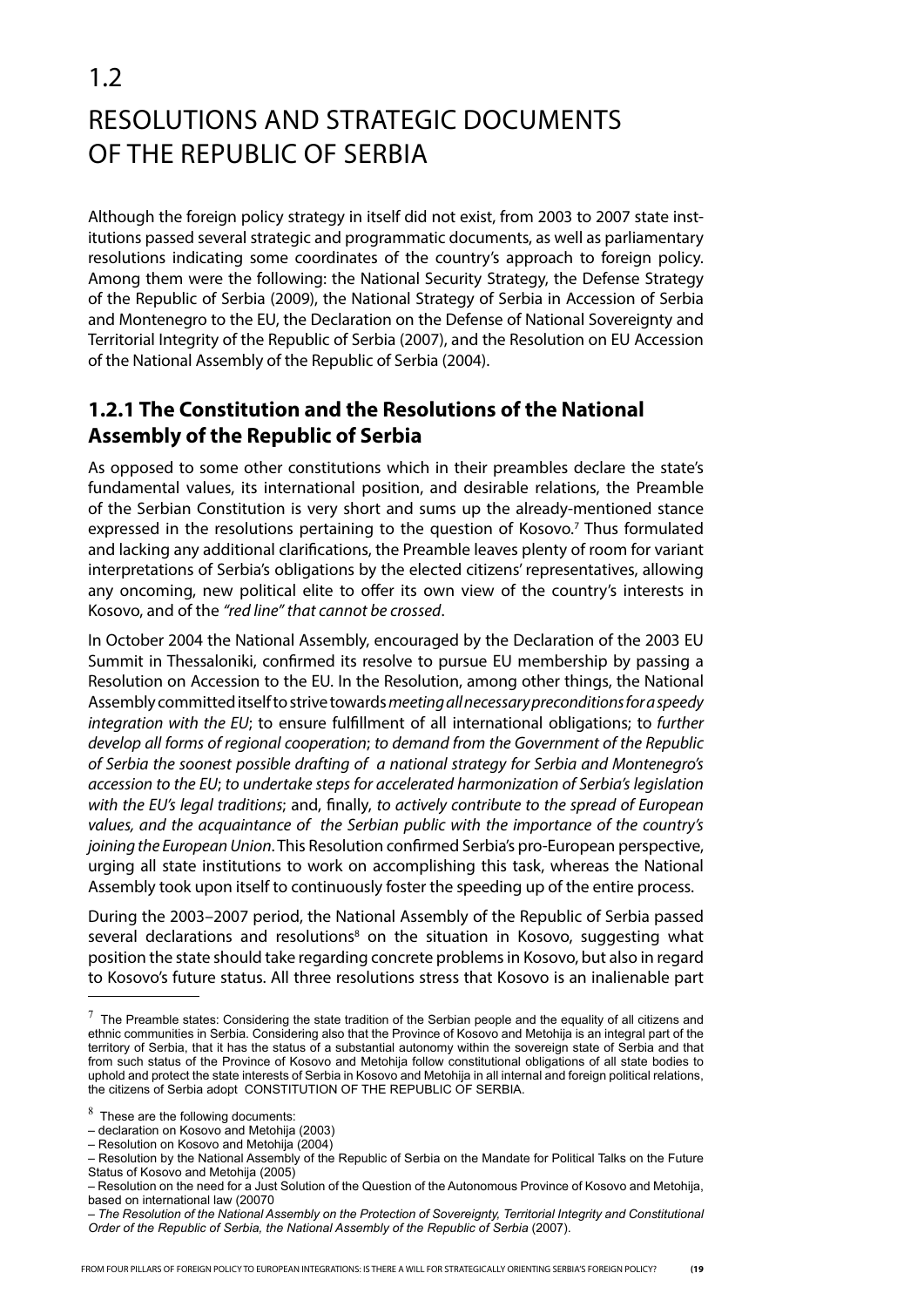of Serbia in accordance with international law and UN Security Council Resolution No. 1244, and insist on a solution for its future status within this framework, in accordance with the European practice on autonomy. Also, the state organs undertake to assist in protecting the Serbs and other non-Albanians, the Serbian Orthodox Church, their rights and property, as well as to preserve the Serb cultural and religious heritage in Kosovo. In accord with the positions expressed by these resolutions, in its two resolutions passed in 2007 the National Assembly rejected the Comprehensive Proposal for the Kosovo Status Settlement by UN special envoy Martti Ahtisaari, the so-called Ahtisaari Plan, insisting on new negotiations until a just solution has been reached.

Certainly the most interesting document from this group, outlining concrete foreign policy coordinates, is the *Resolution of the National Assembly on the Protection of Sovereignty, Territorial Integrity and Constitutional Order of the Republic of Serbia* of December 2007, which introduced new priorities in the country's foreign policy. The Resolution offered a precise set of measures to be implemented in the event of Kosovo's unilateral declaration of independence; opposed the implementation of any part of the rejected Ahtisaari Plan – among other things, the setting up of the EU Mission in Kosovo (EULEX) without a prior decision by the UN Security Council; created a direct link between Serbia's further Euro-Atlantic and NATO integrations and the Kosovo situation; declared *"military neutrality" regarding all existing military alliances,"* even proposed a referendum on the final decision on this issue (not a single document to follow ever elaborated on this concept); bound the Serbian Government to pass precise measures to be undertaken *in case of Kosovo and Metohija's9 illegal declaration of independence*; established a connection between European integrations and the situation in Kosovo, and stated that even the Stabilization and Association Agreement with the EU should take into consideration the preservation of the sovereignty and territorial integrity of Serbia. Finally, state bodies are instructed to use *all legal means before relevant international and national courts to protect the Serbian state's sovereignty and territorial integrity*.

This last resolution is of key importance because it links all the country's integration processes with activities aimed at preserving Serbia's sovereignty and territorial integrity, regardless of the previous decision that Serbia's EU integration process does not involve the territory of Kosovo under international administration. Thus, the National Assembly attempted to determine a set of measures aimed at exerting pressure on other EU member countries not to recognize Kosovo's unilaterally declared independence, intimating that the integration process will otherwise be delayed or maybe even abandoned. The most interesting notion of all is the time-limited "military neutrality", whose depth, importance and significance were never clearly defined. The text suggests it only serves to provide a legal obstacle to Serbia's possible entry into NATO, and as a potential "political lever" against Western countries – primarily the key Alliance member, the United States of America.

### **1.2.2 Strategic Documents of the Republic of Serbia**

*The National Strategy of Serbia for Serbia and Montenegro's Accession to the European Union* was drafted in 2005 by a task force with the Serbian Government's Office for EU Accession. The document, adopted by the Government, is the first to truly assess the significance and the process of Serbia's EU accession. The document stresses the advantages of the process for the political situation in Serbia, and the advancement of relations in the region, as well as its significance in reducing foreign policy challenges. It also states that EU membership is *the natural outcome of Serbia's reform efforts* and that accelerating the process and acquiring EU membership are *long-term strategic goals and social orientation of the state*. In this sense, the document defines Serbia's basic foreign policy priorities within these parameters. The Strategy also points to the unsolved state

<sup>&</sup>lt;sup>9</sup> The Resolution of the National Assembly on the Protection of Sovereignty, Territorial Integrity and Constitutional *Order of the Republic of Serbia, the National Assembly of the Republic of Serbia*, December 27, 2007, http://www. mfa.rs/Srpski/spopol/Prioriteti/KIM/kim\_rezolucija\_07\_1\_s.html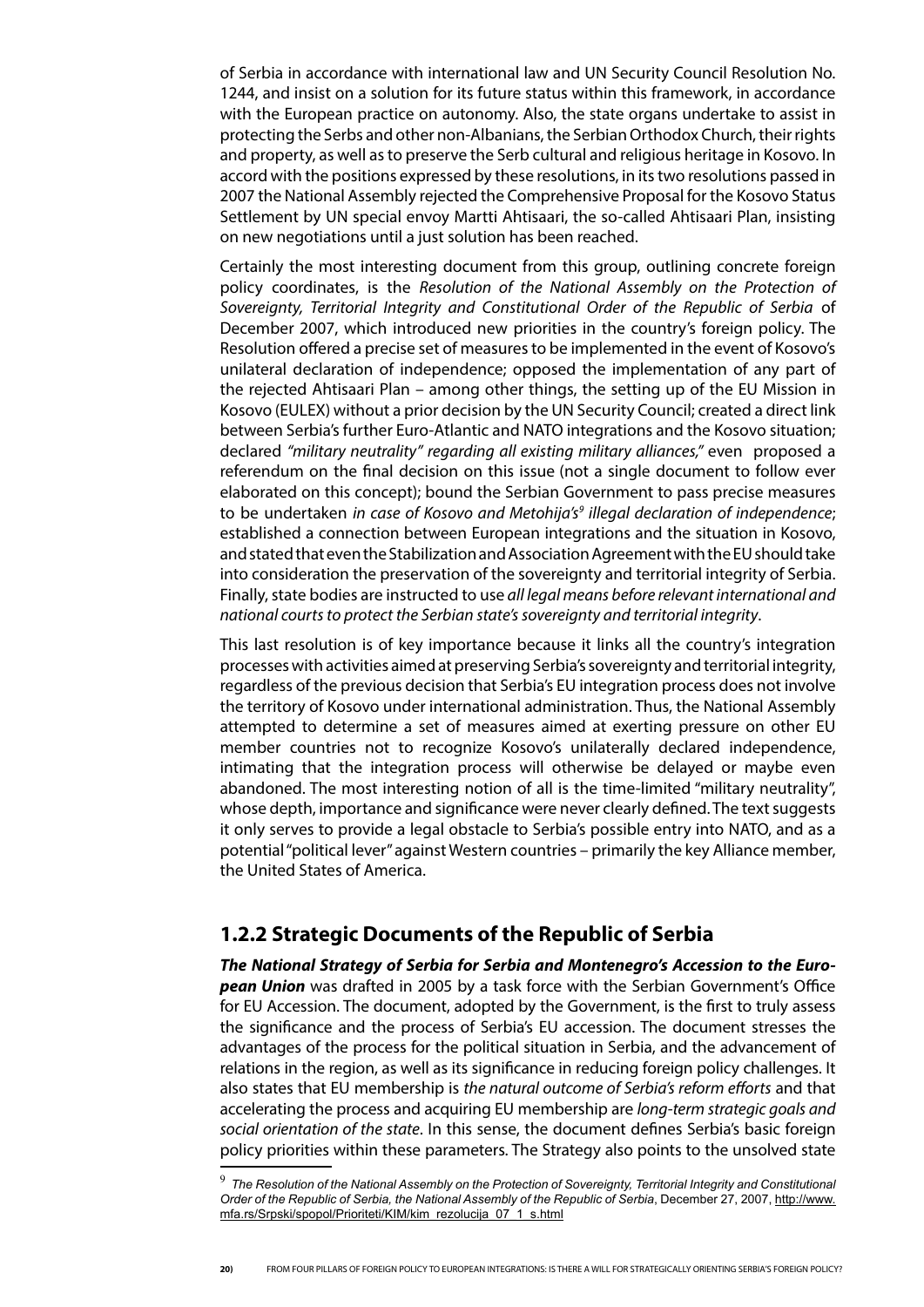framework – the uncertain future of the State Union with Montenegro, and the problem of Kosovo – as the basic problem on this path. The political elite is directed to develop good relations with Serbia's neighbors (*"to advance regional cooperation at state and sub-state levels"*), by utilizing the opportunities provided by international organizations, initiatives, programs of regional and municipal cross-border cooperation, as well as by various multilateral agreements in the region. The Strategy also recommends acting in agreement with the obligations mandated by the Dayton Peace Accords and the UN Security Council Resolution No. 1244.

The document underlines the importance of Euro-Atlantic integrations, in accordance with national interests, i.e. the pursuit of a foreign policy harmonized with *the principles of the EU Common Foreign and Security Policy*. It also directs Serbia to make use of every opportunity to *join all major EU initiatives in the area of Common Foreign and Security Policy*  even before its EU accession. The document also calls for an advancement of relations with the US, China, and Russia, as well as other, traditionally friendly countries.

As far as Kosovo is concerned, the authors believe that Serbia should insist on consistent implementation of Resolution 1244, preservation of multi-ethnicity, achievement of the internationally accepted standards, and of *future status of Kosovo that would not threaten stability in the region, by being sustainable in the long run*. The paper, however, defines Serbia's minimum interests in Kosovo, to be ensured in the near future, those being *"a true security and protection of basic human rights for members of non-Albanian communities in Kosovo."*

The National Strategy of Serbia for Serbia and Montenegro's Accession to the European Union is a well-balanced and complete document addressing almost all aspects of the Serbia and Montenegro's – and in particular, Serbia's – foreign policy related to the EU accession process. The document confirms the strategic importance of EU membership for the country, and calls on the ruling elites to pursue a consistent foreign policy, open toward the EU and region, especially concerning Bosnia and Kosovo.

*The National Security Strategy of the Republic of Serbia* was adopted in April 2009 after a comprehensive debate among the political elite and various experts. The document was meant to clearly and transparently present the domestic and international public with Serbia's strategic directions, and express the country's readiness to actively contribute to the development and advancement of regional and global security. In this sense, foreign policy is inseparable from national security. The Introduction to the document explicitly states that the National Security Strategy is a platform for drafting other national strategy papers: the Strategy of Foreign Policy, the Strategy of Economic Development, the Strategy of Defense, etc.

The document identifies contemporary security threats, specifically the so-called asymmetrical ones, which call for an expansion of security measures into new sectors. The paper repeatedly underlines this as being of utmost significance for the security of the entire international community, while urging neighboring and regional countries to cooperate and act jointly in response to asymmetrical challenges in keeping with the *Cooperative Approach to Security*. Breaches of international law, interfering with internal matters of sovereign states, the concept and practice of preemptive attack and military intervention, as well as attempts *to legitimize the creation of new states in the territory of sovereign, UN member states*, are listed as threats to the international order. The paper goes on to list security threats to Serbia and its immediate region (the Western Balkans), such as aspirations of other countries to take control over geo-strategic transit routes through Serbia and the region, the risks of regional conflicts, separatist ambitions, terrorism and organized crime, of the unilaterally declared independence of Kosovo, etc. All of these point to the following national priorities: the preservation of sovereignty, independence and territorial integrity; internal stability resulting from the rule of law, the development of democracy and democratic institutions, integration with the EU and other international structures; protection of the lives and property of Serbia's citizens, as well as their rights and freedoms; economic development, strengthening of good neighborly relations and regional cooperation, and so on.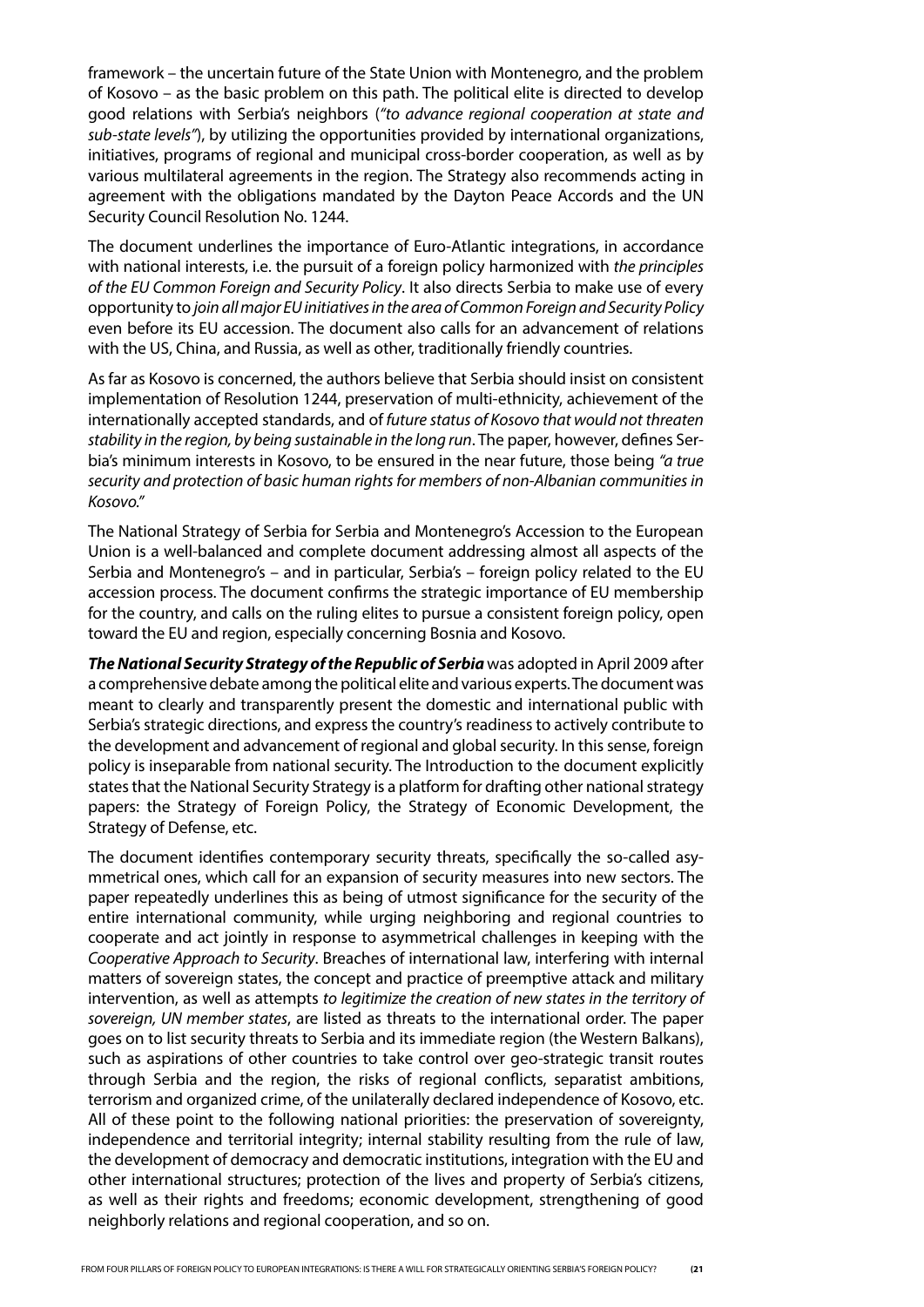As the policies necessary for these national interests to be realized the document lists adherence to international obligations, support to strengthening the role of the UN, the OSCE and the EU, and the use of diplomatic, legal and other legitimate means to protect sovereignty and territorial integrity of Serbia. It further states that Serbia can achieve better cooperative security by strengthening its ties with EU member countries, as well as with NATO members and partners. The Strategy further explicitly goes on the state that *"the Republic of Serbia will harmonize its security and foreign policy with the positions and actions by the EU in all most important issues of global, European, and regional nature"*. Further on, it confirms the significance of the process of European integrations and of NATO's Partnership for Peace program in developing cooperative security, specifically mentioning the importance of Serbia's Stabilization and Association Agreement with the EU.

The text of the National Security Strategy explicitly states that this document is a platform for drafting other national strategy papers: the Strategy of Foreign Policy, the Strategy of Economic Development, the Strategy of Defense, etc.

As basic priorities of Serbia's foreign policy, the National Security Strategy singles out three elements: perseverance in diplomatic efforts to defend the constitutional order, speeding up of the European integration process (which it describes as a "strategic priority"), and development of good neighbourly relations and regional cooperation in the Western Balkans.

In the *Elements of National Security* chapter, a whole section (4.1) deals with foreign policy as a means for achieving national interests, stating the basic priorities of Serbia's foreign policy, going on to elaborate upon each one of them individually. In this sense, the document singles out three elements: *perseverance in diplomatic efforts to defend the constitutional order, speeding up of the European integration process* (which it describes as a "strategic priority"), *and development of good neighborly relations and regional cooperation in the Western Balkans*.

Also stressed is the importance of strengthening ties with Russia, as an important element within the context of Serbia's EU accession. The US is listed as a high-priority partner, deserving of efforts at renewing a century-long tradition of mutual good relations based on common values of the two countries, regardless of America's recognition and support of Kosovo's independence. Finally, the document stresses the necessity of paying special attention to relations with the People's Republic of China, Brazil, and India, as well as other traditional partners, of which members of the *Non-Aligned Movement* are specifically mentioned.

Finally, the document underlines Serbia's resolve to support a regional approach to the operative aspects of cooperation in the security area (multinational operations, fight against terrorism, crime and corruption, and the like).

*The Defense Strategy of the Republic of Serbia* generally reiterates the positions set forth by the National Security Strategy. Although it mentions the danger of establishing new states, the document underlines the *deep interdependence of states and regions and indivisibility of international security*, pointing out that *interconnection of contemporary challenges, risks and threats, as well as their transnational and asymmetrical character, have imposed the need to strengthen the principles of cooperation and cooperative approach to defense and security of national states*.

The National Security Strategy, as opposed to the Defense Strategy, which is prescribed by the Constitution, is nowhere mentioned as an obligatory document. According to data gathered by the ISAC Fund team (from an interview with an official of the Defense Ministry of the Republic of Serbia), a proposal to pass such a document was a result of a personal initiative from the Defense Ministry's Strategic Planning Sector. The proposal was recognized by state institutions as being of good quality.

The importance of the UN, OSCE, EU, and NATO, as organizations crucial for implementing the goals of national security and defense; the Partnership for Peace and European Security and Defense Policy programs and regional initiatives is also underlined.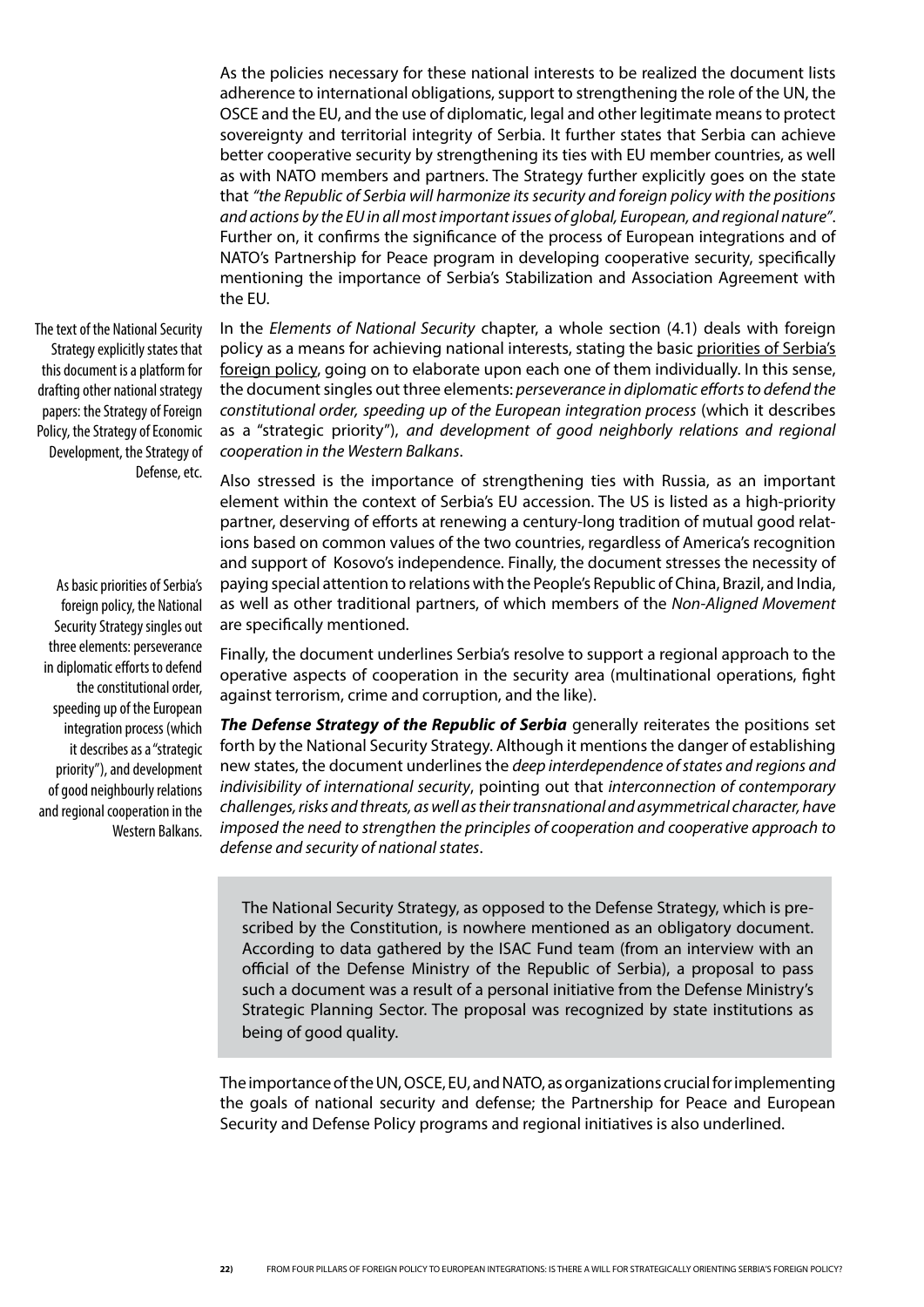These documents indicate a discord existing in Serbia over the basic strategic priorities. The two most complete documents – the Strategy for Serbia-Montenegro's Accession to the EU and the National Security Strategy – are only partly complementary. The Accession Strategy urges a cooperative approach to all issues in order to enhance the European integration process. The Strategy also recognizes the strategic importance of the EU and Euro-Atlantic integrations for Serbia's security, whereas provisions pertaining to Kosovo seem to be only formally listed. The document is actually torn between these two goals, but it can easily be seen that the essential security challenges (i.e. those which Serbia can adequately respond to) are precisely those that are of asymmetrical nature. The entire text actually indicates that the danger of Kosovo's declaration of independence is a security challenge of the general nature, and that it is exclusively tied to Serbia's foreign policy initiative and moves. In general, all programmatic documents passed after 2000 stress the importance of the EU both for internal reforms and for the country's international position. Special attention is paid to regional cooperation as an indispensible priority of Serbia's foreign policy. On the other hand, some of these documents indicate the importance of other international factors. Thus, specially underlined is the importance of Russia and the US, together with the future significance of the rising powers (India and China), as well as of the nonaligned states.

On the other hand, resolutions on Kosovo, especially the one passed in December 2007, are very strong and are calling for all foreign policy goals to be subject to the preservation of territorial integrity of Serbia, suggesting an abandonment of the cooperative approach, and even of the European integration process, in the event Kosovo declares independence, although European integration was declared the country's foremost goal by another parliamentary resolution.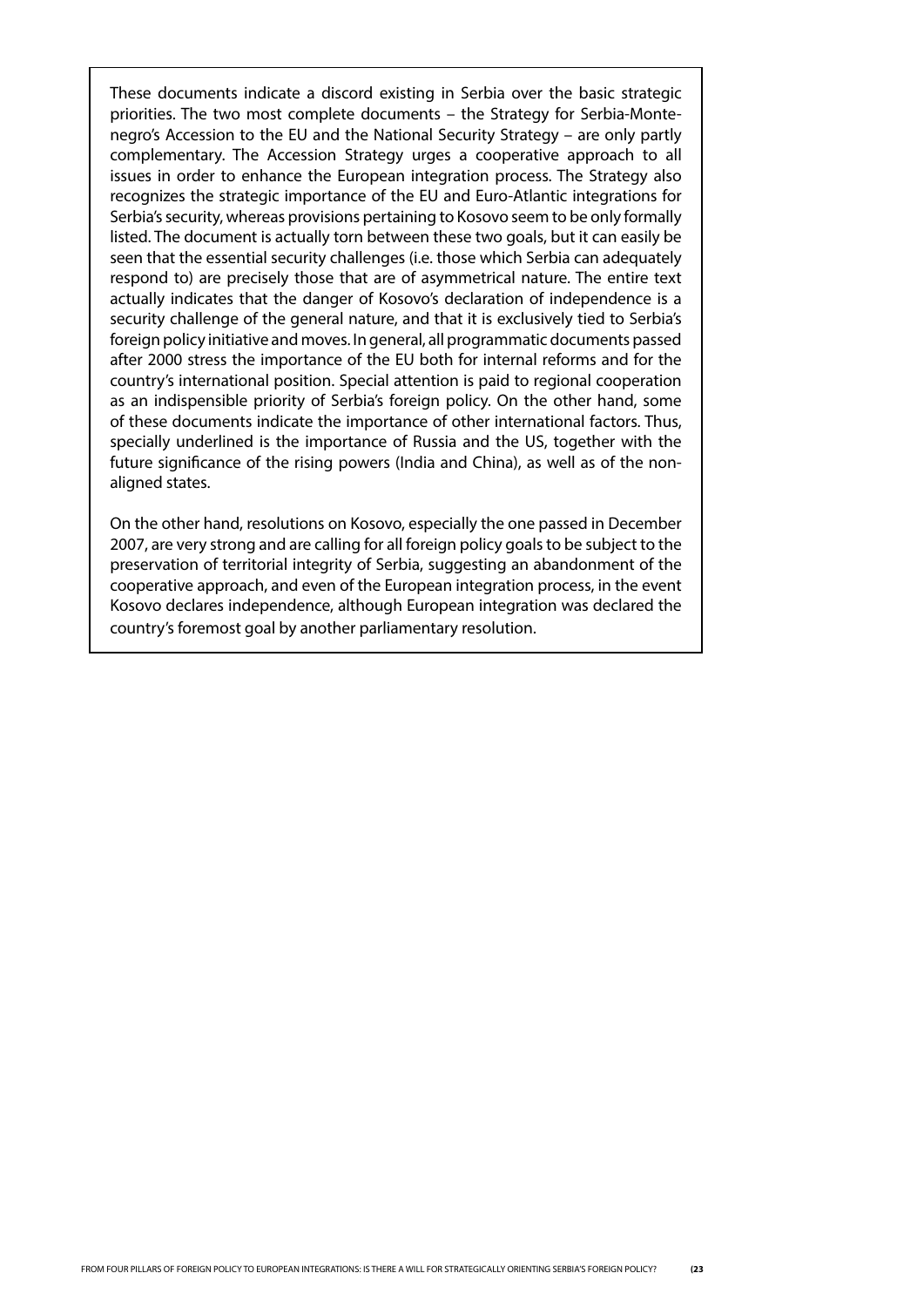## Foreign Policy Priorities in Programs and Programmatic Documents of the Democratic Party and of the Socialist Party of Serbia

In their programmatic documents political parties as a rule offer their vision of the foreign policy environment upon which their understanding of foreign policy priorities rests. During the 1990s, foreign policy visions of Serbian political parties largely did not recognize – or did so only partly – the process of change in the region. Only ahead of the 2000 parliamentary elections did the Democratic Opposition of Serbia coalition come up with a program, stating the regaining of an equal position in the community of European states, and the eventual accession to EU membership, as its goal.<sup>10</sup>

In the next period, and especially after the EU 2003 Summit in Thessaloniki, the core parties of the ruling coalition – the Democratic Party, the Democratic Party of Serbia, and G17 Plus – began promoting EU accession as the country's foremost goal. At the time, the opposition parties, primarily the Socialist Party of Serbia and the Serbian Radical Party, considered EU accession unimportant or a choice to be rejected. The exception was the Liberal Democratic Party, since 2004 an uncompromising advocate of the EU. Since Kosovo unilaterally declared independence, the Democratic Party of Serbia has turned Euro-skeptical, while the Serbian Progressive Party, formed after a split in the Serbian Radical Party, accepted a pro-European agenda.

The 2008 elections marked the last outright clash over the foreign policy concept – this time in the form of a choice between the necessity of preserving Kosovo as part of Serbia and speedy progress toward EU membership. The winner was the *For a European Serbia* coalition gathered around the Democratic Party, led by then Serbian President Boris Tadic. The coalition's primary goal was Serbia's EU accession, made palatable to nationalists by a promise that this does not exclude the fight to preserve Kosovo within Serbia. The new government was formed by the *For a European Serbia* coalition and the Socialist Party of Serbia, whereby the Socialists were, to a degree, rehabilitated for their 1990s record and policies.

The party that presently took upon itself the essential responsibility for foreign policy was the Democratic Party – the Serbian President, the Prime Minister (though formally not a member), the Foreign Minister, and the Chairman of the Parliament's Foreign Affairs Committee all came from its ranks. This enabled the party to implement its foreign policy and the principles upon which it rested.

In this overview we must, however, also examine the foreign policy goals of the Socialist Party of Serbia, the Democrats' main partner in the government.

### **1.3.1 The Democratic Party**

The Democratic Party honed its program while in opposition from 2000 to 2007, confirming and upgrading it during election campaigns as well as in the 2008–2012 period, while in power. We will now look into several of its programmatic documents still in effect, and analyze the party's vision of Serbia's position in international relations.

The basic party document, **The Program of the Democratic Party**, adopted in 2002, offers the tenets of the policy the party wants to implement, as well as values on which these policies rest. In its Introduction, the Program sets forth its foreign policy priorities,

The party that in the period 2008-2012 took upon itself the essential responsibility for foreign policy was the Democratic Party – the Serbian President, the Prime Minister (though formally not a member), the Foreign Minister, and the Chairman of the Parliament's Foreign Affairs Committee all came from its ranks. This enabled the party to implement its foreign policy and the principles upon which it rested.

 $10$  The Democratic Opposition of Serbia, "The Program for a Democratic Serbia," Vreme No. 502, August 19, 2000. *http://www.vreme.com/arhiva\_html/502/10.html*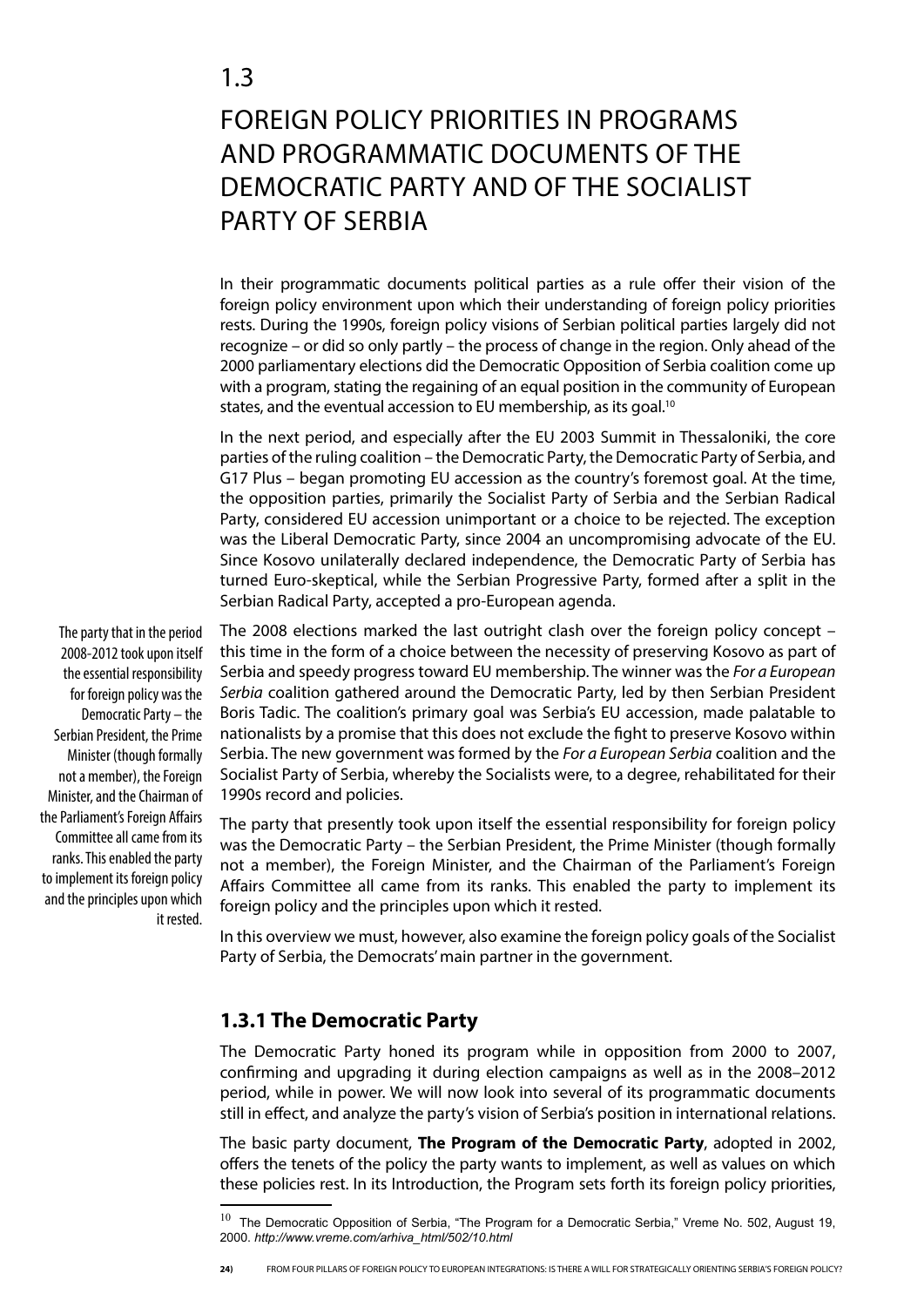stating that the world has essentially changed, and that the process of globalization carries new opportunities as well as new dangers. Therefore a *well-thought out and farsighted state policy is in order*, founded *neither on isolationism nor a passive acceptance of globalization*, but with the purpose of enabling the state to function in the 21<sup>st</sup> century. The party stresses the importance of European integrations, saying that this process is crucial to resolving all open issues of state borders in the Balkans, thus paving the way for *the Balkans' removal from the list of high-risk regions of the world*. The Democratic Party declares the essence of its program a major transformation of the state, in order to enable the nation to adapt to changes that are *the most prominent feature of the modern world*. In this sense, transforming Serbia into *an equal member of the European community* is the party's *foremost goal*.

The document underlines the importance of changes and adaptability to them, and states that *Serbia should be a country capable of implementing various options at any moment, be it concerning the future relations with Montenegro, the status of Kosovo and Metohija, or a new form of regional integration.* Finally, the Democratic Party pledges *to affirm European values wherever it has the power to do so, thus preparing the country for true integration with Europe*.

In its program the Democratic Party points out to the link between foreign and internal policies as inseparable fields of action in the endeavor of joining the EU. EU membership is the key goal which supports a readiness to accept different options regarding essential questions. As opposed to EU accession, the problem of Kosovo and Metohija is a valid but not an essential issue for Serbia and its society's further development. In other words, these two matters are not considered of equal importance.

In the document titled *The Strategy of Change* adopted in 2005, while it was in opposition, the Democratic Party unambiguously identified the European idea and the European integration process as being of paramount significance for the country. The Strategy criticizes the Government for *making functional communication and the process of rapprochement with the EU difficult*. The Democratic Party defines Serbia's most serious problem as an absence of political accord *on the basic strategic goal of society – its rapprochement with Europe through an acceleration of reform processes*. The party particularly criticizes "new patriots" for imposing irrationally-charged topics upon the public and thus endangering the country's integration with Europe.

Further on the document once more equalizes the process of necessary reforms aimed at modernizing society, advancing living standards, and redefining Serbia's international position (*its economic and political transition*), with the EU approximation process. It reiterates that *acquiring EU membership is the most important state goal, and that the reform path is a sum of the means whereby this goal is being realized*. The document further goes on to elucidate that the Democratic Party has no intention of acting as an utopian organization in its efforts, *based on true European standards in the economy, politics, society, and international relations, to pave the country's way towards the European Union*.

Thus, in item 10.3 of the document, titled *International Position of the Country and Foreign Policy*, the party proposes a set of priority moves intended to improve the country's international position. The party states that the priorities of the most important world actors (the US, EU, and Russia) have changed, and that Serbia cannot redefine its position *primarily because of its demonstrated inability to understand these changes*. The authors say that Serbia *must become a reliable and predictable partner, both in meeting its international obligations and in joint efforts at finding solutions to global challenges and problems*.

Further on the document stresses that foreign policy strategy should be directed at strengthening the country's influence in the region by improving its cooperation with neighboring countries. The authors of the strategy see the Balkan Peninsula – and then Europe itself – as regions relevant for Serbia's interests. They further insist on first-class relations with the US, whereas those with Russia and China, both countries of world importance and traditionally close to Serbia, should follow the requirements of dealing with strategic partners. The Democratic Party also proposes a thorough reform of Serbian diplomacy, stressing that *diplomatic strategy is not limited only to relations with other* 

In its program the Democratic Party points out to the link between foreign and internal policies as inseparable fields of action in the endeavor of joining the EU. EU membership is the key goal which supports a readiness to accept different options regarding essential questions. As opposed to EU accession, the problem of Kosovo and Metohija is a valid but not an essential issue for Serbia and its society's further development. In other words, these two matters are not considered of equal importance.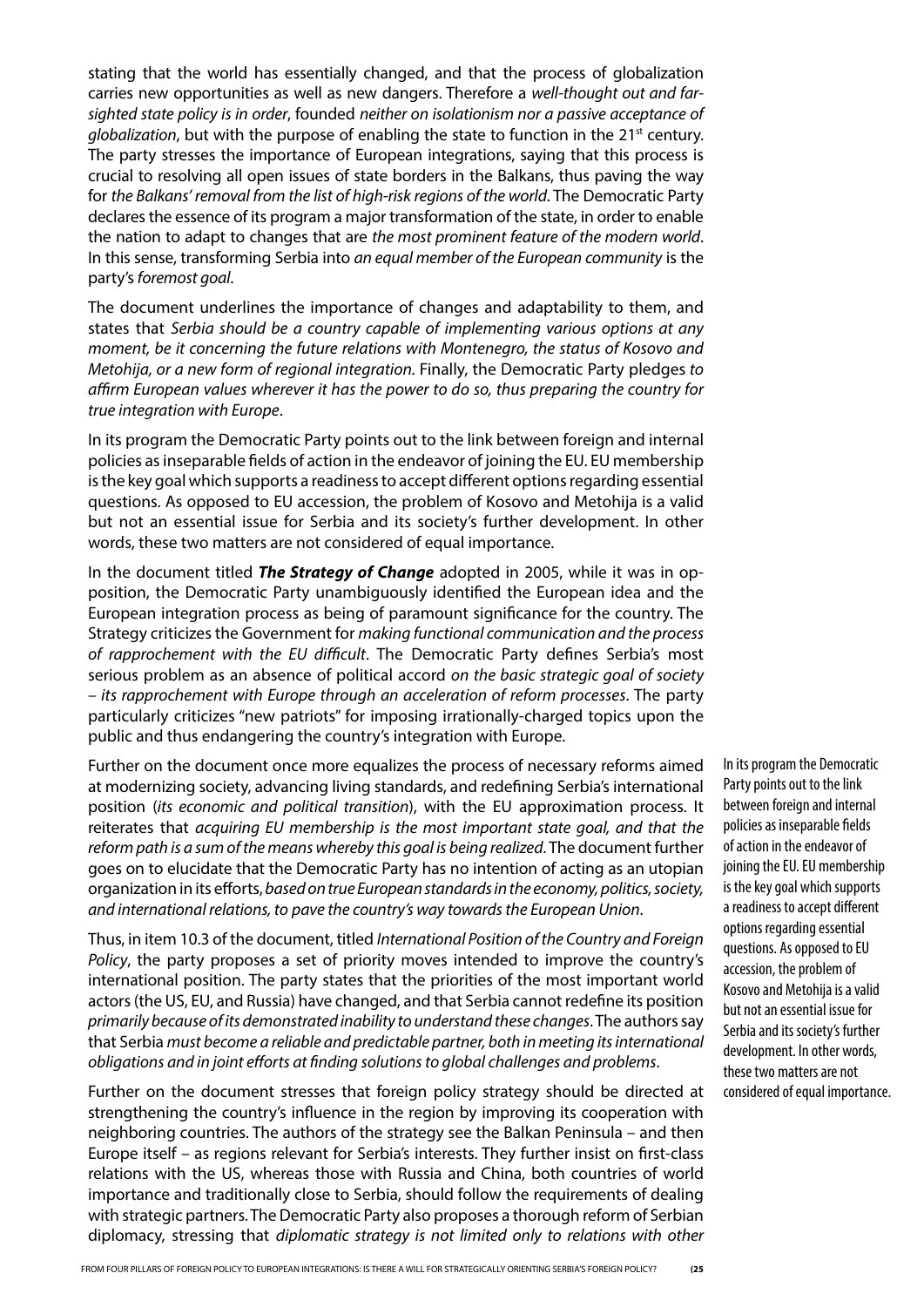*countries, but involves creation of the country's positive image and recognizable values, which necessitates changes in the very approach to diplomacy, by making it ever more public in its service to Serbia's economic and cultural interests*.

In its *Strategy of Change* the Democratic Party reiterates its positions on the EU, for the first time proposing actual methods of defining the foreign policy strategy. The document grades foreign partners (the EU, the US, Russia and China), but though mentioning the EU as prime priority, does not elaborate on the three remaining partners. Finally, the party calls for a reform of the Serbian diplomatic service, i.e. the redefinition of the country's international image.

The *For a Better Life* document is in fact the party's platform for the 2007 parliamentary election and for the 2008 vote as well. At its very beginning the document announces the party's long-term goal as the creation of *an economically strong and prosperous state, a member of the EU*.

In Chapter 9 the intent of *improving Serbia's image* and of *ending the inertia of the 1990s, when Serbia was viewed with mistrust,* is underlined. The Democratic Party, that is, advocates a reconfiguration of Serbia's diplomatic approach in order to aid potential partners in treating it as a reliable partner. Also, the Democratic Party unambiguously and for the first time mentions *Euro-Atlantic integrations* as a long-term political goal *that would ensure an international position Serbia deserves*.

Finally, in Chapter 10 titled *Together for a European Serbia!* the Democratic Party sums up its position on social reforms, equalizing them with the process of joining the EU, and reminding the public that *EU membership is the natural goal of the reform path*. The document further states that only the Democratic Party can implement this policy since it is the only force that can *correctly assess global trends and is capable of fitting Serbia's interests into them*. According to this document, *Serbia's road toward the EU* is, for the Democratic Party, *the most important state question*. At the end of this chapter the authors underline that *the solution to our most pressing social, economic and political questions lies in the process of integration*. Most interestingly, the Democratic Party is adamant that the values EU is founded on are the values of the Democratic Party.

As far as Kosovo is concerned, the Democratic Party expresses caution, does not offer any final positions nor does it draw any "red lines" – placing the stress instead on *a realistic strategy for solving the Kosovo problem*. Further on, the party demands an end to *all abuses of the Kosovo problem for ephemeral political promotion*, defining such activity as damaging to the state and national interests.

### **1.3.2 The Socialist Party of Serbia**

The Socialist Party of Serbia leads a coalition (including the Party of United Pensioners of Serbia and the United Serbia party) which, with the *Together for a European Serbia* coalition constituted the ruling group during the 2008–2012 period. The Socialist party joined the government with its 1992 program, which viewed the global world processes, and especially the integrative processes in Europe in negative terms. The then-EU order is perceived as relatively close to the Socialist party's principles, but, according to the document, *EU principles suffer from pronounced materialism and need supplementation with spiritual values of our own tradition*. The program further states that *international organizations have become tools of the Great Powers*, and that the existing global and European orders aim at a new form of liberal imperialism, striving to gain control over countries in the South and the East by making them first *economically*, and then *politically dependent* on the West.

At the end of 2010, however, the party's Steering Committee adopted a new Program, redefining the party's earlier stands, and adding a number of positions enumerated in the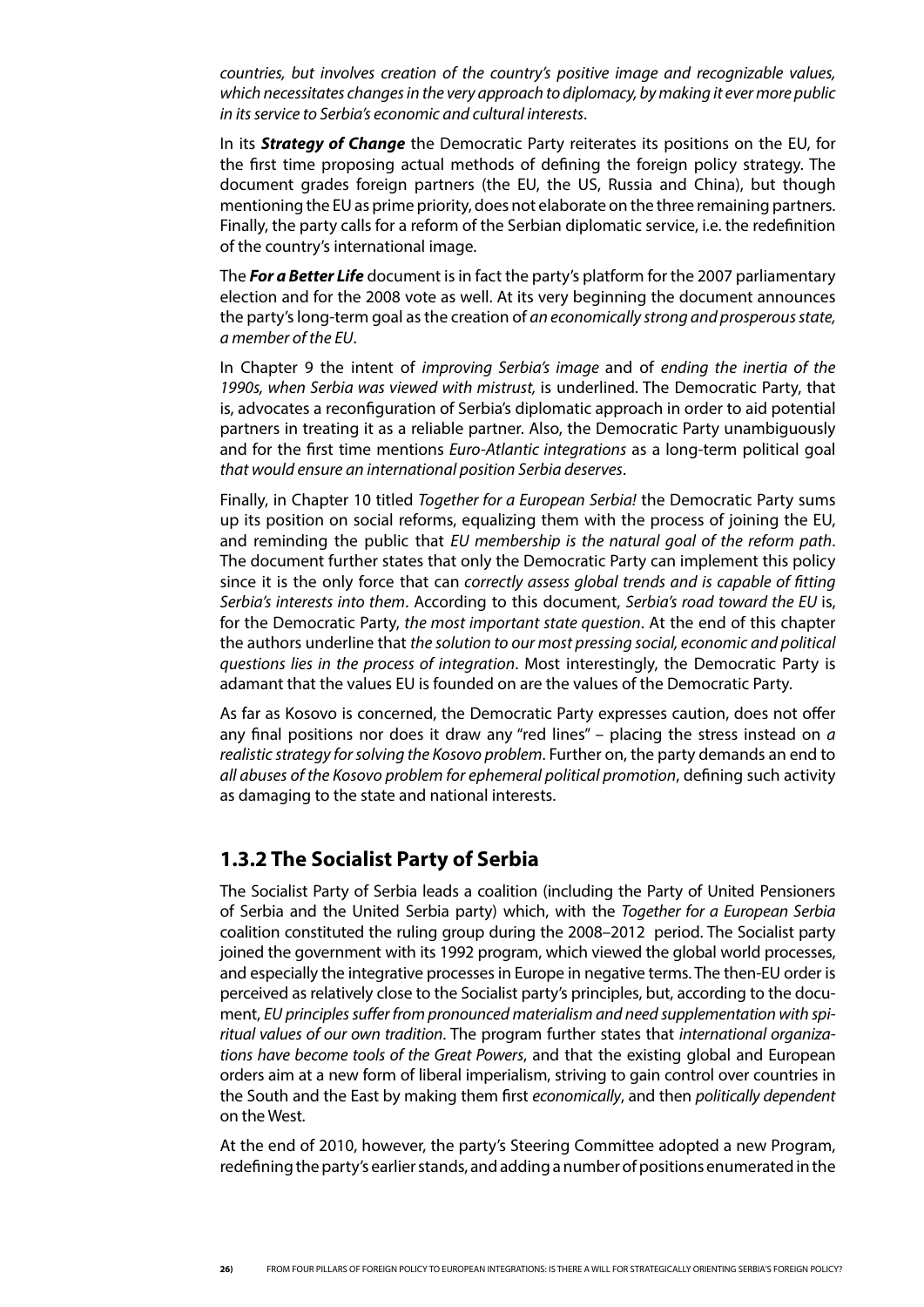Declaration adopted by the party's Sixth Congress.11 The party reiterates that its foreign policy priority is to preserve the order described in the Declaration and, subsequently, in accordance with *the preservation of sovereignty, independence, and territorial integrity within the borders recognized by valid international treaties*. In Chapter 17, titled *European Union*, the party states it favors Serbia's further integrations in principle, because Serbia shares a *common historical heritage and civilizational values and traditions –* as well as *common economic interests –* with other European nations.

Except for mentioning European integrations, the party does not precisely grade its priorities, but only enumerates them: cooperation with the Great Powers, with the rising powers, with Latin American and Arabic countries, as well as its *support to all regional processes*. The party labels such foreign policy as one of peace and cooperation. It also, strangely, favors Serbia's *renewed, active participation in the Non-Aligned Movement*, which goes counter to its proclaimed European goals. In Chapter 14, titled *Security and the Policy of Neutrality*, the party resolutely rejects membership in NATO, and advocates further development of Serbia's military neutrality, noting that Partnership for Peace *offers enough opportunity for meeting our needs in the security field and fulfilling our international obligations*.

In its programmatic documents the Democratic Party establishes a direct link between the internal and foreign policies on the issue of Serbia's acquiring EU membership. The country's European integration project is an all-encompassing goal, surpassing all classical political motives. On the other hand, dealing with the European integration issue in its programmatic documents the Democratic Party is still primarily focused on internal politics, not elaborating much when it comes to the foreign policy issue. Still, the key foreign policy principles are listed, to guide and direct the government spearheaded by the Democratic Party.

The Socialist Party of Serbia's foreign policy vision is a mixture of different influences, pressures to accept the reality so that the party may survive, and of a legacy of the Socialist Federal Republic of Yugoslavia and the Slobodan Milosevic era. Still, the basic message is that the Socialist party had fully accepted integration with the EU as its main objective, thus redefining its position on the Serbian political scene. Except for that, the party's foreign policy vision is not grounded in reality and is rather a sum of principles and desires combining everything that can be achieved in foreign policy – of the East and the West, the Non-Aligned Movement and Europe. The Socialist party explicitly advocates a foreign policy primarily aiming to preserve Kosovo within Serbia.

The platforms of the ruling coalition's core parties – the Democratic Party and the Socialist party – in the 2008-2012 period are complementary only to a certain extent. The stress is on European integration, but while the Democratic Party underlines the importance of European integration for the transformation of society as a whole, the Socialist party views it as a necessity based on the common heritage. In addition, the Socialist party promotes a host of foreign policy goals, of which some are contradicting one another.

In its program the Democratic Party points out to the link between foreign and internal policies as inseparable fields of action in the endeavor of joining the EU. EU membership is the key goal which supports a readiness to accept different options regarding essential questions. As opposed to EU accession, the problem of Kosovo is a valid but not an essential issue for Serbia and its society's further development. In other words, these two matters are not considered of equal importance.

 $11$  One of important documents that enabled the later transformation of the Socialist Party of Serbia is the Declaration of the party's Sixth Congress. Its view of Europe and European integrations was substantially revised in this document, and one of its sections is titled *The Position of Our Country in Europe and the World – Europe as a Chance for Serbia*. In the paper the party states that the basic foreign policy priority is the preservation of sovereignty and territorial integrity, and that all other goals should be subordinated to that.

The document says that the Socialist party advocates the following:

<sup>–</sup> Closest possible cooperation with neighboring countries, the EU, and other European economic and political integrations:

<sup>–</sup> Comprehensive relations with important factors in international relations, especially with the five standing members of the UN Security Council;

<sup>–</sup> Strict implementation of international law and the UN Charter, and absence of any meddling in internal affairs of sovereign states.

Later on, the Program underlines the party's belief that Serbia's national, economic, and state interests lie in joining the EU within a foreseeable future. However, it states that the conditions for it to join the Partnership for Peace do not yet exist.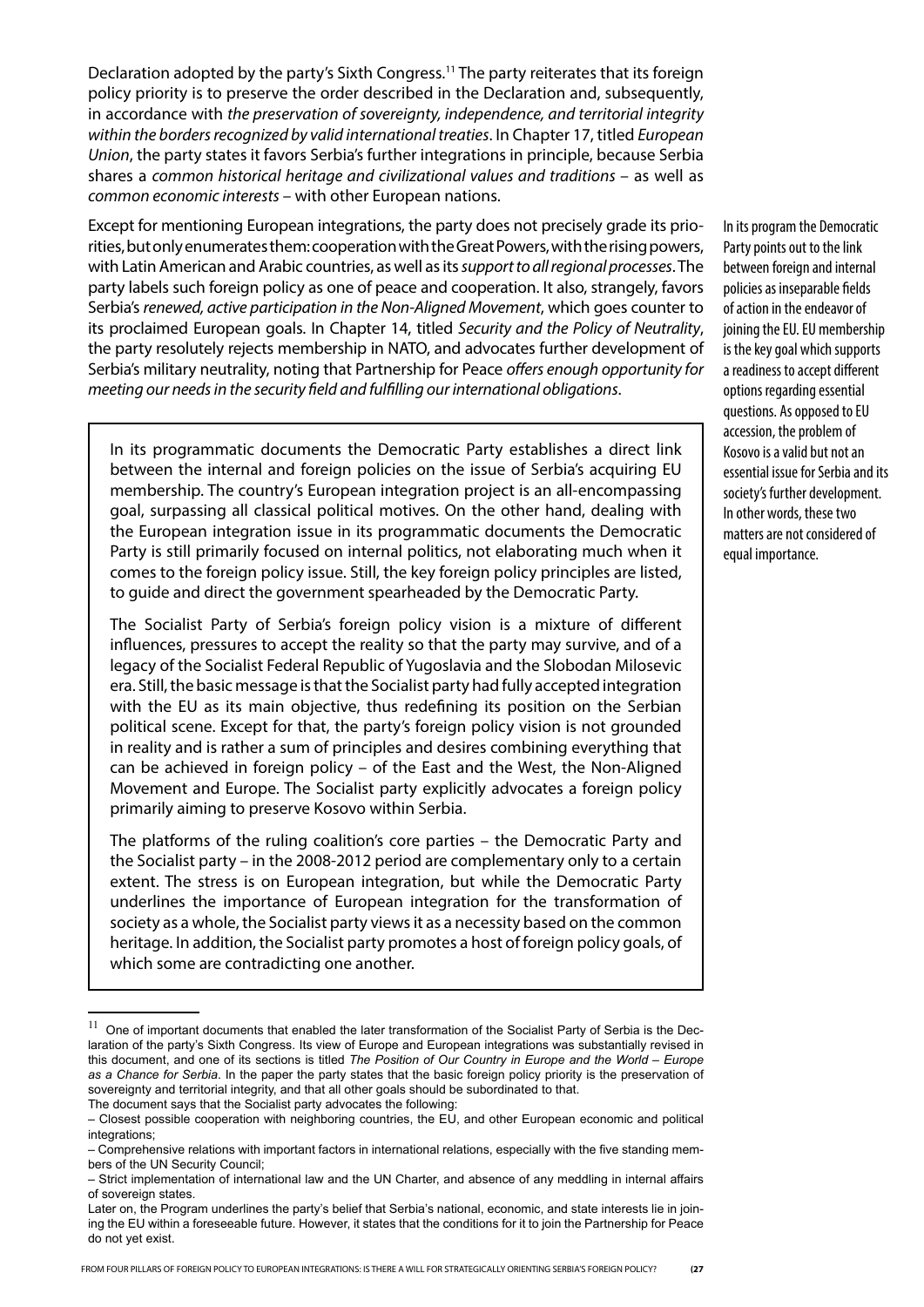## **CONCLUSIONS**

- The foreign policy strategy of the Republic of Serbia does not exist, whereas other strategic documents, such as, for instance, resolutions passed by the National Assembly of the Republic of Serbia, lack harmonized positions on Serbia's foreign policy priorities. These documents frequently contradict one another, causing inconsistency in practical moves made by the state leadership. The Strategy for the Accession of Serbia and Montenegro to the EU from 2005 and the National Security Strategy from 2009 may serve as a good starting point for a debate on Serbia's new foreign policy strategy.
- In speeches and statements foreign policy priorities are frequently changed ad hoc, gaining or losing in importance depending on the current situation in the foreign policy field. Furthermore, in some speeches the foreign policy priorities are only vaguely outlined, such as, for example, in the Serbian President's mention of the four pillars on which Serbia's foreign policy rests. In programs and accompanying documents of the political parties that were the backbone of the ruling coalition (the Socialist Party of Serbia and the Democratic Party) in the 2008-2012 period, the attitude toward foreign policy and foreign policy priorities was little elaborated on. Still, the European Union emerges as the basic foreign policy goal that will help carry out internal reforms. Also mentioned is the question of Kosovo, and the programs suggest that this issue will be approached constructively. These positions, however, have not served to open a debate on a lack of hierarchy in foreign policy priorities or the non-existence of a foreign policy strategy, nor have they been made a part of the new government's program goals.
- In all documents and political statements in the 2008-2012 period the EU has a priority position, but it is viewed as a monolith political subject (especially in the statement on the four pillars of foreign policy, where it is placed on equal footing with the US, China, and Russia). The fact that the EU brings together some of the most powerful countries in the world today, of which two are members of the U.N. Security Council and four of the G7 Group, is mostly overlooked, whereas relations with some less influential EU states are not seen as overly important.
- The EU, US, China and Russia, as foreign policy priorities or pillars, cannot be considered as equal, primarily because of the basis on which relations with these entities/countries rest. Relations with the EU are not bilateral; they imply the process of Serbia's integration into the EU through structural reforms based on the values the EU is founded upon. The goal of this relation, therefore, is a specific "Europeanization" of Serbia, i.e. its essential transformation into a country capable of assuming all rights and obligations stemming from EU membership. Bilateral relations, such as Serbia has with the US, China, and Russia, imply equal connections between two subjects of the same rank.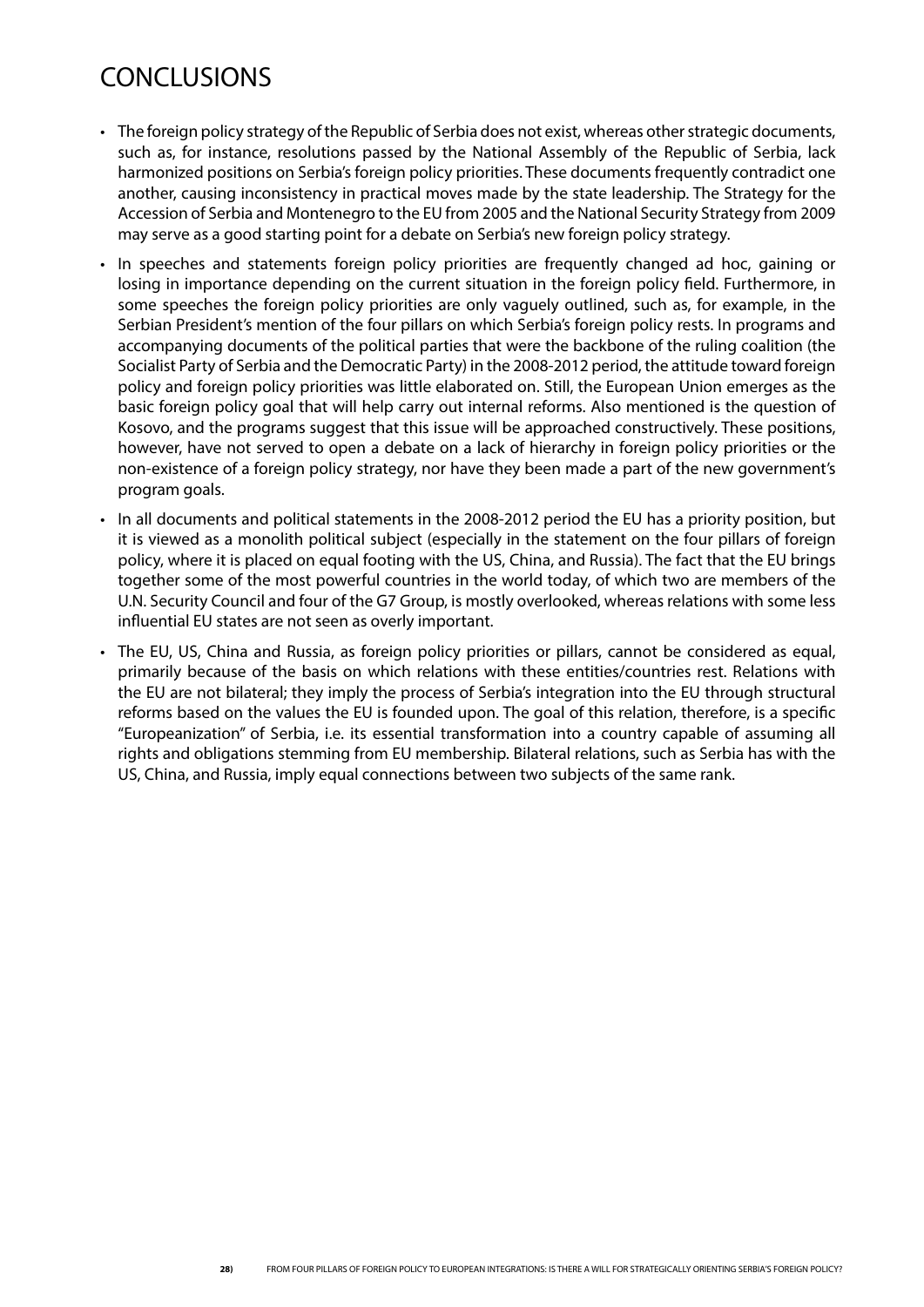# **THE PROCESS OF PASSING FOREIGN POLICY DECISIONS AND ITS CONTROL SYSTEM**

In this chapter we will examine the institutional and normative framework for passing and implementing foreign policy decisions, the system of control, and how both of these functioned in practice in the 2008–2012 period. The Government, the Ministry of Foreign Affairs, the President, the National Assembly and, to a lesser extent, other ministries in accord with their jurisdictions, constitute the institutions formulating foreign policy priorities and their implementation. The National Assembly and its Committee for Foreign Affairs form the system of control. This system will be detailed more closely, since the importance and the role of the National Assembly in this process is rarely available to public scrutiny. An article by Vladimir Pavicevic and Dragan Zivojinovic titled *An analysis of the decision-making process in the Republic of Serbia's foreign policy*, of December 2011<sup>12</sup> is of particular importance for this chapter.

## 2.1 The General Normative and Institutional Framework for Passing and Controlling FOREIGN POLICY DECISIONS<sup>13</sup>

## **2.1.2 The Mechanism for Establishing Foreign Policy Priorities and Their Implementation**

The normative framework of the Republic of Serbia<sup>14</sup> precisely defines the manner of establishing and implementing the country's foreign policy, i.e. designates the actors and their powers. The key actors are the Government, the Prime Minister, the President of the Republic, the National Assembly, and the Ministry of Foreign Affairs, whereas some other ministries also have certain jurisdictions.

**The National Assembly** has the following limited jurisdiction in the area of international relations:

– It confirms international treaties;

- It passes decisions on the change of state borders;
- It decides on war and peace declares the state of war;
- It passes decisions on the deployment of the Army of Serbia outside Serbia's borders;
- It elects members of standing parliamentary delegations in international institutions.

Still, the role of the National Assembly, as an organ of the highest legitimacy, is of primary importance in controlling the Government's performance, which will be addressed in the next chapter.

**2.**

<sup>12</sup> Vladimir Pavicevic, Dragan Zivojinovic, *An analysis of the decision-making process in the Republic of Serbia's foreign policy*, in Milan Podunavac (Ed.), *A Collection of Papers: Serbia's Public Policies*, The Heinrich Böll Foundation, Belgrade, pp. 57–68.

<sup>&</sup>lt;sup>13</sup> See ADDENDUM II.

 $14$  The normative framework regulating foreign policy consists of the following elements: the Constitution, the Law on Government, the Law on the President of the Republic, the Law on the National Assembly, and the Law on Foreign Affairs.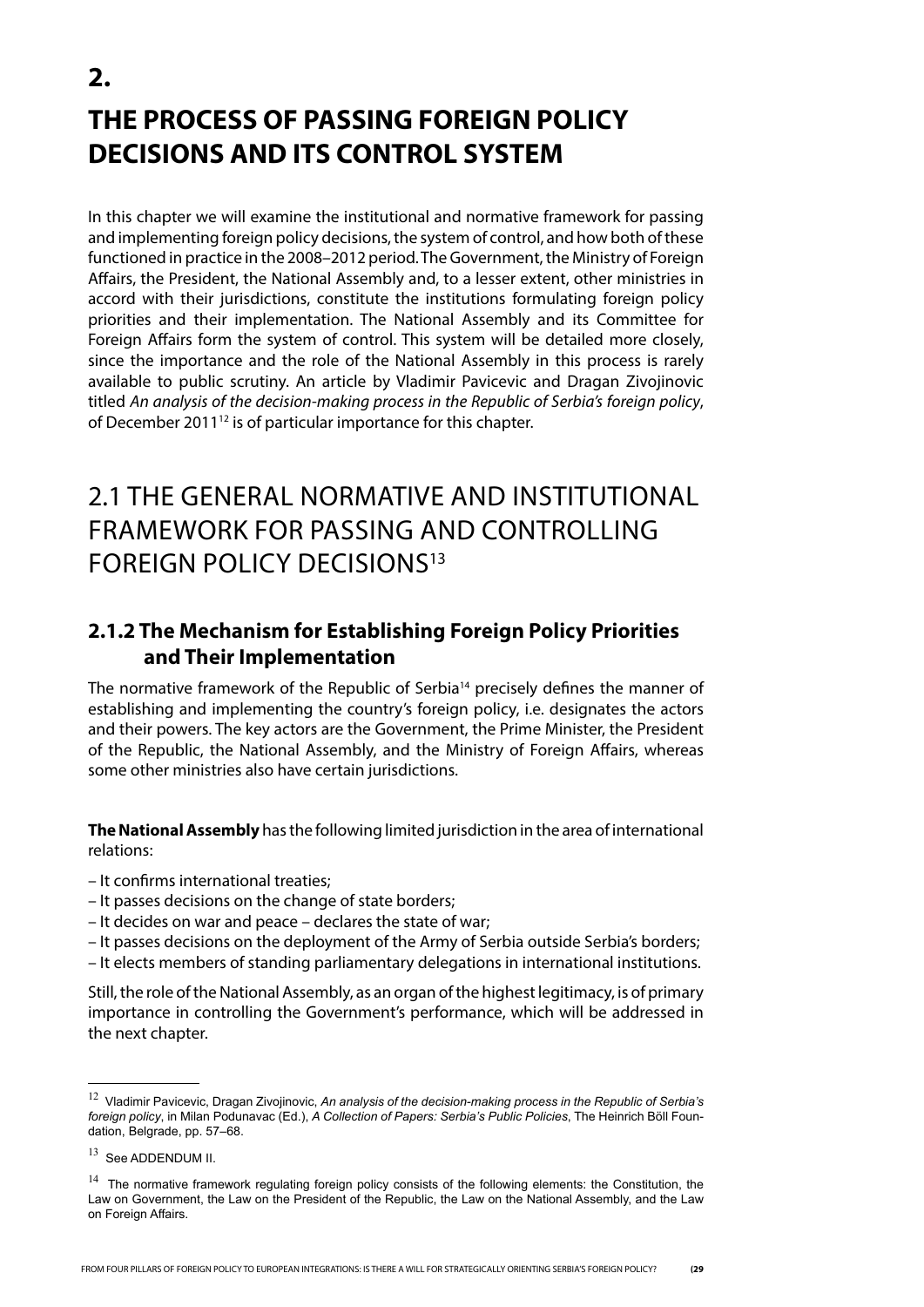**The President of Serbia**, in his capacity of the directly elected representative of all citizens, stands for the state unity of the country and is in charge of the following:

– Representing the Republic of Serbia at home and abroad;

– Appointing and dismissing Serbia's ambassadors on proposal from the Government; – Accepting letters of accreditation and withdrawal from foreign diplomatic representatives.

The basic body establishing and directing the policy is the Government. It is elected and dismissed by the National Assembly, and both Article 124 of the Constitution of the Republic of Serbia and Article 7 of the Law on Government stipulate that it stands accountable to the National Assembly for pursuing its policies, for its own performance, and for implementing decisions, laws, and other acts passed by the National Assembly.

**The Government of the Republic of Serbia** is the basic body establishing and implementing entire policy of the state. Its head, the Prime Minister, leads and directs it, while also carrying out the following duties:

– He oversees and ensures the unity of the Government's political activities;

- He harmonizes the work of Government members and represents the Government officially;
- Based on the Government's program and policy, he issues binding instructions or assigns special duties and tasks to other Government members.

**The Ministry of Foreign Affairs** is the main executive organ for implementing the foreign policy set by the Government, its duties being the following:

- It represents the Republic of Serbia in relations with other countries, international organizations and institutions, as well as in relations with foreign missions and international organizations in Serbia;
- It protects the interests of the Republic of Serbia, its citizens, and its legal entities abroad;
- It proposes to the Government the establishment or severance of diplomatic relations with other countries;
- It takes care of Serbia's diplomatic and consular missions abroad;
- It proposes the country's membership or participation in international organizations and integrations, as well as in other forms of international cooperation;
- It prepares documentation, information, and analyses from the foreign policy field;
- It proposes to the Government a foreign policy development strategy and other measures shaping the Government's foreign policy;
- It initiates proceedings and coordinates negotiations and conclusions of international treaties, cooperates in their confirmation, and monitors their implementation.

**The Minister of Foreign Affairs** proposes to the Government all foreign policy priorities and ensuing concrete moves, and informs the Government of everything relevant to the Government's work.

## **2.1.2 The Mechanism of Control of the Decision-Making process in the Area of Foreign Policy**

Of particular importance is the role of the **National Assembly**, as the representative body of supreme legitimacy, elected at general and free polls, which has legislative powers and elects executive authorities, and to which the Government accounts for the policies it carries out, for conditions in all areas of its jurisdiction, and for the functioning

The Prime Minister leads and directs the Government, while the Government as adopts and implements policies.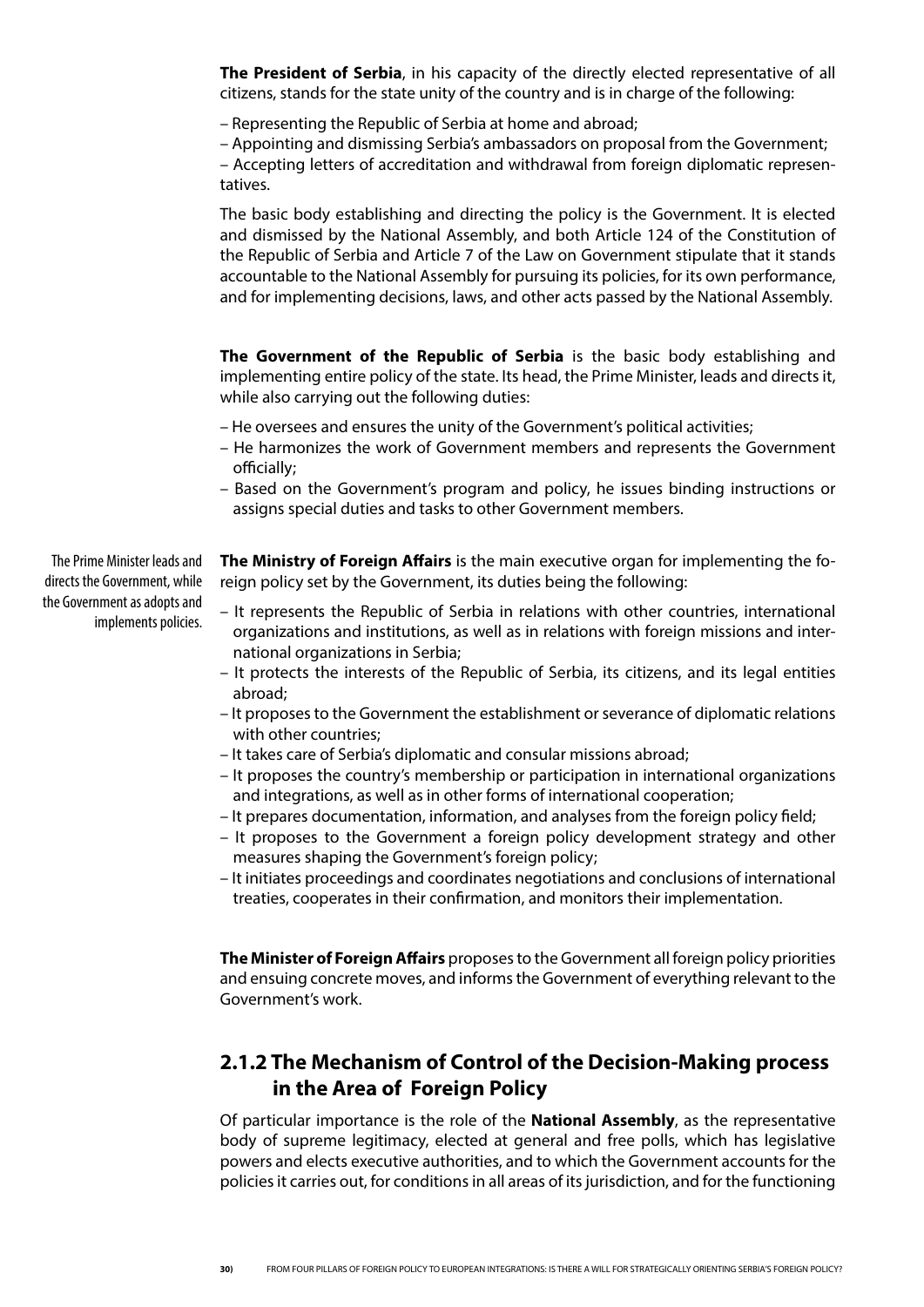of state administration organs.15 The National Assembly is thus the chief body controlling the Government's work, and this duty empowers it to conduct the following:

– Review the Government's performance as reported to the National Assembly at least once a year, or on the Assembly's demand;

– It discharges its control of the Government, or of a Government member, through parliamentary questions asked by MPs or through interpellation<sup>16</sup>; by organizing a vote of no confidence in the Government or its member; and by forming a panel to investigate a certain matter.

**The Ministry of Foreign Affairs** is bound regularly to inform the National Assembly of the most important foreign policy activities in written form, and the Minister is obliged to submit a report on the work of the Ministry to the Assembly's Committee for Foreign Affairs at least twice a year.

The Assembly' constitutive bodies which, among other, debate draft legislation and control the Government's work are committees. The committee charged with Serbia's foreign policy is the Committee for Foreign Affairs (further on referred to as the Committee).

The Committee has a number of obligations and powers, which include:

- Debating draft laws and other legal acts;
- Debating all matters relevant to foreign policy

– Instructing the ambassadors of the Republic of Serbia before their departure for their foreign posts;

– Conducting most of the activity related to the National Assembly's cooperation with representative bodies of other countries and the Assembly representatives' participation in the activity of international organizations and missions.

## $2.2$

## The System of Passing Foreign Policy Decisions and Practical Control in 2008–2012

### **2.2.1 The Work of the Ministry of Foreign Affairs, Government, and President of the Republic**

Regardless of powers defined by the normative framework, a number of cases wherein these powers were exceeded occurred in this period, with various actors assuming different roles. Thus the Serbian Government, envisaged as the primary institution in defining the country's foreign policy, was overshadowed by the activities of the then-Foreign Minister and the President of the Republic. Better to describe this situation we will make use of the already mentioned article by Pavicevic and Zivojinovic, concerning the respect and functioning of the foreign policy decision-making system as prescribed by the Constitution and pertinent laws, based on the following two case studies:

 $15$  The normative framework of the National Assembly's work and jurisdiction is defined by the Constitution and the Law on the National Assembly, the National Assembly's Rule Book, and the Law on Government, whereas the part concerning foreign relations is defined by the Law on Foreign Relations.

 $16$  In Serbia, this means an MP's query in the Parliament – to the Government or a minister – demanding a written or an oral explanation of an internal or a foreign policy matter.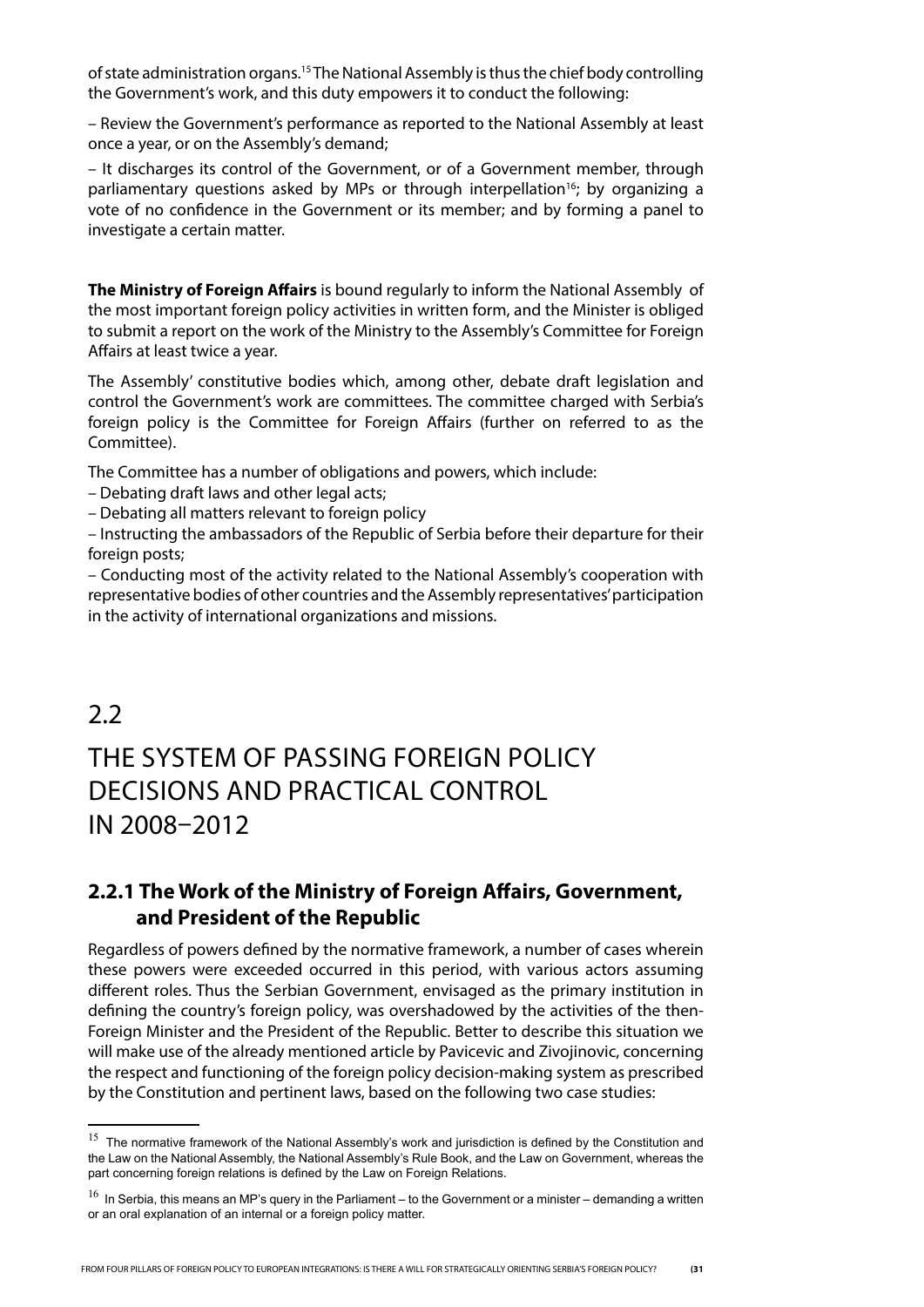– The case of passing a resolution submitted jointly by Serbia and the EU to the UN General Assembly following an advisory opinion of the International Court of Justice in The Hague in 2010, and

– The case of public refusal to send representatives to the Nobel Peace Prize Award Ceremony of December 2010, later to be annulled by of the Republic of Serbia Human Rights Ombudsman's attendance to the event.

### *CASE I*

After Kosovo's unilateral declaration of independence, the Government of the Republic of Serbia asked the UN General Assembly to request from the International Court of Justice in The Hague an advisory opinion on the legality of this act, which the General Assembly consented to do. The ICJ delivered its opinion at the end of July 2010 stating that the contents of Kosovo's Declaration on Independence did not violate general international law. Immediately afterward, EU representatives began discussing with the Serbian authorities the drafting of a joint resolution on the matter to be sent to the UN General Assembly. The ruling majority in the National Assembly, however, passed a resolution that was sent to the General Assembly without any consultations. Some Western ambassadors responded immediately by expressing regret over the manner in which they were acquainted with the resolution and the fact that it was not drafted in cooperation with EU officials.

In August and September, EU and US officials visited Serbia on several occasions, urging that the entire process of negotiations between Belgrade and Pristina be transferred to the level of Brussels, and that the resolution to be submitted to the UN General Assembly be harmonized with EU officials. The essence of their initiative was well summed up by British Ambassador Stephen Wordsworth shortly after the Serbian resolution was sent to the UN body: "It doesn't make much sense for Serbia and the EU to confront one another in New York while at the same time Serbia claims it wants to become a member of the EU," Wordsworth has said. After these visits, information coming from the authorities was rather disharmonious – President Tadic appeared not so opposed to these requirements, whereas Foreign Minister Jeremic insisted that the resolution remain unchanged. Only after a visit of EU High Representative for Foreign and Security Policy Catherine Ashton with President Tadic on September 7, 2010 was an agreement reached that consultations concerning a harmonized resolution that Serbia would submit together with the 27 EU members instead of the first one, will continue. The new, harmonized resolution was drafted two days later. The final resolution was essentially different from the initial one adopted by the National Assembly, and it served to open the process of dialog between the two sides.

#### *CASE II*

In 2010 China expressed its dissatisfaction over the fact that the Nobel Committee had announced that the 2010 Peace Prize will be awarded to Chinese dissident Liu Xiaobo, and urged other countries to boycott the ceremony. Serbian Foreign Minister Vuk Jeremic shortly afterward announced that Serbia will join some other countries whose representatives will not attend the ceremony, adding that Serbia was paying particular attention to the protection of human rights and freedoms, but that it also greatly appreciates its relations with China, and that all state decisions are closely tied to attaining national interests.

EU officials responded to this announcement negatively, having in view the principles advocated by the EU as well as the fact that Serbia nurtures an ambition of becoming a full-fledged EU member. Civil sector representatives in Serbia also fiercely criticized this decision, and three parliamentary parties – the Liberal Democratic Party, the Serbian Renewal Movement, and the League of Vojvodina Social Democrats – did the same.

Government members reacted to this with much confusion – Nada Kolundzija, Democratic Party whip in the Serbian parliament, said that the Committee for Foreign Affairs had asked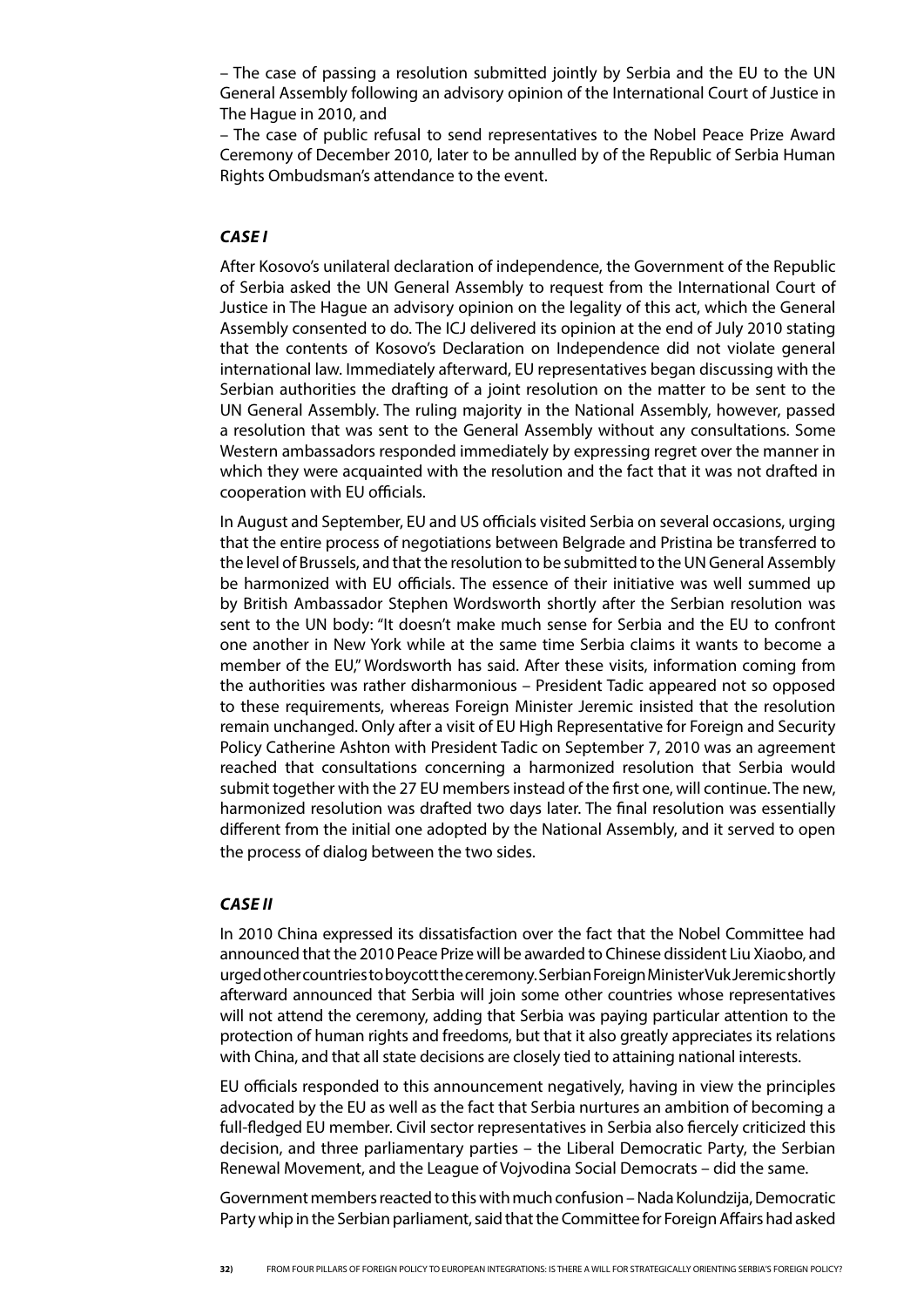the Minister to submit a report on this decision, whereas other officials, including Serbian President Boris Tadic, claimed that the decision was in accordance with the Ministry's jurisdiction, but that the Government did not debate it. The Prime Minister explained it as a tactical move, which was met in the public with ridicule.

The Foreign Minister responded to the growing criticism from abroad and at home by saying that the Ministry, and not the Government, was in charge of passing such decisions. Shortly afterward, Prime Minister Cvetkovic told the public that Serbia will be represented by Ombudsman Sasa Jankovic (who shortly before that on his own decided to attend), as his personal envoy, and that as an independent state organ he had the right to pass such a decision independently (sic!).

From these two examples the authors have drawn two diametrically opposed conclusions.

In the first matter, the Minister justified his position by stating that he was implementing the set foreign policy based on Article 2 of the Law on Foreign Affairs, confirmed by the Assembly's decision on the resolution. In this sense, though the Government had not debated the text of the resolution, the authors concluded that the Ministry had not violated the institutional framework, since it was implementing a policy prescribed by the Assembly. The draft resolution, however, was later withdrawn, based on an agreement between the Serbian President and the EU High Representative for Foreign and Security Policy, at a meeting on September 7, 2010, without consultations with the Government, the Ministry, or the Assembly, which had made the decision. The President imposed himself as the supreme authority, assuming the Government's prerogatives, whereas it did nothing in response to that. In this way the legally established decisionmaking framework had been violated.

In the second instance, concerning the 2010 Nobel Peace Prize Award Ceremony, the authors concluded that the basic problem in this case was the absence of a clear definition of Serbia's foreign policy orientation, which gave state institutions plenty of room for arbitrary interpretations. The definition of Serbia's foreign policy, based on the "four pillars" without determining their hierarchical precedence, had enabled institutions and state officials to make their own evaluations of which "pillars" to favor over the others, especially since the Government had failed to react in time. From this, the authors concluded that the Government had failed to exercise its authority granted it by the Constitution and the laws, while the Ministry of Foreign Affairs, albeit unauthorized to do so, came up with its own definition of the country's foreign policy priorities.

### **2.2.2 The Work of the National Assembly and the Committee for Foreign Affairs in the 2008–2012 Period**<sup>17</sup>

The National Assembly of the Republic of Serbia was convoked on June 11, 2008, and its Committee for Foreign Affairs was constituted at the beginning of July 2008. Dragoljub Micunovic, representative of the *For a European Serbia* coalition's caucus, was elected chairman. Milos Aligrudic, representative of the *Democratic Party of Serbia-Vojislav Kostunica* caucus, was appointed vice chairman. During its four-year term the Committee met 23 times, to discharge its duties prescribed by laws and the Assembly's Rule Book. Most of these meetings – 18 altogether – took place by March 2010, during the next two years the Committee having met only five times. Subjects discussed mostly pertained to

 $17$  All data quoted here originate from minutes and shorthand notes from the sessions of the National Assembly, as well as from an interview with a Committee member (the only one who accepted to be interviewed, though invitations were sent to representatives of all parties in the Committee, as well as to its chairman). The minutes are available at the National Assembly's internet presentation www.parlament.gov.rs, while the shorthand notes were obtained after the ISAC Fund submitted a written request to the Assembly's services. Unfortunately, as the Assembly's services explained, there are no shorthand notes from the sessions of the Committee for Foreign Affairs, because no obligation to take shorthand notes existed during the period in question.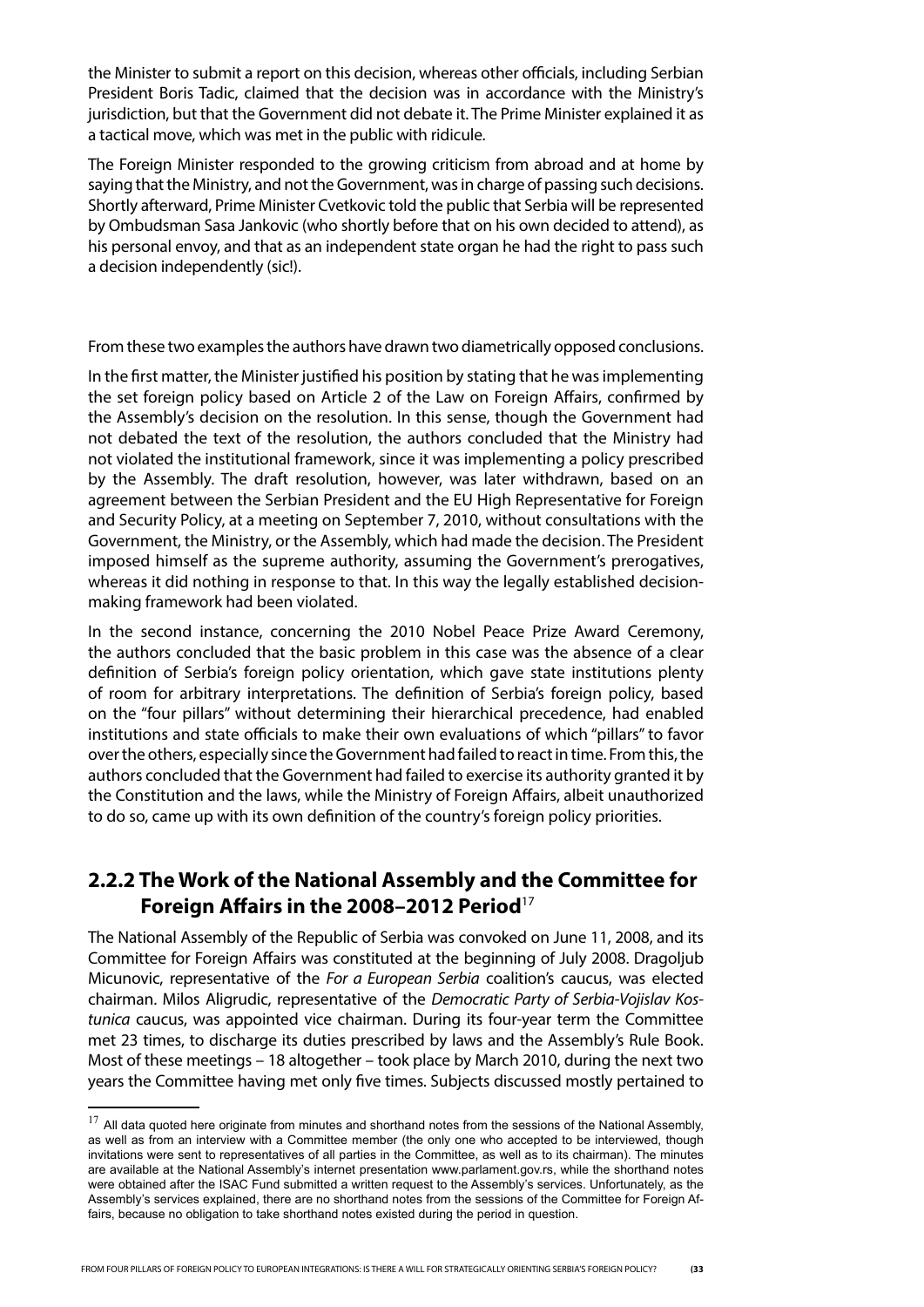meetings with newly-appointed ambassadors in foreign countries and with international organizations; cooperation with parliaments in other countries; assignments of National Assembly's standing delegations in international organizations; agreements on sending delegations to participate in international cooperation; adoption of their reports, and similar.

The general impression is that the Committee for Foreign Affairs had dedicated little time to control the functioning of the Government, i.e. the Ministry of Foreign Affairs. Although since its second session the Committee had requested the Ministry *to inform [it] regularly of its ongoing activities and deliver analyses of ongoing international developments*, it had failed to debate any foreign policy moves taken by the Government, or foreign policy priorities and their precise definition. In the period when major foreign policy events occurred, such as issuing of an advisory opinion by the International Court of Justice, and the passing of the Resolution submitted to the UN General Assembly, the Committee did not meet at all – from April to November 2010 also holding no sessions.

The Committee did not address the issues of crucial political implications for the country, such as the passing of the Resolution condemning the crimes in Srebrenica; the process of cooperation with the International Criminal Tribunal for the Former Yugoslavia in The Hague; the decision to nominate Serbia's representative to the post of the UN General Assembly President (prior to that, Serbia had supported Lithuania's candidacy); and so on. The Committee did not even feel obliged to meet, or hold a joint meeting with the Committee for Defense and Security and the Committee for European Integration, in order to evaluate the answers to European Commission's Questionnaire pertaining to Chapter 31 – Foreign, Security, and Defense Policy. The Committee members did express their views in consultations with the newly-appointed Serbian ambassadors, and during the sessions attended by the Foreign Minister, but that was far removed from exercising an organized, coherent and continuous control of the Ministry and the Government.

Certain Committee members, including Chairman Micunovic, did voice their opinions concerning the boycott of the 2010 Nobel Peace Prize Award Ceremony, promising to ask the Minister as soon as possible, and when his schedule and the Committee's allow, to edify the Assembly on all pertinent and ongoing foreign policy decisions, elements, and recommendations.18 The Minister of Foreign Affairs, however, appeared before the Committee only as late as April 2011, four months after the event, when he submitted his report on the previous year. During that session no specific attention to the Nobel Peace Prize case was paid, the Committee instead dedicating most of its time to the upcoming conference of the Non-Aligned Movement that was to be held in Belgrade later that year. **In this case it is more than evident that Committee members had acted under public pressure, there being no binding schedules or practical implications for either the Minister or the Ministry of Foreign Affairs**. The public soon forgot the scandal, and the issue of holding a Committee session on this matter was never again mentioned by the Chairman or any other members of this body. **All of this happened most probably because all key foreign policy levers in the country were held by Democratic Party members, and because party solidarity among the key actors had prevailed over the gravity of the problem, and its importance to the discharge of the Committee's duties and prerogatives**.

In the country where foreign policy orientation has been the key for survival or fall of all governments since the first 1990 democratic elections, it seems reasonable to expect the Committee on Foreign Affairs to meet as frequently as possible, and to be obliged to acquaint the Government, the Ministry, and the wider public with its positions. But, though the Law on Foreign Affairs stipulates that the Minister of Foreign Affairs should submit a report on his work at least twice a year, he appeared before the Committee only twice in four years during the period surveyed. In the first instance, he attended the sixth session of the Committee in December 2008, upon invitation by that body, only to very briefly outline the Government's basic foreign policy priorities. His second attendance

 $18$  D.M., "Jeremić uskoro pred skupštinskim odborom", internet portal S Medija, INTERENT http://www.smedia.rs/vesti/vest/52290/Vuk-Jeremic-MSP-Odbor-za-spoljne-poslove-Dragoljub-Micunovic-Jeremic-uskoro-predskupstinskim-odborom.html# . accessed August 16th 2012

**<sup>34)</sup>** FROM FOUR PILLARS OF FOREIGN POLICY TO EUROPEAN INTEGRATIONS: IS THERE A WILL FOR STRATEGICALLY ORIENTING SERBIA'S FOREIGN POLICY?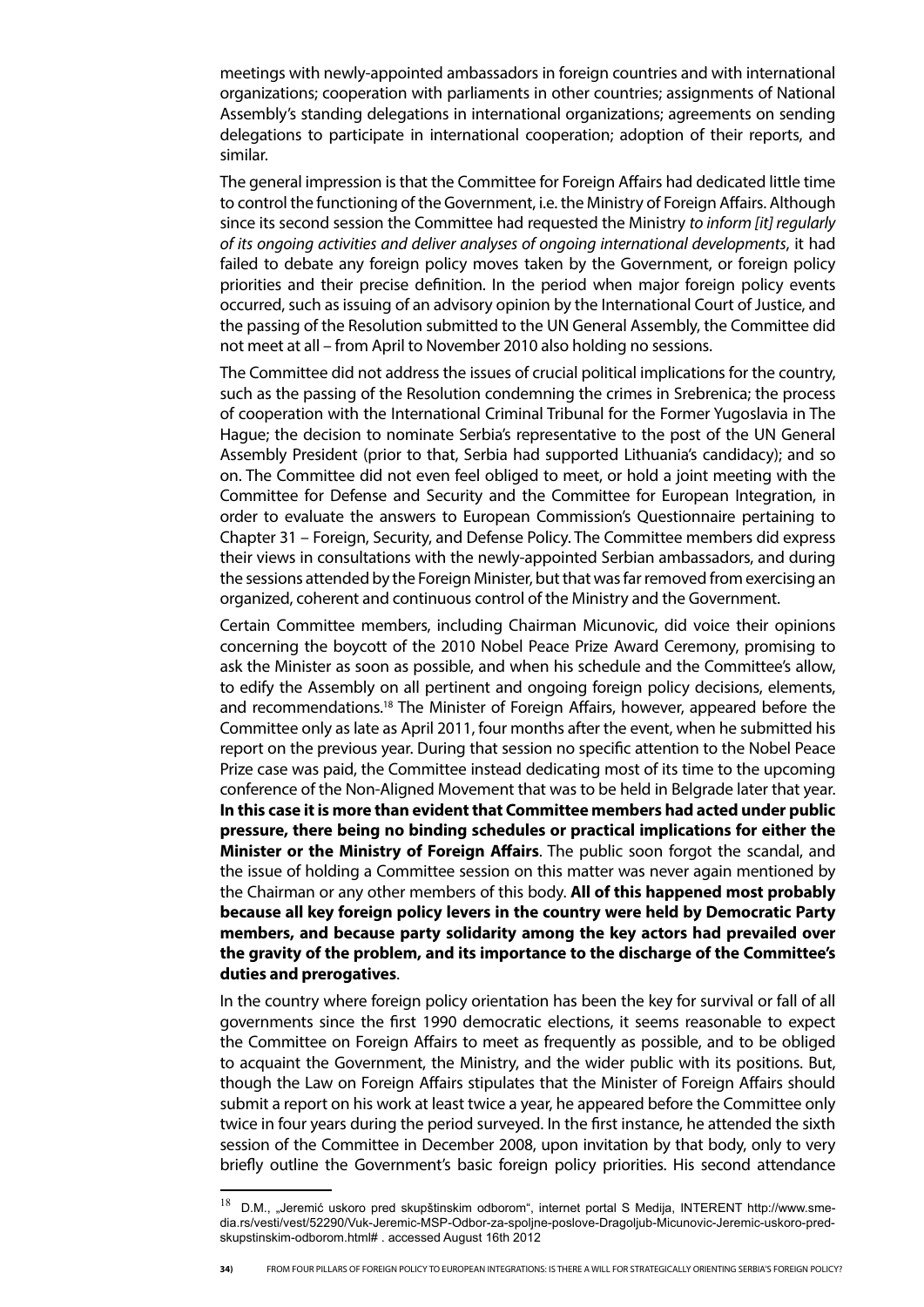occurred at the Committee's 20<sup>th</sup> session in April 2011, when he presented the Ministry's record of tasks and accomplishments for 2010 (that is, for the entire year, although the Law demands such an appearance of his before the Committee every six months). Except for this report, the Committee had not considered any reports from the Ministry of Foreign Affairs nor had it made, except only in several instances, any assessments of the work of the Ministry or the Government. These rare exceptions, unfortunately, also failed to result in any conclusions. Nor had the opposition MPs, otherwise quite vocal when criticizing the Government during the National Assembly sessions, been noticeable active at the Committee meetings. In short, the Committee had consistently failed to carry out its control duty.

If we compare the work of the Committee for Foreign Affairs with the work of the Committee for European Integration, we will note an enormous difference. The latter was one of the most active parliamentary bodies, owing to its role concerning the technical aspects of Serbia's EU accession. This Committee met 56 times during its four-year term. The Deputy Prime Minister in charge of European Integration, Bozidar Djelic, attended 14 of its sessions – slightly less than four per year. The Committee sessions were also attended by Milica Delevic, Director of the Serbian European Integration Office.

The survey of the National Assembly general sessions during this period reveals a situation no better than the one outlined above. Though foreign policy topics dominated the debates on some other matters, sessions actually devoted to them alone were rare. More important sessions were those held when Mirko Cvetkovic's Government was elected and reshuffled, in 2008 and 2011 respectively, and when the draft resolution to be submitted to the UN General Assembly was to be voted on. Although Government members attended the sessions frequently, the Minister of Foreign Affairs appeared rarely, i.e. only on the three above-mentioned sessions.

The Foreign Minister of the Republic of Serbia, Vuk Jeremic, appeared before the Parliament only once as a speaker, during a debate on the 2010 outstanding political event – the advisory opinion the International Court of Justice in The Hague passed in response to Serbia's motion regarding the Kosovo Assembly's unilateral declaration of indenpendence. A fierce debate ensued, the main topic being the country's foreign policy orientation. The Assembly then adopted a draft resolution supposed to be submitted to the UN General Assembly – the contents of which, shortly before the actual debate on it in this international body was to begin – were changed.

In addition, there was no criticism of the failure to respect the procedure of submitting an annual report on the Serbian Government's performance, nor any organized debate on this report. On several occasions, at the Assembly's sessions open to the public, Mirko Cvetkovic's Government offered reports on its work, but the legal obligation to submit regular, annual reports to the National Assembly was never met.<sup>19</sup> According to the Government's Rule Book, the Government is obliged to submit a report on its work in the previous year to the National Assembly no later than May 1.20 At the second session of the Assembly's second regular sitting, during a debate on the need to rebalance the 2008 budget, Slobodan Maras, an MP of the Liberal Democratic Party, raised the issue of this particular obligation of the Government, but also remarked that they (the MPs) *do not expect the Government to honor it*, though they do expect Government representatives to appear before the Assembly to answer parliamentary questions, there being so many of them concerning different topics.<sup>21</sup> This demonstrates that the MPs, and the Assembly as a whole, have also essentially failed to exercise their control functions, which they were bound to do by the country's laws and by its Constitution.

At sessions in which Government representatives answered parliamentary questions, foreign policy topics were rarely at issue, and, when raised, they were answered by other,

<sup>19</sup> See *Saopštenje organizacije Transparentnost Srbija od 14.03.2011. godine*, INTERNET http://www.transparentnost.org.rs/index.php?view=details&id=510:obezbediti-pouzdane-informacije-o-radu-vlade&option=com\_ eventlist&Itemid=23&lang=en, Accessed July 21, 2012

 $20$  The Government Rules of Procedure, Articles 78 and 79.

<sup>3</sup> See *Transcript of the Second Sitting of the Second Regular Session of the National Assembly of the Republic of Serbia*, p. 13, INTERNET http://otvoreniparlament.rs/2008/10/28/page/13/, accessed August 25, 2012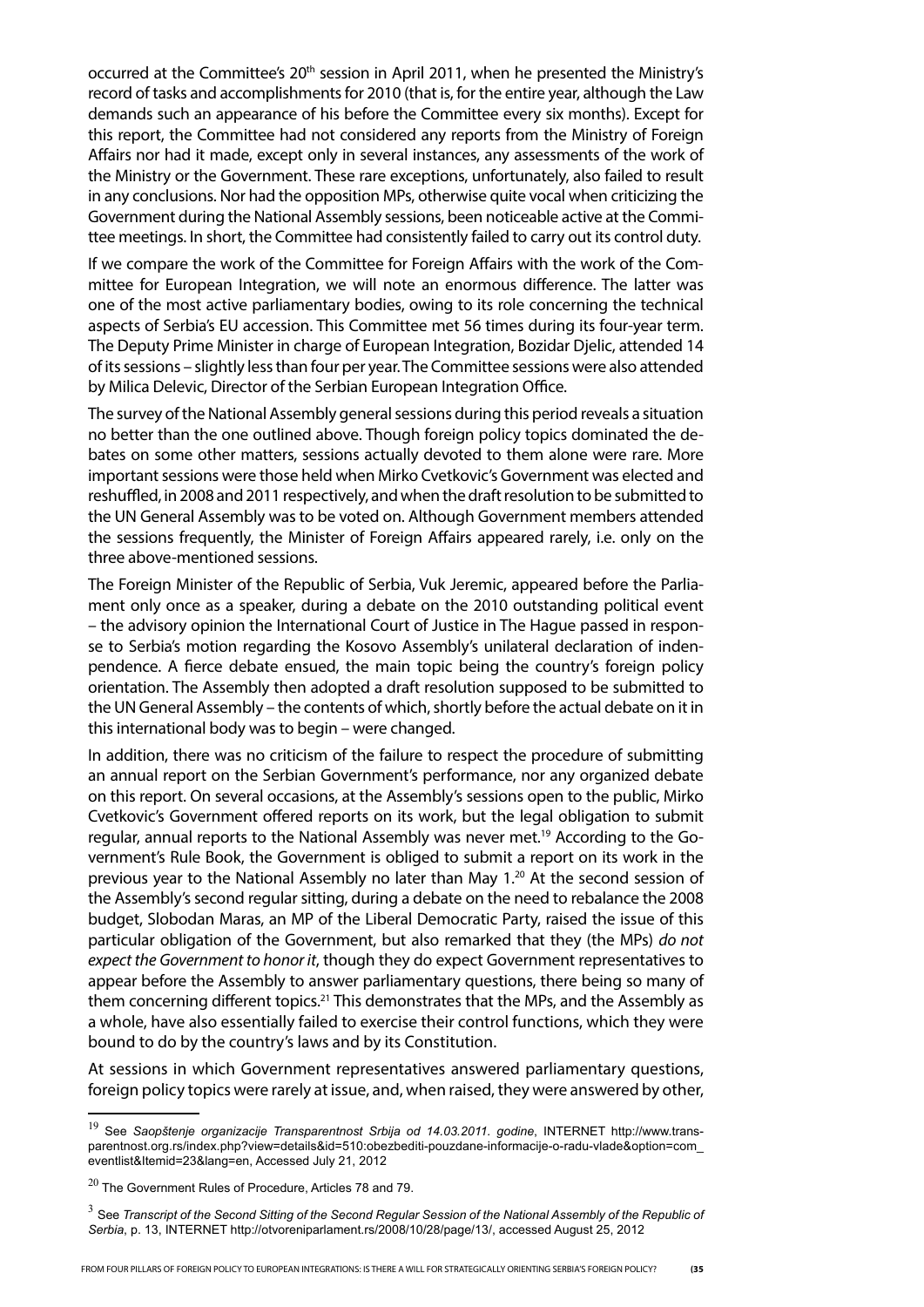or lesser, Government representatives. For, the Minister of Foreign Affairs had not once appeared at the sessions when Government members were answering parliamentary questions – there being a total of 27 such sessions.

The overall work of the Assembly points to a conclusion that all crucial decisions were promoted by the ruling elite, and pushed for confirmation in the Parliament – such being the draft declaration of the UN General Assembly concerning the International Court of Justice's advisory opinion, or the resolution on condemning the crimes in Srebrenica, both examples of ad hoc response to foreign policy challenges.

The work of the Committee for Foreign Affairs was focused more on its independent functions that on controlling the Government or the Ministry of Foreign Affairs, if consultative talks with newly-appointed ambassadors in foreign countries and international organizations are not included.

The Foreign Ministry and the Foreign Minister almost completely ignored their legal obligation to regularly communicate with the National Assembly and the Committee for Foreign Affairs.

The National Assembly also focused more on its legislative than on its control function. The Government was subject to the Assembly's control mechanisms quite rarely, and almost never when Serbia's foreign policy was concerned.

Criticism and objections regarding the country's foreign policy by MPs either in the Committee or the Assembly served more to promote them and their political groupings than to truly address the issues raised. This was mostly due to the fact that the National Assembly sessions were transmitted live. Not even these deficient objections, however, had ever been turned into any concrete initiatives, nor have the activities at the sessions had any impact on the work of the Committee for Foreign Affairs.

## CONCLUSIONS

- • Although the legal framework for setting up the foreign policy priorities and passing foreign policy decisions exists, in the 2008-2012 period it was not consistently honoured. State officials frequently exceeded their powers, and the Government, the chief factor in determining the country's foreign policy, had actually very little influence on the process.
- The entire work of the National Assembly in the 2008-2012 period leads to a conclusion that although the country's foreign policy orientation and foreign policy priorities had been among the most frequently raised issues in debates, there was no key interest or initiative to carry out a systematic coordination and communication between the National Assembly and the Committee for Foreign Affairs, the Government, and the Ministry of Foreign Affairs.
- The Committee for Foreign Affairs, but the National Assembly, too, failed to demand from the Government and competent ministries to fulfill their obligations prescribed by the Constitution and laws (such as, for example regular performance reports), thereby preventing the National Assembly from fully carrying out its control duty.
- The work of the Committee for Foreign Affairs was reduced to informing the MPs and voting in instances where Committee has independence in its operation. The Committee had entirely failed to control either the Government or the Foreign Ministry, even in cases when such control was announced to be pending by the news media.
- Party solidarity and the fact that MPs depend on their party leaderships had efficiently undermined the National Assembly's control function, which is well demonstrated by the Committee's performance survey in the 2008-2012 period.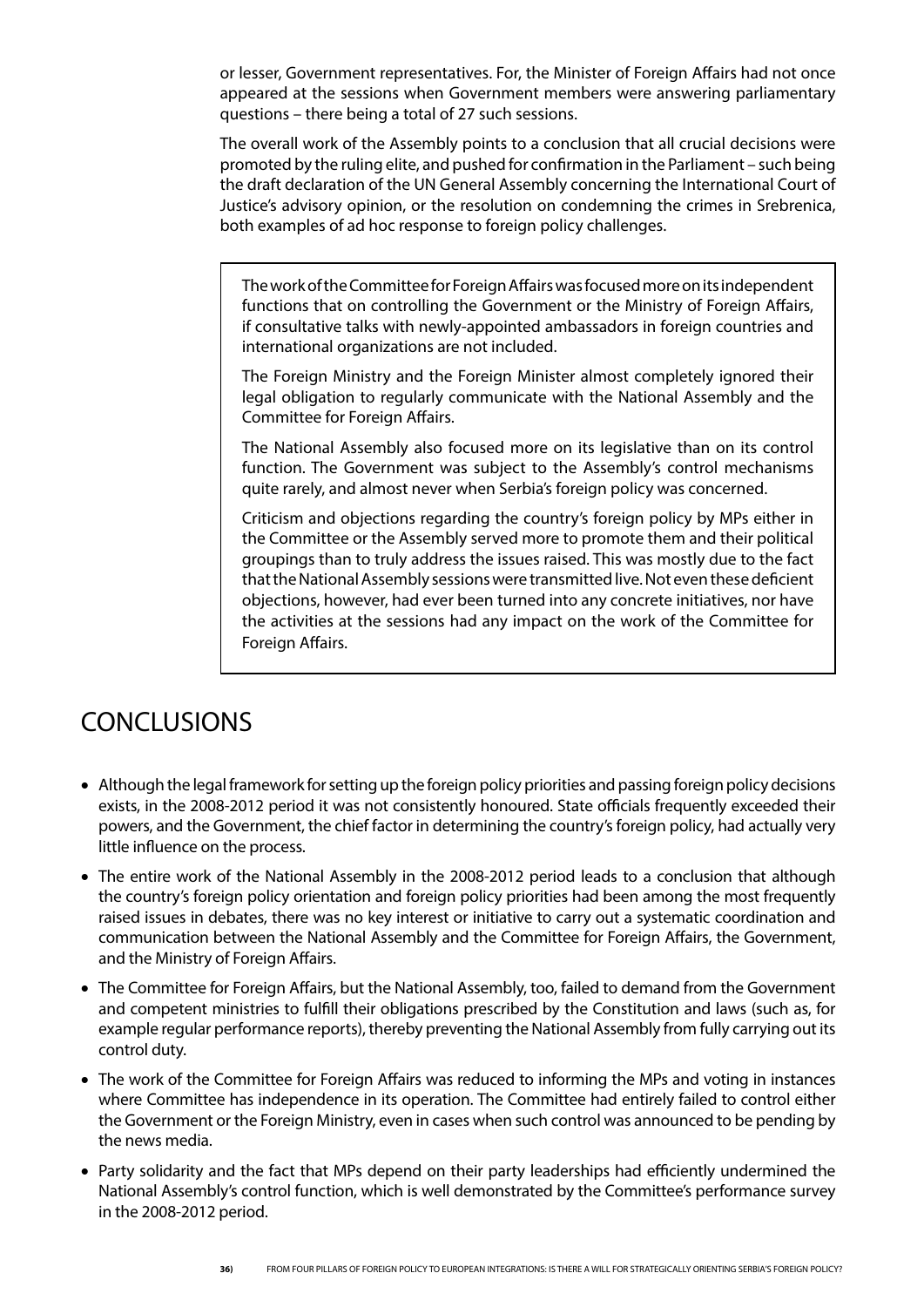# **SERBIA'S FOREIGN POLICY AND ALIGNMENT WITH EU COMMON FOREIGN AND SECURITY POLICY**

This chapter will deal with the manner of establishing foreign policy priorities and their implementation by institutions of the Republic of Serbia in the 2008–2012 period, in the light of Serbia's declared ambition to become a full member of the European Union. Two approaches to such integration will be examined: first, the technical approach consisting of formally fulfilling conditions set by the EU and, second, the "values" approach, based on truly promoting the EU founding values and accepting them as the essence of Serbia's reform process. We will look into which of these two venues prevails in the ranks of the country's state officials, and to what extent. Finally, we will examine that part of the EU accession process wherein the difference between the technical and the values approach is most visible – Serbia's alignment with the Common Foreign and Security Policy of the EU.

## 3.1 The Implementation of Foreign Policy in Practice, in 2008–2012

The *For a European Serbia* coalition, consisting of the Democratic Party, G17 Plus and some other political groupings, was the main force in the 2008 Government. Instead of redefining the foreign policy in line with the coalition's programmatic goals, i.e. fully harmonizing the two foreign policy priorities (EU integration and preservation of the country's territorial integrity) – by applying the standards and procedures aligned with the EU's basic principles – the new government more or less followed the practice of its predecessors. With its progress towards the European integration hindered by the failure to fully cooperate with the Hague tribunal, the Serbian leadership began considering the entire EU accession process as a technical issue. Stress was placed on meeting formal requirements, completely neglecting the values aspect of the process.

Since the new government's approach rested on two positions, publicly defined as "both Kosovo and the EU," an informal division of foreign policy jurisdictions was created within the ruling coalition. Bozidar Djelic, **Deputy Prime Minister for European Integration**, was charged with the technical aspects of the process, having gained a public reputation as one of the biggest advocates of the European idea. The technical aspect of the process, coordinated by Deputy Prime Minister Djelic and European Integration Office Director Milica Delevic, supported by the National Assembly and its Committee for European Integration, proceeded quite well. The necessary legislative framework for EU accession was duly passed.

**The Government of the Republic of Serbia**, however, i.e. the **Prime Minister**, rarely voiced their views on foreign policy issues, not taking a definite position regarding a single major foreign policy event. The public became convinced that the Government is not responsible for formulating and implementing foreign policy, this being the charge of other institutions – the President of the Republic, and the Minister of Foreign Affairs.

**The Minister of Foreign Affairs** took upon himself to fulfill the basic tasks pertaining to the "defense of Kosovo by diplomatic means," and even to create foreign policy priorities directly or indirectly linked to that goal. The Minister had demonstrated enviable energy in accomplishing this task, so that one foreign news magazine described Serbia's foreign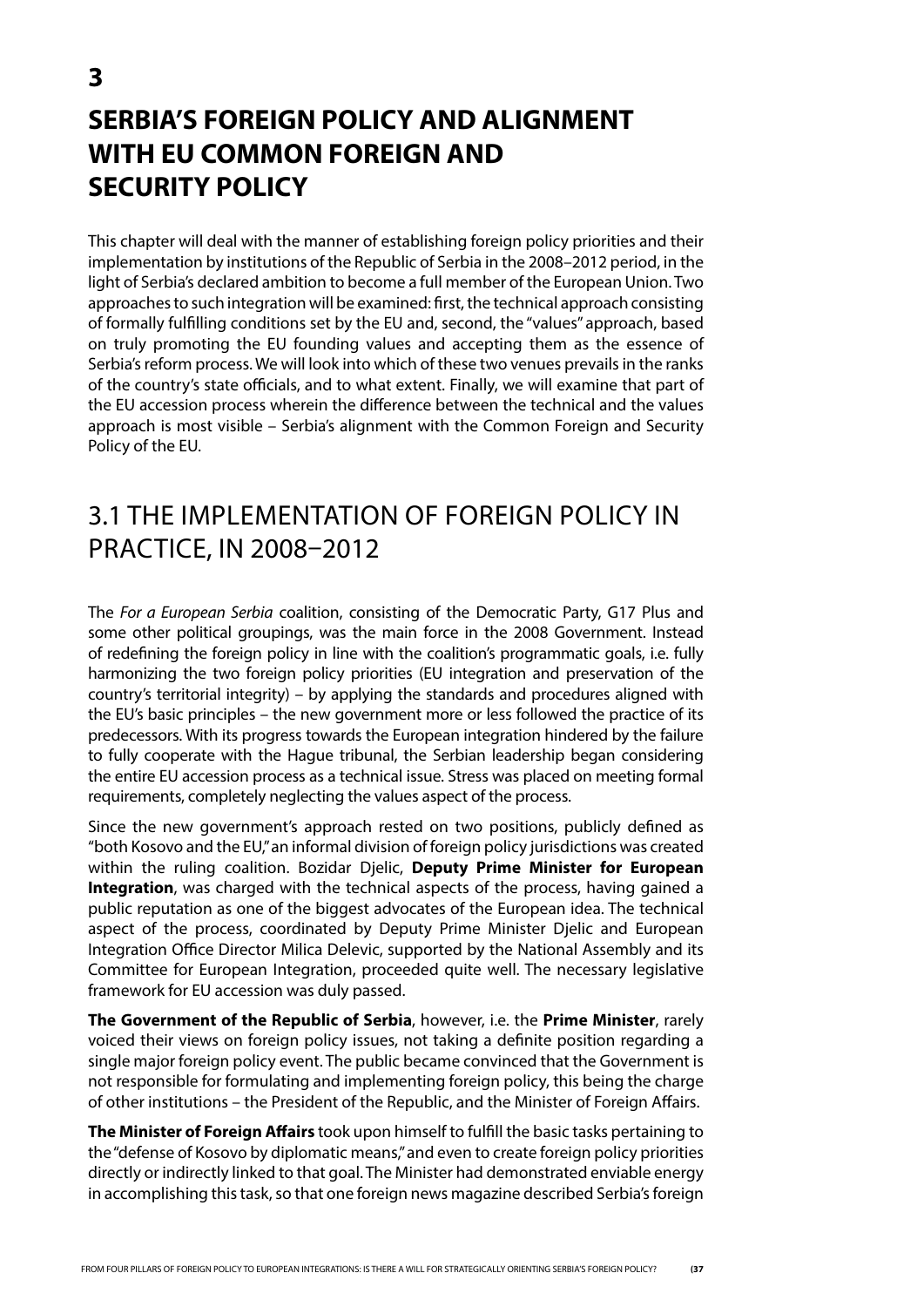policy *as if being on steroids*. 22 The impression was that the entire Serbian foreign policy was subject to preserving Kosovo, and that Serbia would not hesitate to upgrade the level of its rhetoric and thus endanger the integration process, unless the question of Kosovo is returned to the negotiating table. The Minister established a very good cooperation with partners from Russia and China, so as to ensure support to Serbia in international forums when it came to the issue of Kosovo. In many instances, however, obligations from the *Thessaloniki Agenda for the Western Balkans* were neglected. Instead, hardline policy, even one of confrontation was promoted, though it often proved counterproductive. Many statements of the Minister's collocutors, described as true *faux pas*, testify to that. The most drastic example was the statement explaining the decision not to send Serbia's representative to the 2010 Nobel Peace Prize Award Ceremony, thereby openly demonstrating the absence of a clearly defined foreign policy strategy:

"We pay special attention to the protection of human rights, demonstrating this in our own territory. Protection of human rights is one of the preconditions for Serbia's European integrations. On the other hand, Serbia highly values its relations with China. All government decisions have to promote our national interests (…) China is one of the four pillars of our foreign policy."23

The Minister had thus decided to define on his own which of the "pillars" was of priority and in what segment, and carried it through, regardless of the fact that by doing so he had seriously disturbed the harmonious relations with another "pillar" of Serbian foreign policy. For the Ministry and the Government of the 2008–2012 period the European integration process was, apparently, nothing more than a technical issue.

Confrontation with the EU peaked shortly before the new parliamentary elections in 2012. Serbia nominated Minister Jeremic as its candidate for the post of president of the UN General Assembly. Obviously, this was an ad hoc decision, especially having in view that Serbia had already supported the candidate from Lithuania, nominated back in 2004. It is still not clear what the motive for this decision was, as there was no visible or reasonable strategic interest for Serbia to join the race. To the contrary, this ad hoc decision jeopardized good relations with an EU member country. It **should be noted that in December 2012 Lithuania remains the only EU country that has yet to ratify Serbia's SAA with the EU.**

The role of **the President of the Republic of Serbia** in defining and implementing the country's foreign policy is certainly the most interesting. Although the President has quite limited constitutional powers, the then-President had undertaken to define the key political priorities, and acted as the supreme authority in passing all key decisions, regardless of whether they were received well by the public or not. The foremost condition for European integrations – cooperation with the Hague court – had been successfully completed in 2008–2012, during the term of Cvetkovic's Cabinet. In both instances when the key suspects were handed over to the ICTY – Radovan Karadzic in 2008 and Ratko Mladic in 2011 – President Tadic vested his personal authority to protect the Government from public attacks and, in a way, assumed full responsibility for these moves. Also, he initiated the passing of the National Assembly resolution condemning the crimes in Srebrenica. We already mentioned the case involving the resolution on the ICJ's advisory opinion, when on his own he agreed to alter the draft resolution passed by the Assembly, meant for the UN General Assembly's attention.

Also, the President had attended all key events concerning Serbia's progress in EU integrations. For instance, he personally submitted the country's candidacy for EU member-

<sup>22</sup> Serbia's busy foreign policy – Better troublesome than dull" in *Economist*, October 24, 2009, INTERNET http:// www.economist.com/node/14710896, accessed August 2, 2012

<sup>23</sup> "Srbija bojkotuije dodelu Nobelove nagrade za mir", Internet portal *Blic Online*, December 7, 2010 INTERNET http://www.blic.rs/Vesti/Svet/222007/Srbija-bojkotuje-dodelu-Nobelove-nagrade-za-mir, accessed August 12, 2012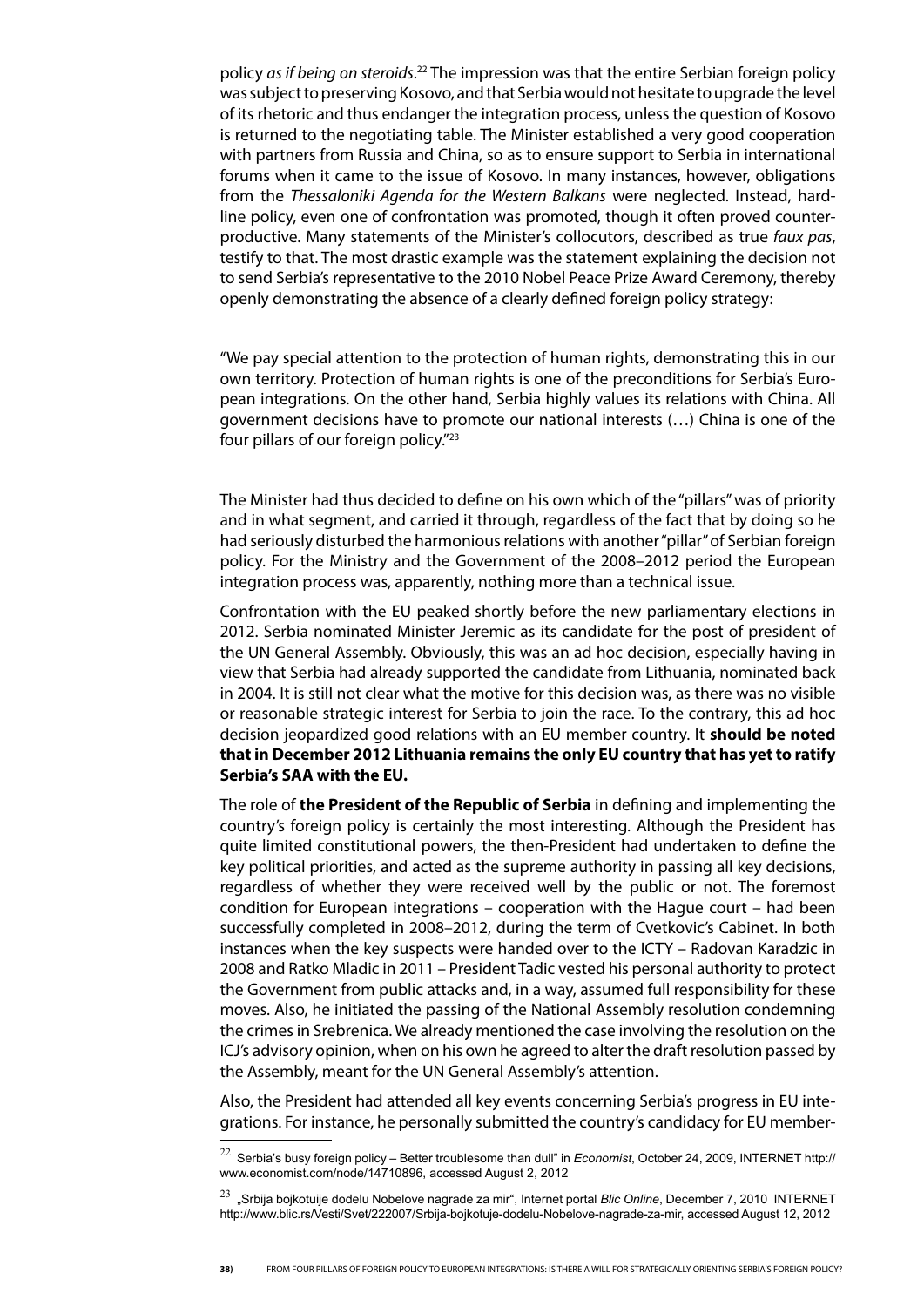ship in 2009, when Sweden held the chair of the European Union. During the debate over the candidacy, and additional conditions posed by the EU concerning the political dialog with Kosovo Albanian representatives, he was again in the spotlight. It should be noted that he was also the chief advocate of deepening relations with Turkey and Azerbaijan, and the initiator of trilateral meetings of Serbia, Bosnia and Herzegovina, and Turkey, and Serbia, Bosnia and Herzegovina, and Croatia.

## 3.2 Alignment of Serbia's Foreign Policy with the Common Foreign and Security Policy of the EU

### **3.2.1 The Importance of the Alignment Process**

As we have seen, almost all documents (except parliamentary resolutions on Kosovo) define EU accession as the Republic of Serbia's "strategic goal," that is, they see the accession process as an opportunity for far-reaching social reforms that should lead to a deep transformation of the Serbian society. In this sense, the entire EU accession process should be a priority of all state institutions.

Serbia's foreign policy is a pivotal element in the accession process, because the continuation of the process and the essential and thorough transformation of society, depend on how this policy is led, and the priorities it rests upon.

The values a certain country strives for in international relations, its strategic predictability and reliability, as well as the manner it pursues its foreign policy, are of paramount importance for communication with partners in the EU, and for creating a safer and more stable position of that country in the accession process. For this reason, alignment wit the EU CFSP is of key importance in building the EU's perception of this candidate country as a trusted partner. As well as other elements of the accession process, alignment within Chapter 31 concerning the negotiations on EU accession (foreign policy, security and defense), has two aspects:

**Technical** *–* consisting of a reform of the country's services and system to make it complementary to the systems of EU countries, thereby enabling future efficient cooperation within the framework of the Common Foreign and Security Policy.

**Values** *–* implying the acceptance of EU positions and their implementation in passing the laws, strategies and system reforms, as well as a consistent alignment with declaations, statements and common foreign policy positions of the EU.

In further consideration of the Republic of Serbia's foreign policy orientation and strategic priorities, the values aspect of the alignment with the Common Foreign and Security Policy is very important*.* **The EU regularly calls upon Serbia to align with EU declarations, passed independently or within various international forums such as the Council of Europe, the Organization for Security and Cooperation in Europe (OSCE), and the UN, pertaining to the political situation and ongoing political events. Serbia, it must be remembered, was officially accepted as a potential candidate for EU at the 2003 Thessaloniki Summit, thereby entering into a political dialog within the confines of the EU stabilization and association process.**

The values a certain country strives for in international relations, its strategic predictability and reliability, as well as the manner it pursues its foreign policy, are of paramount importance for communication with partners in the EU, and for creating a safer and more stable position of that country in the accession process.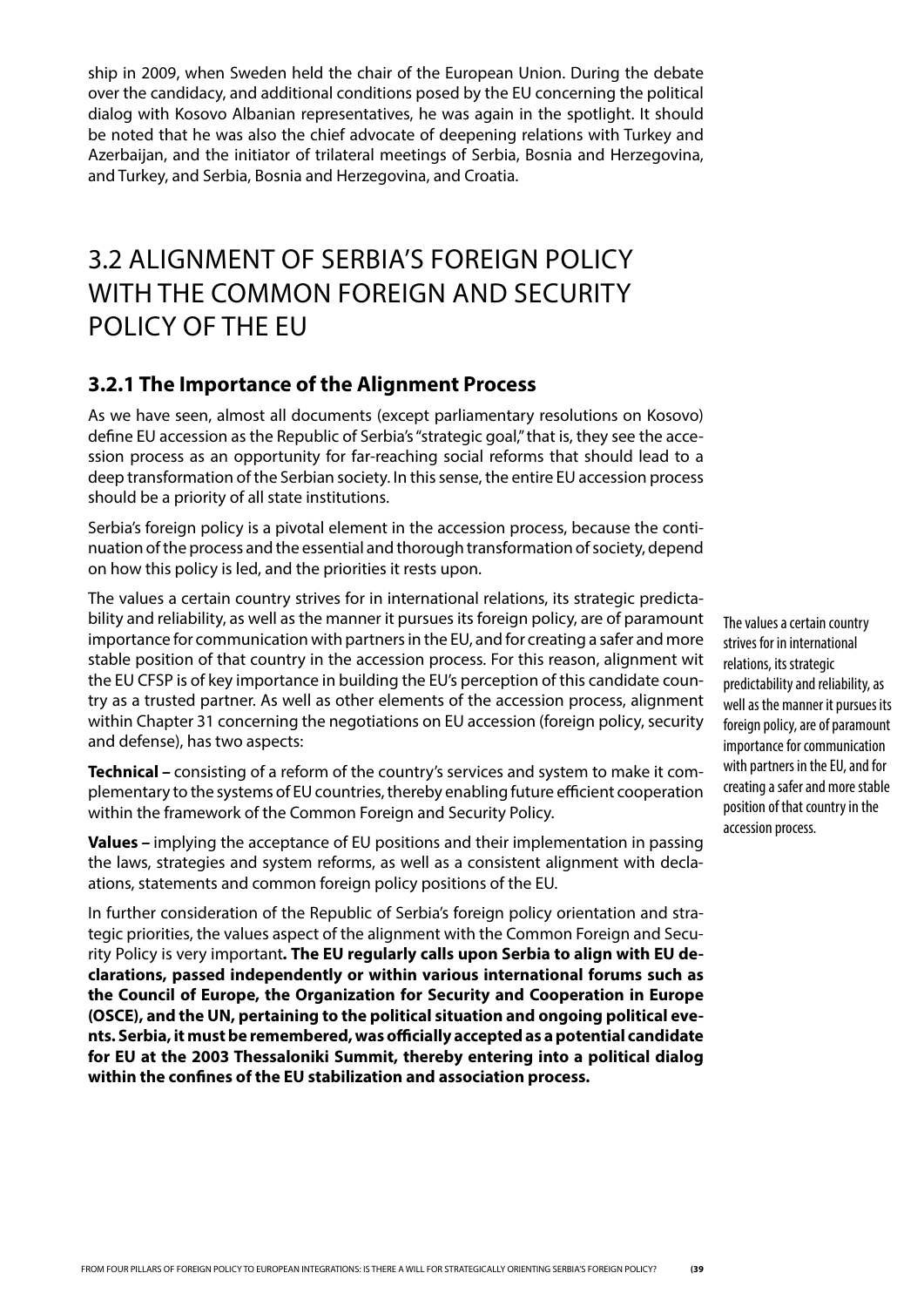### **3.2.2 Serbia's Alignment with EU Declarations, Common Positions and Statements**

Alignment with EU declarations serves as the most telling reflection of an essential understanding of the European integration process, and the extent of adoption of the Union's values framework. A country undergoing the European integration process should progressively harmonize its foreign policy with that of the EU, especially upon being granted the candidate status. Alignment with foreign policy declarations is one of the ways of letting the EU partners know that the country is resolute in accepting the Union's founding values. In the period surveyed, however, Serbia had missed a number of opportunities to align itself with these declarations.<sup>24</sup>

In the following text we will look into the Republic of Serbia's alignment with EU declarations during the term of Mirko Cvetkovic's Cabinet (July 2008-July 2012), i.e. into the instances when Serbia failed to align with them, as well as into the reasons for its lack of support of such initiatives. In considering these situations, Serbia's answer to Question 9 of Chapter 31 in the EU Questionnaire, submitted at the end of January 2011 for the purpose of acquiring candidate status, is of great importance. The answer contains a detailed list of declarations Serbia did not align itself with in the January 1, 2008 to December 1, 2010 period.

Serbia's answer (see Box) specifies the following reasons for not aligning certain declarations, opinions, and common positions with the EU's:

*– In cases when the topics of EU's declarations,* **common** *positions* **and statements** *dealt with the process of disintegration of the former Socialist Federal Republic of Yugoslavia, and Serbia's specific position in those events;*

*– When the above-mentioned topics dealt with the unilateral declaration of Kosovo's independence;*

*– When the deadlines to state Serbia's position allowed its Ministry of Foreign Affairs insufficient time to react responsibly.*

**The following answer was given to Question 9 in Chapter 31 of the EU Questionnaire (Foreign, security and defense policy) asking how many measures (declarations, opinions and common positions) has the Republic of Serbia aligned with since June 2008:**

*Serbia carefully studies every EU declaration and makes the decision on alignment according to its foreign policy and domestic policy interests and the legislative practice, as well as in accordance with international agreements signed and ratified by Serbia. Based on that, the Republic of Serbia passes a concrete decision.*

*A certain number of statements and declarations have not been aligned with due to Serbia's specific position after the disintegration of Yugoslavia, and its well-known position regarding the unilateral declaration of independence by the Provisional Institutions of SelfGovernment of Kosovo. In the further gradual approximation to the EU membership, Serbia will work carefully toward aligning its positions with the EU declarations and statements, bearing in mind its national interests and the EU accession as its priority objective.*

*In addition, the timeframe for alignment for a number of declarations was extremely short, which did not allow for the required consultations, thus contributing to the* 

 $^{24}$  It should be noted that Serbian representatives were sometimes worried over the impression they would impart regarding the EU integration process. A poignant example of this was the unilateral implementation of the interim trade agreement with the EU. Then, as of January 2010, to demonstrate its determination to acquire EU membership and accept EU values, Serbia had decided to begin implementing the interim trade agreement with the EU – which is a part of the SAA – though the SAA has not been ratified to this day.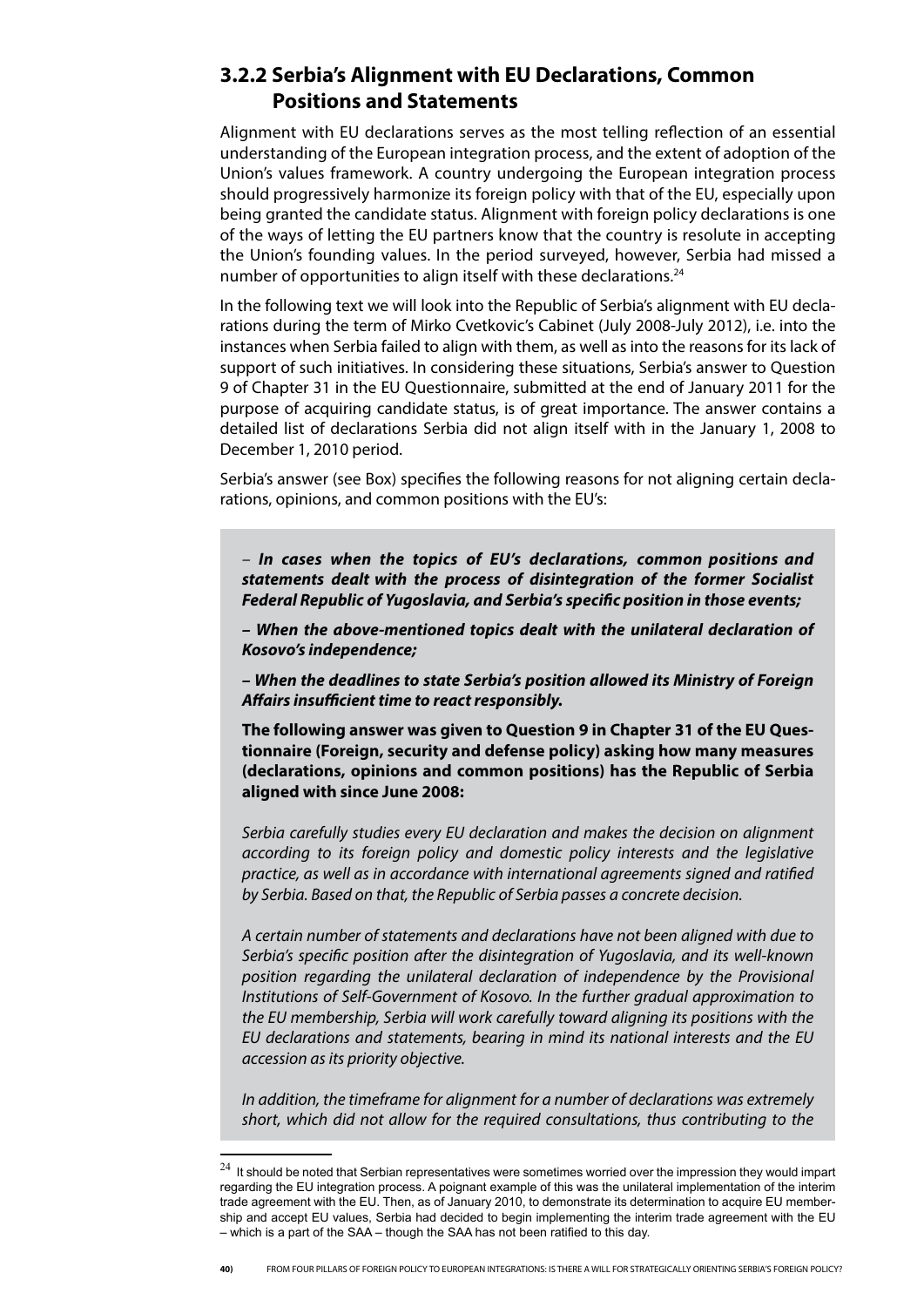*creation of an unrealistic picture of the overall ratio between the number of de clarations that Serbia has aligned with and those that it has not. From January 1, 2008 to December 31, 2010, there was a total of 402 EU declarations.* 

*Serbia was called upon to align with 357 declarations. Of that number, Serbia has aligned with 245 declarations, whereas in 112 cases it has not.*

As our text will further illustrate, a careful analysis of specific cases reveals that all three claims were not sufficiently substantiated, because the number of declarations directly dealing with Serbia's problem with Kosovo or its specific position following the disintegration of former Yugoslavia is rather small compared to the total number of declarations Serbia failed to align with. As far as the third argument is concerned, we will see that most other candidate and potential candidate countries, and even the countries unlikely to join the EU, had managed to align their positions with the declarations in question.

### 3.2.2.1 EU Declarations which Serbia did not align with<sup>25</sup>

**The following tables show Serbia's attitude toward declarations, common positions and statements of the EU Council during the January 2008 – July 2012 period26, when the new government headed by Ivica Dacic was elected. Also analyzed will be the alignment with the statements of the EU within the OSCE Permanent Council for the same period. The analysis deals only with the cases when Serbia was called upon to align its position.**

#### **Instructions for interpreting the tables**

The tables are divided in two segments. The first segment features the number of declarations Serbia has not aligned with during the year in question – in total, and by country which was the target of the declaration (the subjects mostly concerned events taking place outside the EU).

The other segment of the tables shows the topics involved, rather controversial in terms on non-alignment, such as the following:

- **Proliferation of nuclear arms** Serbia is a party to the Treaty on the Non-Proliferation of Nuclear Weapons and therefore obliged to be against further spread of such arms (in the tables showing Serbia's non-alignment with declarations within the OSCE Permanent Council, this topic is omitted because it was not raised).
- **Death penalty** Before joining the Council of Europe Serbia abolished the death penalty. Thus it has obliged itself to advocate the abolishing of the death penalty globally.
- Human rights as a country aspiring to join the EU, a member of the Council of Europe and of the U.N., and a signatory to the Framework Convention on Human Rights, Serbia is obliged to actively contribute to the protection and advancement of human rights globally

<sup>25</sup> Source: all declarations, common positions, and statements of the EU Council in the 2008–2012 period (independent, as well as within the OSCE Permanent Council) can be found at http://www.consilium.europa.euand www.osce.org

 $26$  From the starting date in the part on aligning with various declarations in the Answers to the Questionnaire, until the end of the Mirko Cvetkovic Cabinet's term in office.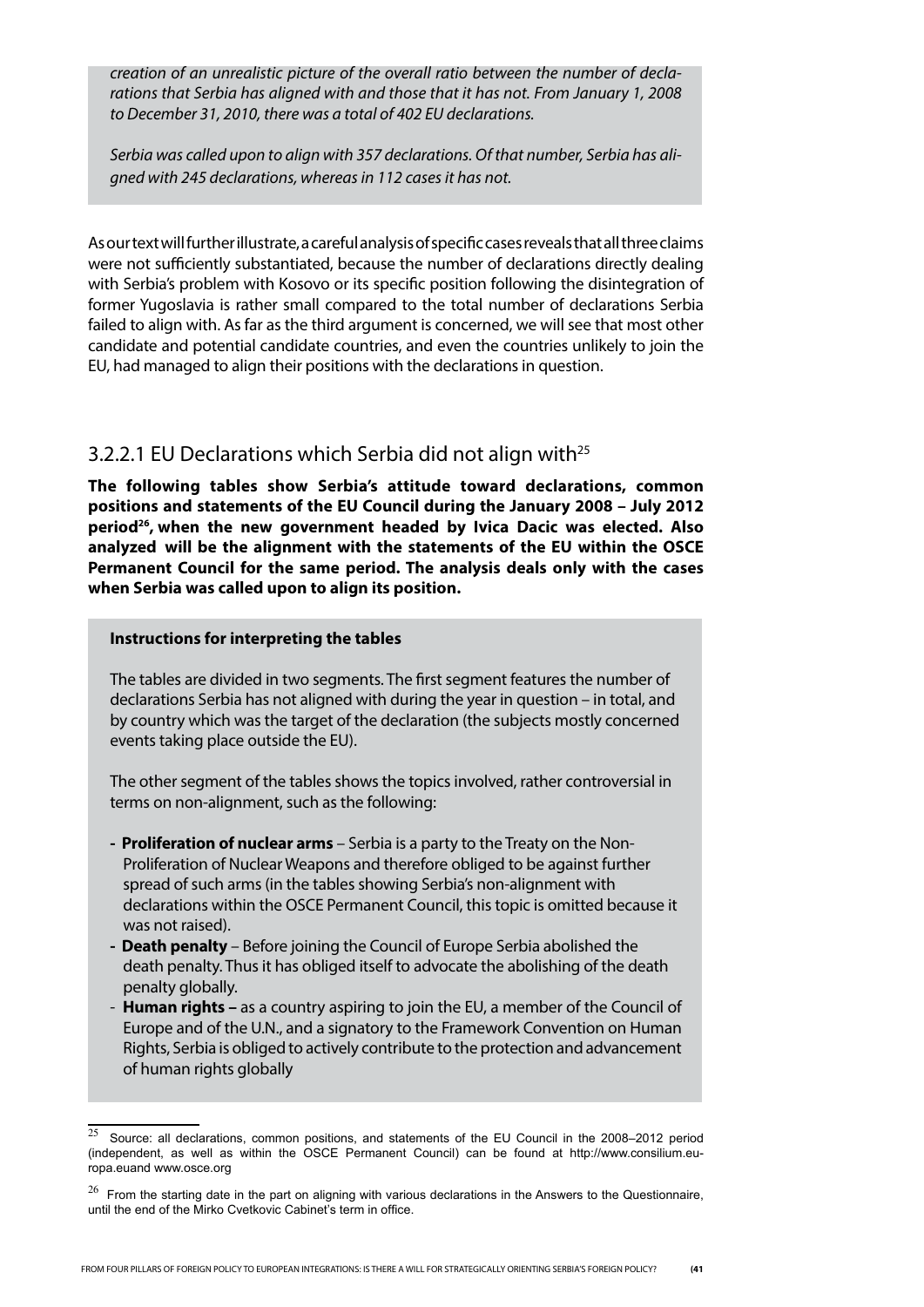### **The EU Council**

There was a total of 170 declarations by the EU Council in 2008. Serbia did not align with 43 such documents.

|                                                                    |                                                                                   | Ш                                      |                                                                       |                                  |  |  |
|--------------------------------------------------------------------|-----------------------------------------------------------------------------------|----------------------------------------|-----------------------------------------------------------------------|----------------------------------|--|--|
| 1.<br>Countries/entities to<br>which the declarations<br>pertained | 2.<br>Number of<br><b>EU Council</b><br>declarations Serbia<br>did not align with | 1.<br>Proliferation of<br>nuclear arms | 2.<br>Condemnations<br>of death penalty<br>existing or carried<br>out | 3.<br>Respect of<br>human rights |  |  |
| Kosovo*                                                            |                                                                                   |                                        |                                                                       |                                  |  |  |
| $Ex - SFRY$                                                        | $\overline{2}$                                                                    |                                        |                                                                       |                                  |  |  |
| Russia                                                             | 3                                                                                 |                                        |                                                                       |                                  |  |  |
| Georgia (South Ossetia<br>and Abkhazia)                            | 3                                                                                 |                                        |                                                                       |                                  |  |  |
| China                                                              | 5                                                                                 |                                        |                                                                       | 3                                |  |  |
| Iran                                                               | 8                                                                                 | $\mathfrak{D}$                         | 4                                                                     | $\mathfrak{p}$                   |  |  |
| <b>USA</b>                                                         |                                                                                   |                                        |                                                                       |                                  |  |  |
| North Korea                                                        |                                                                                   |                                        |                                                                       |                                  |  |  |
| Other                                                              | 21                                                                                |                                        | 3                                                                     | 7                                |  |  |
| Total                                                              | 43                                                                                | 3                                      | 7                                                                     | 14                               |  |  |

EU non-member countries that aligned with the declarations which Serbia chose not to support:

- *European Economic Area countries* Norway, Iceland and Liechtenstein; of the 43 declarations Serbia did not aligned with, Norway did the same in 2 cases, Iceland in 4, and Liechtenstein in 2 cases.
- *Western Balkans countries* Bosnia and Herzegovina, Montenegro, Croatia, Macedonia and Albania; of the 43 declarations Serbia did not align with, Macedonia did not align with 2 of them, Montenegro with 4, Albania with 6, and Bosnia and Herzegovina with 11 of them.
- *Socalled GUAM countries* Georgia, Ukraine, Armenia, Moldova; Georgia did not align 21 times, Ukraine 11, Armenia 24, and Moldova 8 times.

### **OSCE Permanent Council<sup>27</sup>**

In 2008 Serbia did not align with the OSCE declarations in 17 instances.

| 1.<br>Countries/entities to which       | 2.<br>Number of EU state-<br>ments Serbia did not<br>align with | 1.<br>Proliferation of<br>nuclear arms | Ÿ.<br>Condemnation of death<br>penalty existing or<br>carried out |
|-----------------------------------------|-----------------------------------------------------------------|----------------------------------------|-------------------------------------------------------------------|
| Kosovo*                                 |                                                                 |                                        |                                                                   |
| $Ex - SFRY$                             | 3                                                               |                                        |                                                                   |
| Russia                                  | 3                                                               |                                        | $\mathcal{P}$                                                     |
| Georgia (South Ossetia and<br>Abkhazia) |                                                                 |                                        |                                                                   |
| Albania                                 | 2                                                               |                                        |                                                                   |
| Azerbaijan                              |                                                                 |                                        |                                                                   |
| Post-Soviet area                        | 2                                                               |                                        |                                                                   |
| Other                                   |                                                                 |                                        |                                                                   |
| <b>Total</b>                            | 19                                                              |                                        | 4                                                                 |

 $^{27}$  Included are the declarations from the joint sessions of the OSCE Permanent Council and the OSCE Forum for Security Cooperation.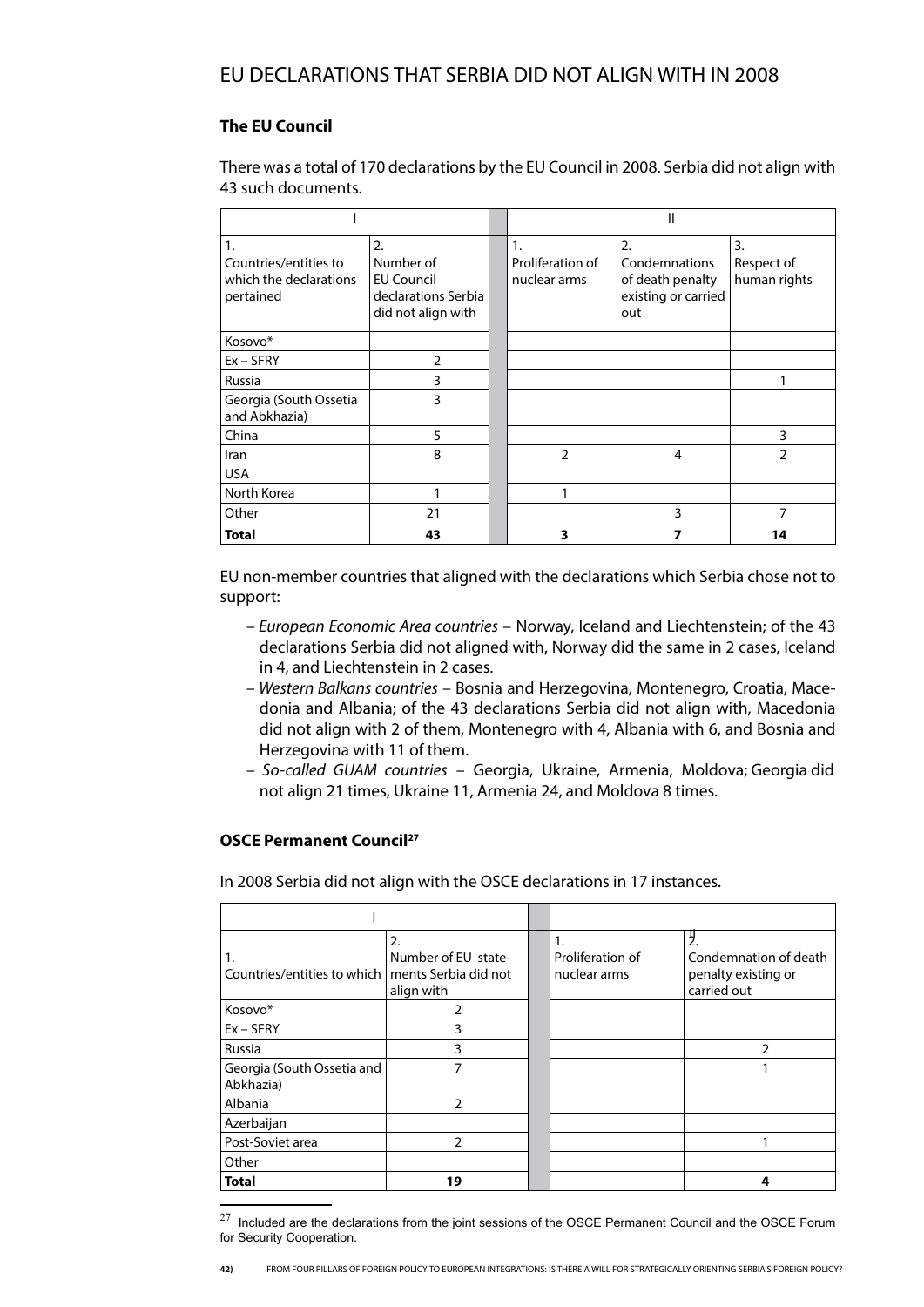EU non-member countries that aligned with the declarations which Serbia did not align with:

- *European Economic Area countries* Norway did not align in 6 cases, Iceland in 2, and Liechtenstein in 7 cases.
- *Western Balkans countries* Macedonia and Bosnia and Herzegovina did not align with 1 declaration each.
- *Socalled GUAM countries* Georgia, Ukraine, Moldova and Armenia did not align in 5 instances.

### EU DECLARATIONS SERBIA DID NOT JOIN IN 2009

### **The EU Council**

The EU Council issued a total of 152 declarations in 2009. Serbia did not align with 54 of them.

|                                                                    |                                                                                                    | Ш                                      |                                                                       |                                                |  |
|--------------------------------------------------------------------|----------------------------------------------------------------------------------------------------|----------------------------------------|-----------------------------------------------------------------------|------------------------------------------------|--|
| 1.<br>Countries/entities to<br>which the declarations<br>pertained | $\overline{2}$ .<br>Number of<br><b>EU Council</b><br>declarations<br>Serbia did not<br>align with | 1.<br>Proliferation of<br>nuclear arms | 2.<br>Condemnations<br>of death penalty<br>existing or<br>carried out | $\overline{3}$ .<br>Respect of human<br>rights |  |
| Kosovo*                                                            |                                                                                                    |                                        |                                                                       |                                                |  |
| $Ex - SFRY$                                                        | 0                                                                                                  |                                        |                                                                       |                                                |  |
| Russia                                                             | $\overline{2}$                                                                                     |                                        |                                                                       |                                                |  |
| Georgia (South Ossetia<br>and Abkhazia)                            | 3                                                                                                  |                                        |                                                                       |                                                |  |
| China                                                              | 3                                                                                                  |                                        |                                                                       |                                                |  |
| Iran                                                               | 7                                                                                                  |                                        |                                                                       | 6                                              |  |
| <b>USA</b>                                                         | $\overline{2}$                                                                                     |                                        | $\overline{2}$                                                        |                                                |  |
| North Korea                                                        | 3                                                                                                  | 3                                      |                                                                       |                                                |  |
| Other                                                              | 29                                                                                                 |                                        |                                                                       |                                                |  |
| <b>Total</b>                                                       | 54                                                                                                 | 3                                      | 3                                                                     | 8                                              |  |

EU non-member countries that joined the declarations Serbia did not:

- *European Economic Area countries* Norway did not align 4 times and Iceland did the same 3 times;
- *Western Balkans countries* Montenegro did not align with 4 declarations, Macedonia with 3, Albania with 10, and Bosnia and Herzegovina with 20;
- *Socalled GUAM countries* Georgia did not align 29 times, Ukraine 9, Armenia 25, and Moldova 9 times.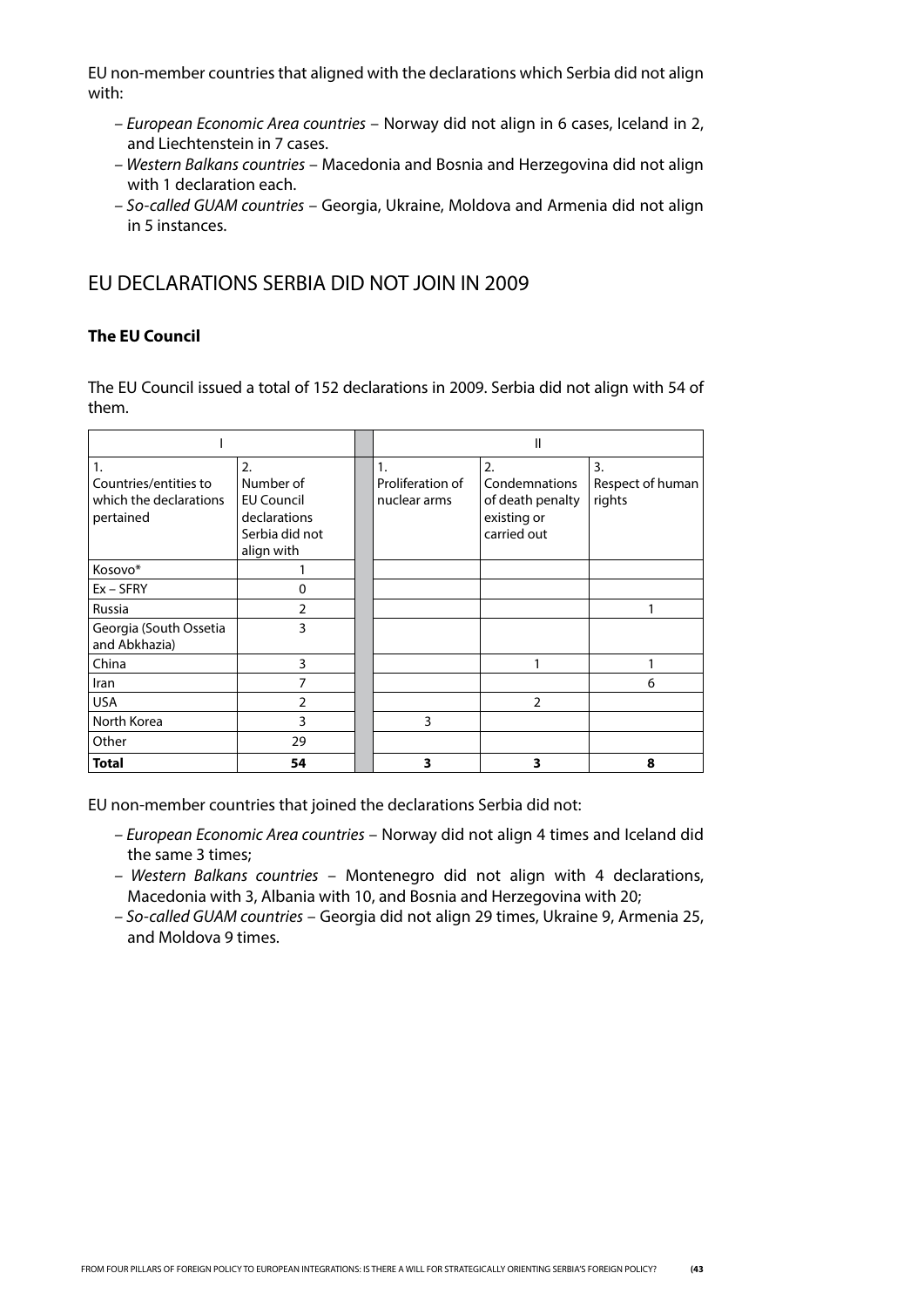### **OSCE Permanent Council**

|                                         |                      |                          | Ш                      |
|-----------------------------------------|----------------------|--------------------------|------------------------|
| 1.                                      | 2.                   | 1.                       | 2.                     |
| Countries/entities to                   | Number of EU state-  | Proliferation of nuclear | Condemnation of        |
| which declarations                      | ments Serbia did not | arms                     | death penalty existing |
| pertained                               | align with           |                          | or carried out         |
| Kosovo*                                 | 2                    |                          |                        |
| $Ex - SFRY$                             | 3                    |                          |                        |
| Russia                                  | 7                    |                          | 6                      |
| Georgia (South Ossetia<br>and Abkhazia) | 22                   |                          | 3                      |
| Albania                                 |                      |                          |                        |
| Azerbaijan                              | 6                    |                          | 5                      |
| Post-Soviet area                        | 5                    |                          | 4                      |
| Other                                   | 4                    |                          |                        |
| Total                                   | 49                   |                          | 18                     |

During 2009 Serbia did not align with 49 of OSCE declarations

EU non-member countries that aligned with the EU declarations within the OSCE Permanent Council hich Serbia did notalign with:

- *European Economic Area countries* Norway did not align with 15 and Liechtenstein with 31 of OSCE Standing Committee declarations;
- *Western Balkans countries*  Croatia did not align with 2 and Montenegro and Bosnia and Herzegovina with 1 declaration each.
- *So*-*called GUAM countries* Georgia did not align with 23, Armenia with 29, Moldova with 13, and Ukraine with 3 such declarations.

### EU DECLARATIONS SERBIA DID NOT ALIGN WITH IN 2010

 $\mathbf{r}$ 

### **The EU Council**

 $\overline{r}$ 

In 2010 the EU Council issued 61 declarations and Serbia did not align with 15 of them.

|                                                                        |                                                                                   | Ш                                      |                                                                       |                                  |  |  |  |
|------------------------------------------------------------------------|-----------------------------------------------------------------------------------|----------------------------------------|-----------------------------------------------------------------------|----------------------------------|--|--|--|
| 1.<br>Countries/<br>entities to which<br>the declarations<br>pertained | 2.<br>Number of<br><b>EU Council</b><br>declarations Serbia<br>did not align with | 1.<br>Proliferation of<br>nuclear arms | 2.<br>Condemnations<br>of death penalty<br>existing or<br>carried out | 3.<br>Respect of human<br>rights |  |  |  |
| Kosovo*                                                                |                                                                                   |                                        |                                                                       |                                  |  |  |  |
| $Ex - SFRY$                                                            |                                                                                   |                                        |                                                                       |                                  |  |  |  |
| Russia                                                                 | $\overline{2}$                                                                    |                                        |                                                                       |                                  |  |  |  |
| Georgia (South<br>Ossetia and Abkhazia)                                | 1                                                                                 |                                        |                                                                       |                                  |  |  |  |
| China                                                                  | 1                                                                                 |                                        |                                                                       |                                  |  |  |  |
| Iran                                                                   | 3                                                                                 |                                        |                                                                       | 3                                |  |  |  |
| <b>USA</b>                                                             |                                                                                   |                                        |                                                                       |                                  |  |  |  |
| North Korea                                                            | 1                                                                                 |                                        |                                                                       |                                  |  |  |  |
| Other                                                                  | 7                                                                                 |                                        |                                                                       | 3                                |  |  |  |
| <b>Total</b>                                                           | 15                                                                                |                                        |                                                                       | 8                                |  |  |  |

EU non-member countries that aligned with the EU declarations which Serbia did not align with:

*– European Economic Area countries* – Norway did not align with 2 such declarations, and Iceland with 2 of them;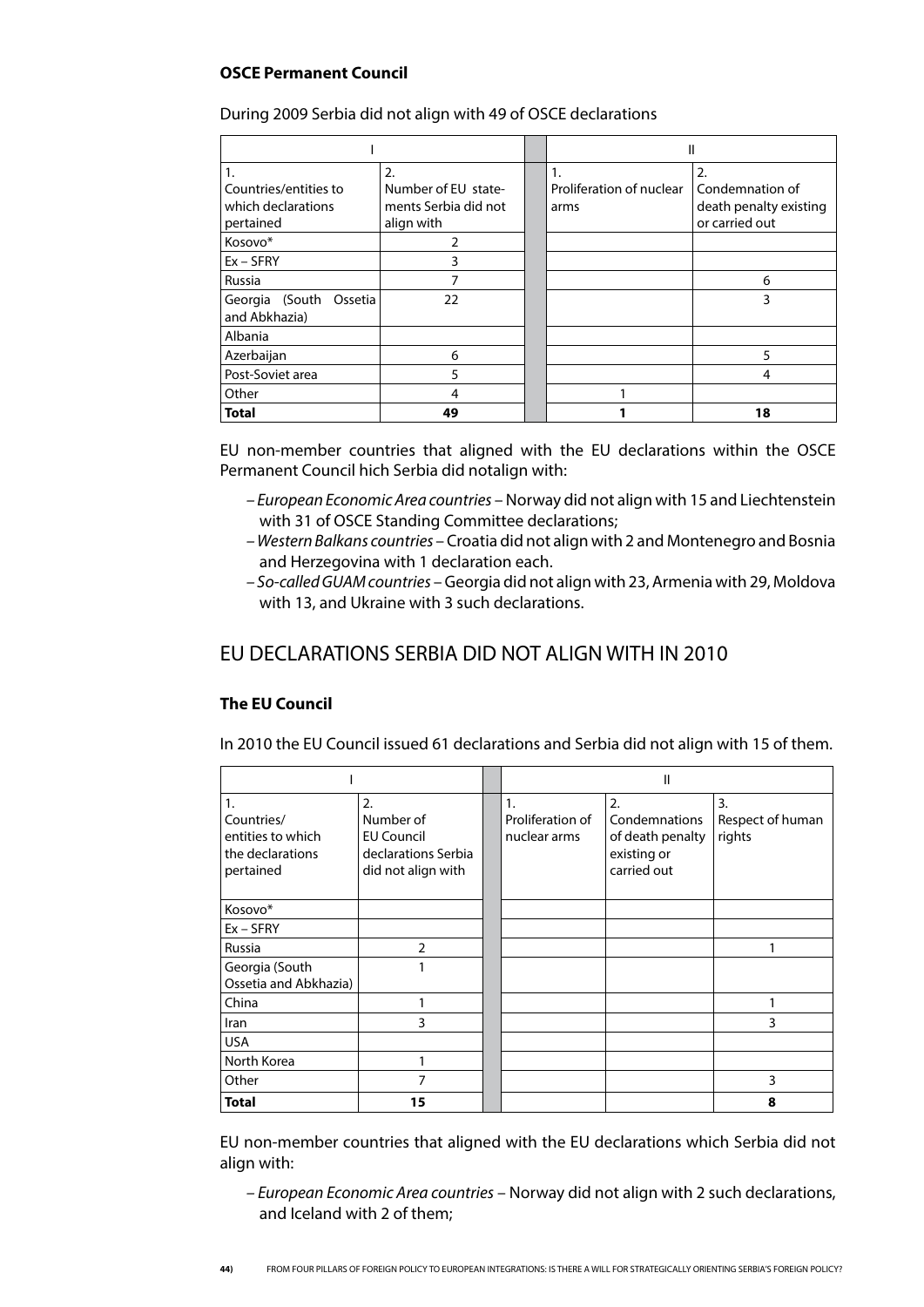- *Western Balkans countries* Albania and Macedonia did not each align in 1 such case;
- *Socalled GUAM countries* Georgia did not align with such declarations 10 times, Ukraine 9, Armenia 10, and Moldova 3 times.

#### **OSCE Permanent Council**

In 2010 Serbia did not align with 31 of OSCE declarations.

|                        |                      |                  | Ш                      |
|------------------------|----------------------|------------------|------------------------|
| 1.                     | 2.                   | 1.               | 2.                     |
| Countries/entities to  | Number of EU state-  | Proliferation of | Condemnation of        |
| which declarations     | ments Serbia did not | nuclear arms     | death penalty existing |
| pertained              | align with           |                  | or carried out         |
| Kosovo*                | 3                    |                  |                        |
| $Ex - SFRY$            | 3                    |                  |                        |
| Russia                 |                      |                  |                        |
| Georgia (South Ossetia | 8                    |                  |                        |
| and Abkhazia)          |                      |                  |                        |
| Albania                |                      |                  |                        |
| Azerbaijan             | 6                    |                  | ς                      |
| Post-Soviet area       |                      |                  |                        |
| Other                  |                      |                  |                        |
| <b>Total</b>           | 31                   |                  | g                      |

EU non-member countries that aligned with the EU declarations within the OSCE Permanent Council hich Serbia did notalign with:

- *European Economic Area countries* Norway and Iceland did not align in 1 cases each.
- *Western Balkans countries* Bosnia and Herzegovina did not align with 4 declarations, Montenegro with 3, and Croatia and Macedonia in 1 case each;
- *Socalled GUAM countries* Georgia and Ukraine did not align in 7 cases each, Armenia in 4, and Moldova in 1 case.

#### **DECLARATIONS SERBIA DID NOT ALIGN WITH IN 2011**

### **EU Council**

The EU Council issued 86 declarations in 2011 and Serbia did not align with 8 of them.

|                                                                      |                                                                                      | Ш |                                        |                                                                       |                                                |  |
|----------------------------------------------------------------------|--------------------------------------------------------------------------------------|---|----------------------------------------|-----------------------------------------------------------------------|------------------------------------------------|--|
| 1.<br>Countries/entities to<br>which the declarations I<br>pertained | 2.<br>Number of<br><b>EU Council</b><br>declarations<br>Serbia did not<br>align with |   | 1.<br>Proliferation of<br>nuclear arms | 2.<br>Condemnations<br>of death penalty<br>existing or carried<br>out | $\overline{3}$ .<br>Respect of<br>human rights |  |
| Kosovo*                                                              |                                                                                      |   |                                        |                                                                       |                                                |  |
| $Ex - SFRY$                                                          |                                                                                      |   |                                        |                                                                       |                                                |  |
| Russia                                                               |                                                                                      |   |                                        |                                                                       |                                                |  |
| Georgia (South Ossetia<br>and Abkhazia)                              |                                                                                      |   |                                        |                                                                       |                                                |  |
| China                                                                |                                                                                      |   |                                        |                                                                       |                                                |  |
| Iran                                                                 | 3                                                                                    |   |                                        |                                                                       |                                                |  |
| <b>USA</b>                                                           |                                                                                      |   |                                        |                                                                       |                                                |  |
| North Korea                                                          |                                                                                      |   |                                        |                                                                       |                                                |  |
| Other                                                                | 5                                                                                    |   |                                        |                                                                       |                                                |  |
| <b>Total</b>                                                         | 8                                                                                    |   |                                        |                                                                       |                                                |  |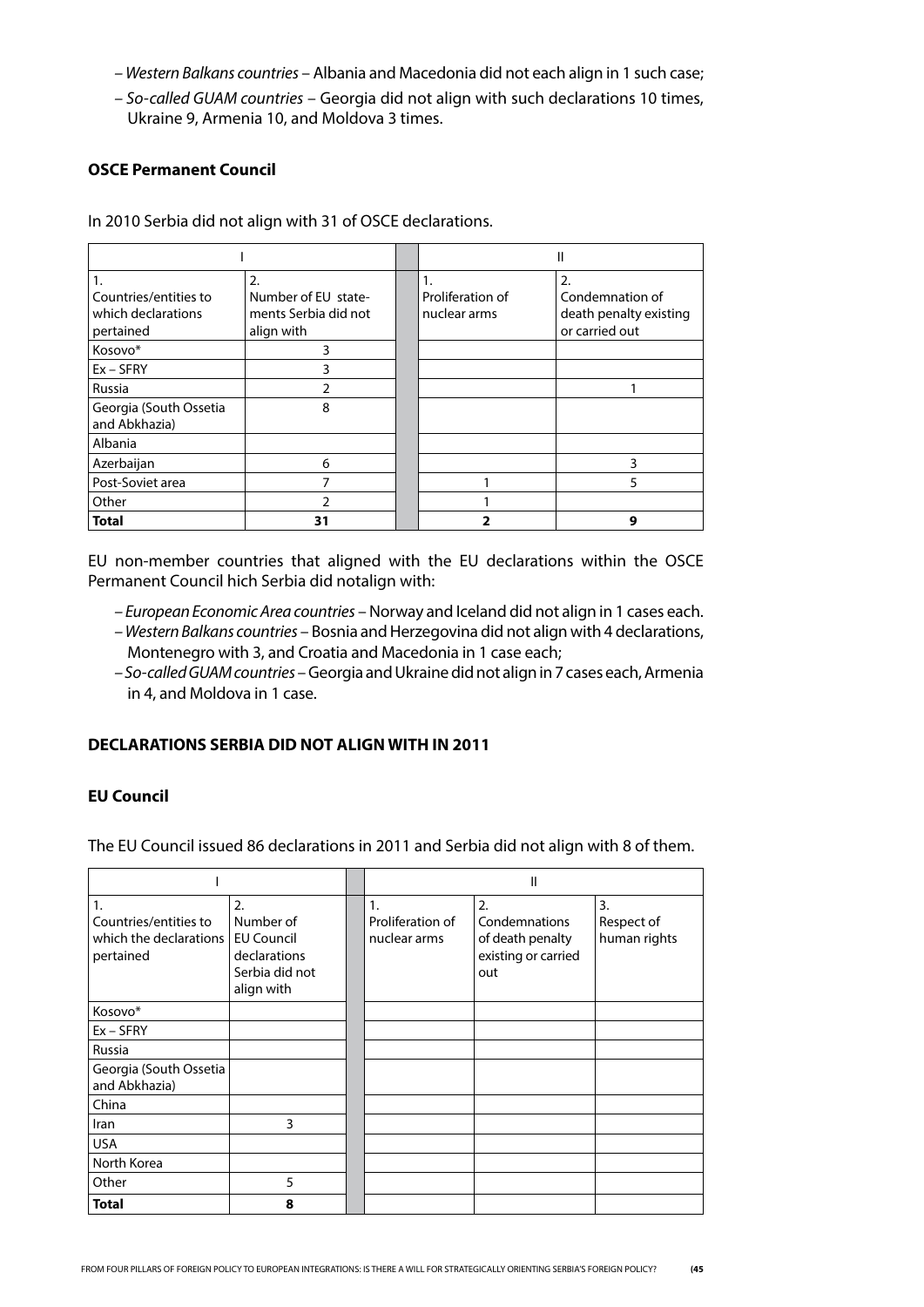EU non-member countries that aligned with the EU declarations which Serbia failed to support:

- *European Economic Area countries* Norway did not align in 1 case, and Iceland in 2;
- *Western Balkans countries*  Albania and Macedonia did not support 1 declaration each, while BiH failed to align in 3;
- *Socalled GUAM countries*  Georgia and Ukraine did not align in 7 cases each, Armenia in 4, and Moldova in 1 case.

#### **OSCE Permanent Council**

In 2011 Serbia failed to align with 22 of OSCE declarations.

|                                                   |                                                                 |                                        | Ш                                               |
|---------------------------------------------------|-----------------------------------------------------------------|----------------------------------------|-------------------------------------------------|
| 1.<br>Countries/entities to<br>which declarations | $\overline{2}$ .<br>Number of EU state-<br>ments Serbia did not | 1.<br>Proliferation of<br>nuclear arms | 2.<br>Condemnation of<br>death penalty existing |
| pertained                                         | align with                                                      |                                        | or carried out                                  |
| Kosovo*                                           | 3                                                               |                                        |                                                 |
| $Ex - SFRY$                                       | C                                                               |                                        |                                                 |
| Russia                                            | 4                                                               |                                        | 3                                               |
| Georgia (South<br>Ossetia<br>and Abkhazia)        | 3                                                               |                                        |                                                 |
| Albania                                           |                                                                 |                                        |                                                 |
| Azerbaijan                                        | 6                                                               |                                        | 4                                               |
| Post-Soviet area                                  | 3                                                               |                                        |                                                 |
| Other                                             |                                                                 |                                        |                                                 |
| Total                                             | 22                                                              |                                        | 8                                               |

EU non-member countries that aligned with the EU declarations within the OSCE Permanent Council hich Serbia did notalign with:

- *European Economic Area countries* Liechtenstein did not align with such declarations in 15 cases, and Norway and Iceland in 1 case each;
- *Western Balkans countries*  Bosnia and Herzegovina did not align with 7 declarations, Albania with 2;
- *S*o-*called GUAM countries* Georgia did not align 16 times, Ukraine 17, Armenia 19, and Moldova 12 times.

### DECLARATIONS SERBIA DID NOT ALIGN WITH IN 2012 (by the end of July)

#### **The EU Council**

2012 Serbia aligned with all EU Council declarations issued by the end of July 2012.

### **OSCE Permanent Council**

By the end of July 2012, Serbia did not align with 5 of OSCE declarations.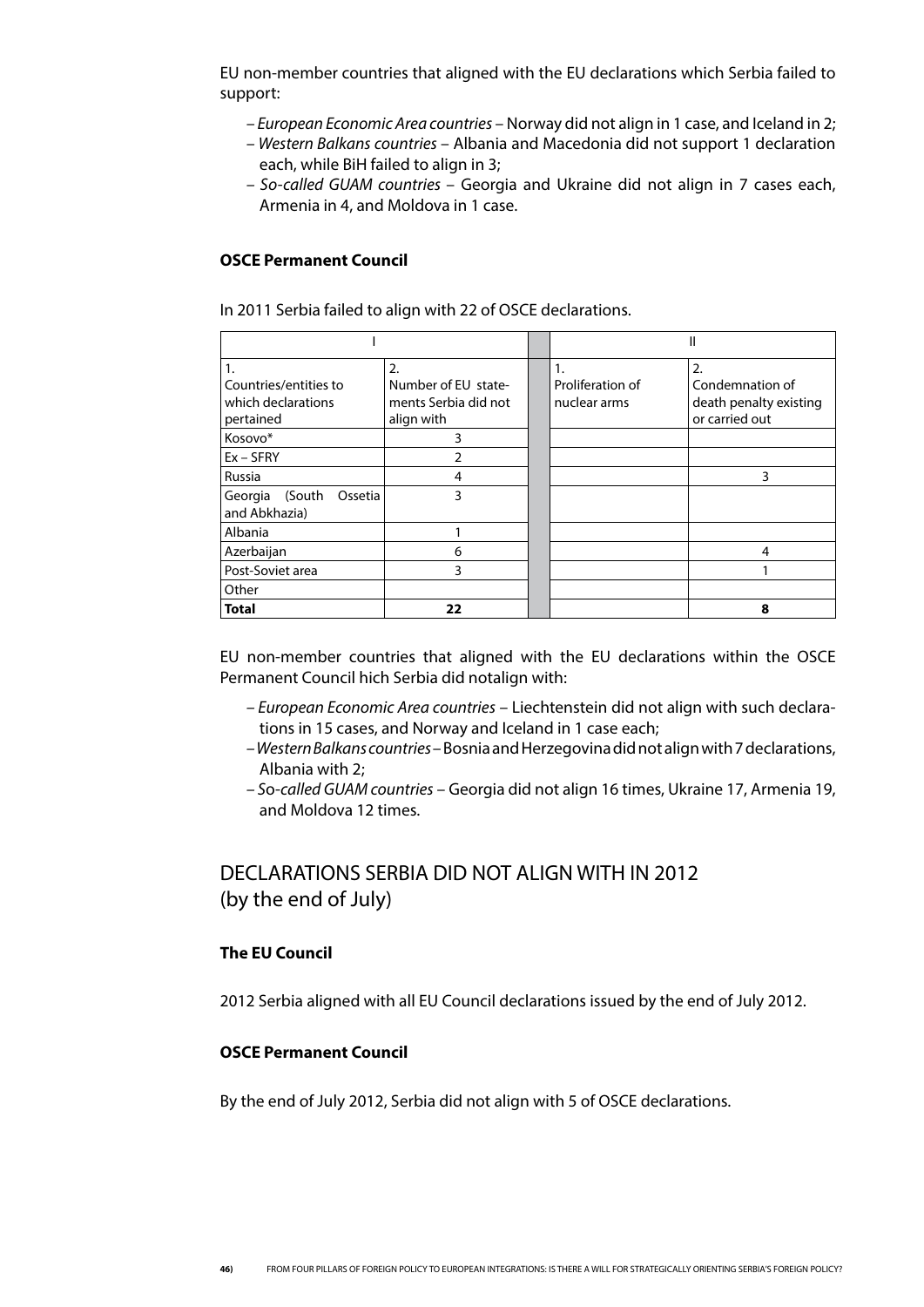|                        |                      |                  | Ш                     |
|------------------------|----------------------|------------------|-----------------------|
| 1.                     | 2.                   | 1.               | 2.                    |
| Countries/entities to  | Number of EU state-  | Proliferation of | Condemnation of death |
| which declarations     | ments Serbia did not | nuclear arms     | penalty existing or   |
| pertained              | align with           |                  | carried out           |
| Kosovo*                | 2                    |                  |                       |
| $Ex - SFRY$            |                      |                  |                       |
| Russia                 |                      |                  |                       |
| Georgia (South Ossetia |                      |                  |                       |
| and Abkhazia)          |                      |                  |                       |
| Albania                |                      |                  |                       |
| Azerbaijan             |                      |                  |                       |
| Post-Soviet area       |                      |                  |                       |
| Other                  | $\mathcal{P}$        |                  |                       |
| <b>Total</b>           | 5                    |                  |                       |

EU non-member countries that aligned with the EU declarations within the OSCE Permanent Council hich Serbia did notalign with:

- *European Economic Area countries* Liechtenstein did not align with two such declarations and Norway with 1;
- *Western Balkans countries*  Albania did not align with 2 declarations;
- *Socalled GUAM countries* Georgia did not align in 3 cases, Ukraine in 3, Armenia in 2, and Moldova in 2 instances.

Based on the above data, we must conclude that the explanation given in the Answers to the Questionnaire, of why Serbia did not align itself with some declarations and common positions, does not match the actual state of affairs. It is evident that a certain number of declarations (especially during 2009) had directly to do with Serbia's "allies" in the UN Security Council – Russia and China – whom Serbia regularly consulted concerning its "diplomatic offensive" strategy aimed at suppressing further recognition of Kosovo as an independent state. Iran and Azerbaijan also fall into the category of countries frequently appearing in connection with EU declarations, opinions, and common positions, with which Serbia seems to be having "special relations."

The failure to align with EU's certain declarations, statements, and common positions is to an extent legitimate at Serbia's accession level, especially when its higher state interests are involved. This is particularly valid in cases when such declarations and positions directly concern relations with third countries of high priority to Serbia.

Still, it remains unclear why had Serbia failed to align itself with the EU positions in situations when the failure to do so contravened the principles and values that Serbia itself publicly rests upon:

- This may best be seen in connection with the EU's declarations on the situation in Georgia, that is, with the cases of Abkhazia and South Ossetia, both recognized as independent states by Russia and some other countries. Despite invoking the principles of international law in its own battle for the preservation of its sovereignty and territorial integrity, Serbia did not join the EU declarations defending those same principles in Georgia.
- The already mentioned failure to align with the EU declarations, opinions, and common positions against the proliferation of nuclear arms concerning the situation in Iran and North Korea is also very indicative.
- • Although from the very outset it has been supporting the work of the International Criminal Tribunal for the former Yugoslavia in The Hague, Serbia failed to align with several EU declarations concerning this matter.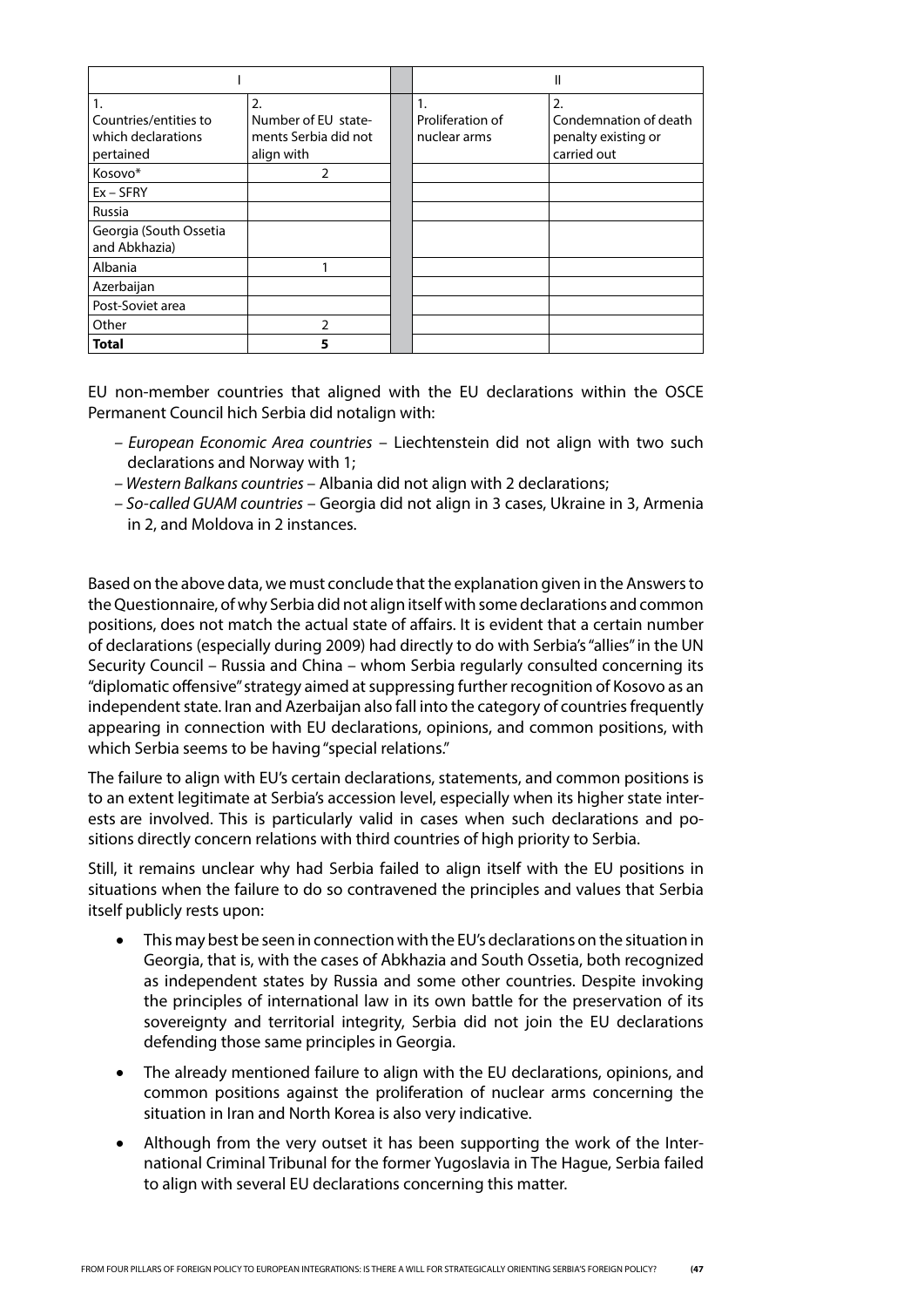The most inexplicable of all is Serbia' passivity concerning declarations and com mon opinions condemning the existence or execution of death penalties, pronouncing of death penalties or extreme death penalties – as, for instance, is Iran's practice of carrying out the death penalty for certain offences by stoning, or by sentencing minors to death for some others, in direct violation of the International Convention on the Rights of Child.

In its Answers to the EU Questionnaire Serbia mentioned short deadlines as another reason for not aligning with some declarations. Still, other Western Balkans countries – Croatia, Albania, Macedonia, Montenegro, and Bosnia and Herzegovina – generally managed to agree with these same declarations. This was also the case with the countries of the European Economic Area – Norway, Iceland<sup>28</sup> and Liechtenstein. It should as well be noted that some countries without a direct perspective of acquiring EU membership, such as Moldova, Ukraine, Georgia, Armenia – the so-called GUAM countries – and, occasionally, Azerbaijan, had aligned with many EU's declarations.

In 2011 and 2012, however, Serbia enhanced its alignment with EU Council declarations. Yet, if we examine the list of declarations we will notice that their dominant topics were quite different from those of 2008, 2009, and 2010, and that the number of declarations was much lower than in the first three years. Also, in 2011 and 2012 Serbia's two most "problematic" partners – Russia and China – were not targeted by any EU Council declarations, though Russia did feature in the EU statements and opinions within the OSCE Permanent Council and the Forum for Security Cooperation. In this period, however, Serbia failed to align with a number of declarations pertaining to Iran, and, within the OSCE framework, many declarations concerning Azerbaijan.

It is quite possible that the basic reason for a higher level of alignment in 2011, and especially in 2012, had directly to do with Serbia's expectations of acquiring the status of EU member candidate by the end of 2011. Serbia became the EU candidate country in March 2012.

## **CONCLUSIONS**

In the 2008-2012 period, Serbia's foreign policy was sectorial, with various institutions taking upon themselves various foreign policy objectives. Their activities frequently clashed, precisely because of the failure to respect the legal framework for passing and implementing foreign policy decisions, as well as a lack of well-defined foreign policy priorities.

The attitude both toward Kosovo and the EU accession process, as well as toward other foreign policy priorities, was ad hoc and improvised, i.e. it was more reactive than proactive.

The Serbian foreign policy was not using every opportunity to underline the state's pro-European orientation not even when it came to major foreign policy issues such as Kosovo, or alignment with EU declarations, statements and common positions of member-countries in various international forums.

Serbia failed to align with EU declarations, common positions and statements pertaining to essential issues at the time other countries – candidates and potential candidates, the EFTA and EEA states, and even the countries not likely to become EU members any time soon – did so. In this way it kept sending a clear message about its stance toward the values the EU pursues in its foreign policy

 $^{28}$  As of 2010, Iceland is a candidate for EU membership.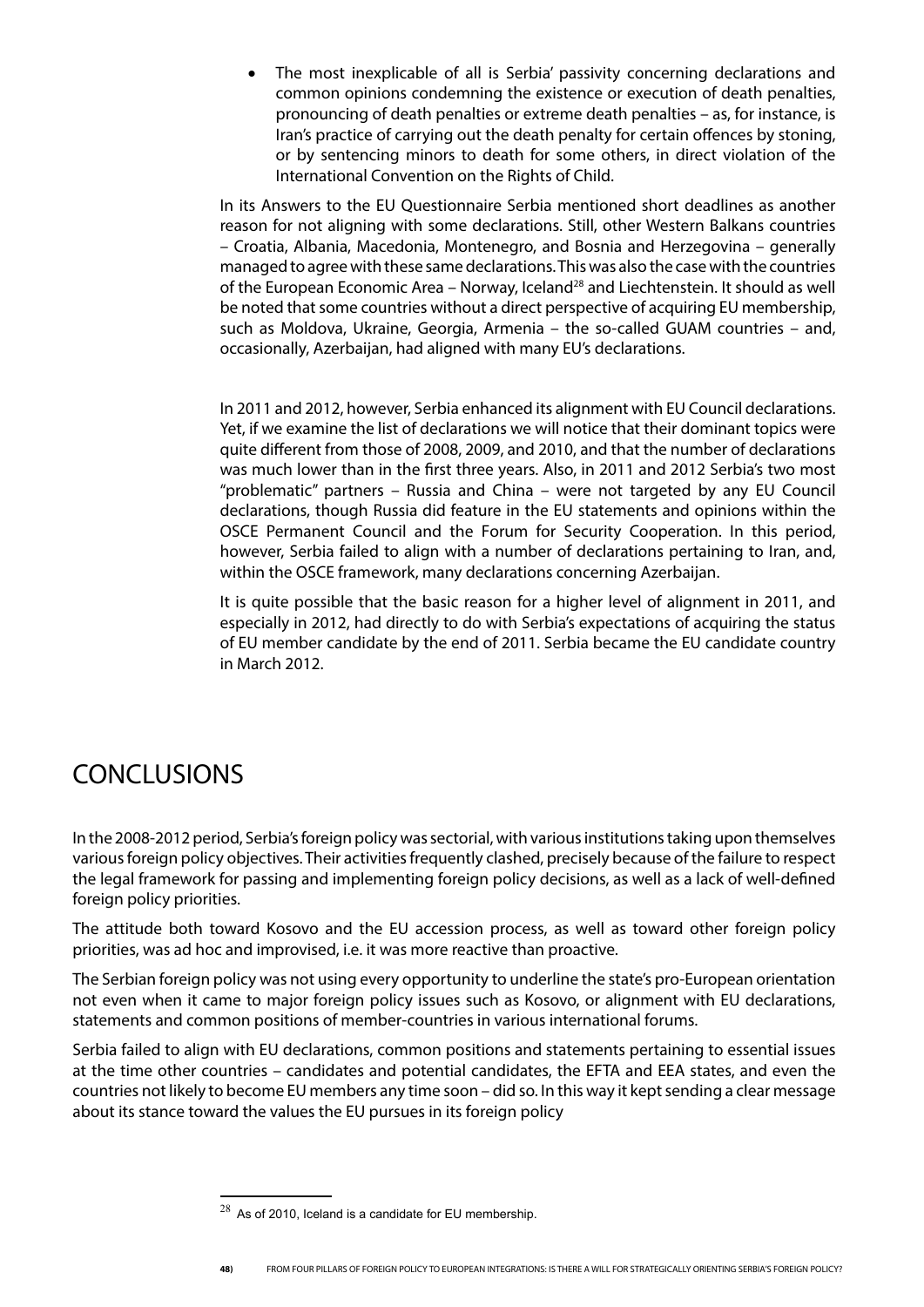## **SOURCES AND LITERATURE**

### **SOURCES**

### **Constitution, laws and other acts**

- 1. The Constitution of the Republic of Serbia (2006)
- 2. The Law on Government (changed and amended in 2011)
- 3. The Law on the National Assembly (2010)
- 4. The Law on Foreign Affairs (2009)
- 5. The National Assembly's Rule Book

### **Resolutions and declarations by the National Assembly of the Republic of Serbia**

- 1. The Declaration on Kosovo and Metohija (2003)
- 2. The Resolution on the Accession to the European Union (2004)
- 3. The Resolution on Kosovo and Metohija (2004)
- 4. The Resolution by the National Assembly of the Republic of Serbia on the Mandate for Political Talks on the Future Status of Kosovo and Metohija (2005)
- 5. The Resolution on the Need for a Just Resolution to the Question of the Autonomous Province of Kosovo and Metohija Based on International Law (2007)
- 6. The Resolution of the National Assembly on the Protection of Sovereignty, Territorial Integrity, and Constitutional Order of the Republic of Serbia (2007)

#### **Strategic documents of the Republic of Serbia**

- 1. *Serbia's Strategy for the Accession of Serbia and Montenegro to the EU*, the Office for EU Integration of the Government of the Republic of Serbia (2005)
- 2. *The National Security Strategy,* The National Assembly of the Republic of Serbia (2009)
- 3. *The Defense Strategy,* The National Assembly of the Republic of Serbia (2009)
- 4. *The Strategy on Communication for Serbia's Accession to the EU,* the Government of the Republic of Serbia (2011)
- 5. *The White Book on Defense of the Republic of Serbia,* the Ministry of Defense the Strategy Planning Department (2010).

**Transcripts and minutes from the sessions of the National Assembly and the Committee for Foreign Affairs, the Committee for Security, the Committee for European Integration, and from other occasions at the National Assembly**

#### **The National Assembly sessions – transcripts**

- 1. The third extraordinary sitting of the National Assembly of the Republic of Serbia in 2008; June 30, 2008 – July 4, 2008
- 2. The second special session of the National Assembly of the Republic of Serbia; July 7, 2008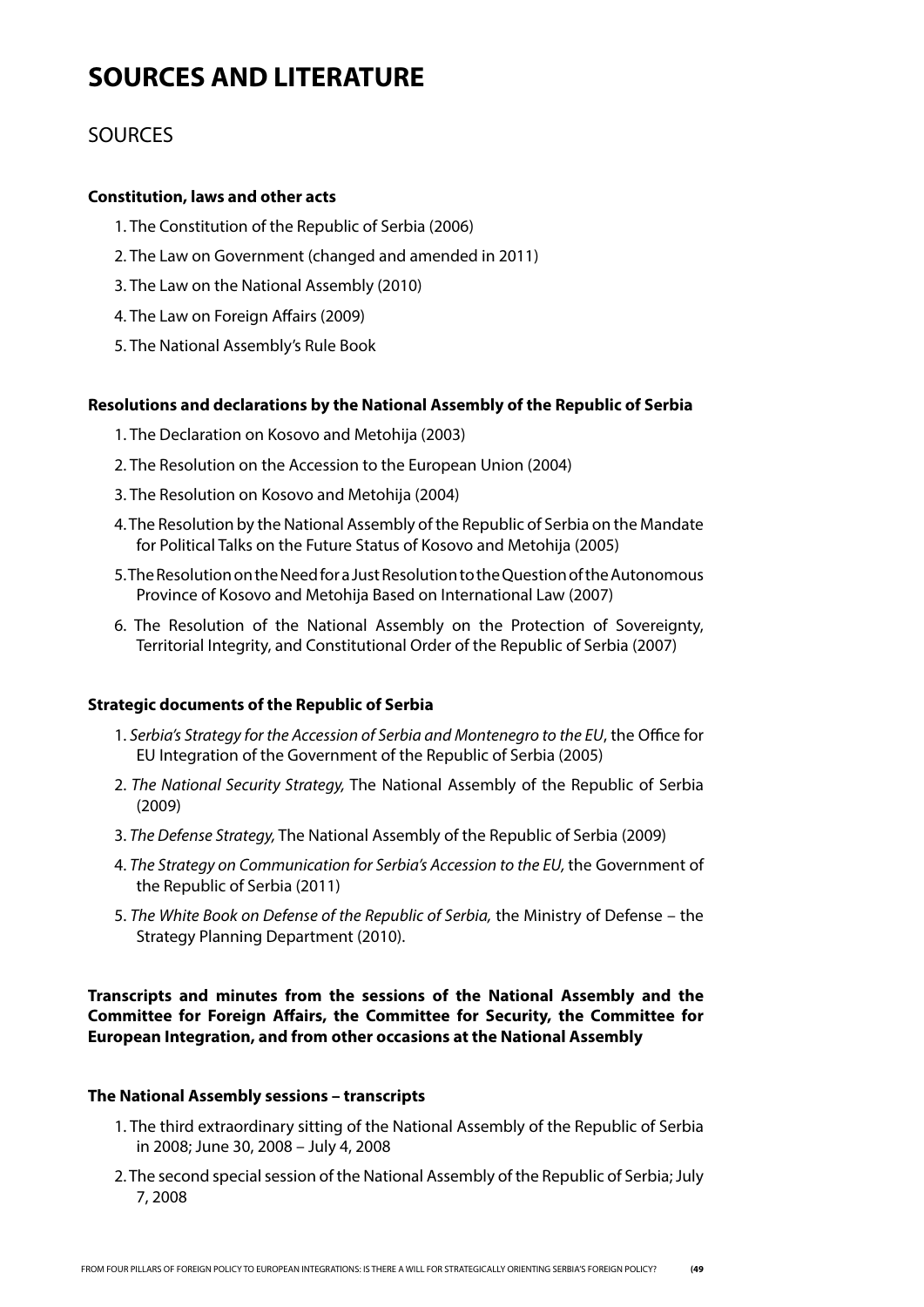- 3. The third special session of the National Assembly of the Republic of Serbia in 2008; September 2008
- 4. The fourth session of the second regular sitting of the National Assembly of the Republic of Serbia in 2008; December 18, 2008 – December 19, 2008
- 5. The seventh extraordinary sitting of the National Assembly of the Republic of Serbia in 2009; June 3, 2009 – June 9, 2009
- 6. The first session of the second regular sitting of the National Assembly of the Republic of Serbia in 2009; October 6, 2009 – October 26, 2009
- 7. The second extraordinary sitting of the National Assembly of the Republic of Serbia in 2010; July 26, 2010
- 8. The sixth extraordinary sitting of the National Assembly of the Republic of Serbia in 2010; July 26, 2010
- 9. The second session of the second regular sitting of the National Assembly of the Republic of Serbia in 2010; October 14, 2010
- 10. The second special session of the National Assembly of the Republic of Serbia in 2011; March 14, 2011
- 11. The third special session of the National Assembly of the Republic of Serbia in 2011; March 29, 2011
- 12. The tenth extraordinary sitting of the National Assembly of the Republic of Serbia in 2011; July 30, 2011
- 13. The seventh special session of the National Assembly of the Republic of Serbia in 2011; November 3, 2011.

#### **Sessions of the Committee for Foreign Affairs in 2008–201229 – Minutes**

All sessions (23 altogether) of the Committee for Foreign Affairs held from October 9, 2008 until February 9, 2012.

#### **Sessions of the Committee for European Integrations in 2008–2012 – Minutes**

All sessions (53 altogether) of the Committee for European Integration held from July 15, 2008 until February 27, 2012.

#### **Sessions of the Committee for Defense and Security in 2008–2012 – Transcripts**

- 1. The thirteenth session of the Committee for Defense and Security, October 6, 2009.
- 2. The twenty-sixth session of the Committee for Defense and Security, June 7, 2010.

#### **Other**

- 1. The round table discussion on the draft of the security and defense strategies of Serbia, January 28, 2009.
- 2. Parliamentary questions, April 29, 2009.

#### **EU documents**

– All declarations, opinions, and common positions of the European Council in 2008, 2009, 2010, 2011, and 2012 (until August).

 $^{29}$  No transcripts from the sessions of the Committee for Foreign Affairs and the Committee for European Integrations are available, only the minutes posted at the National Assembly's Website.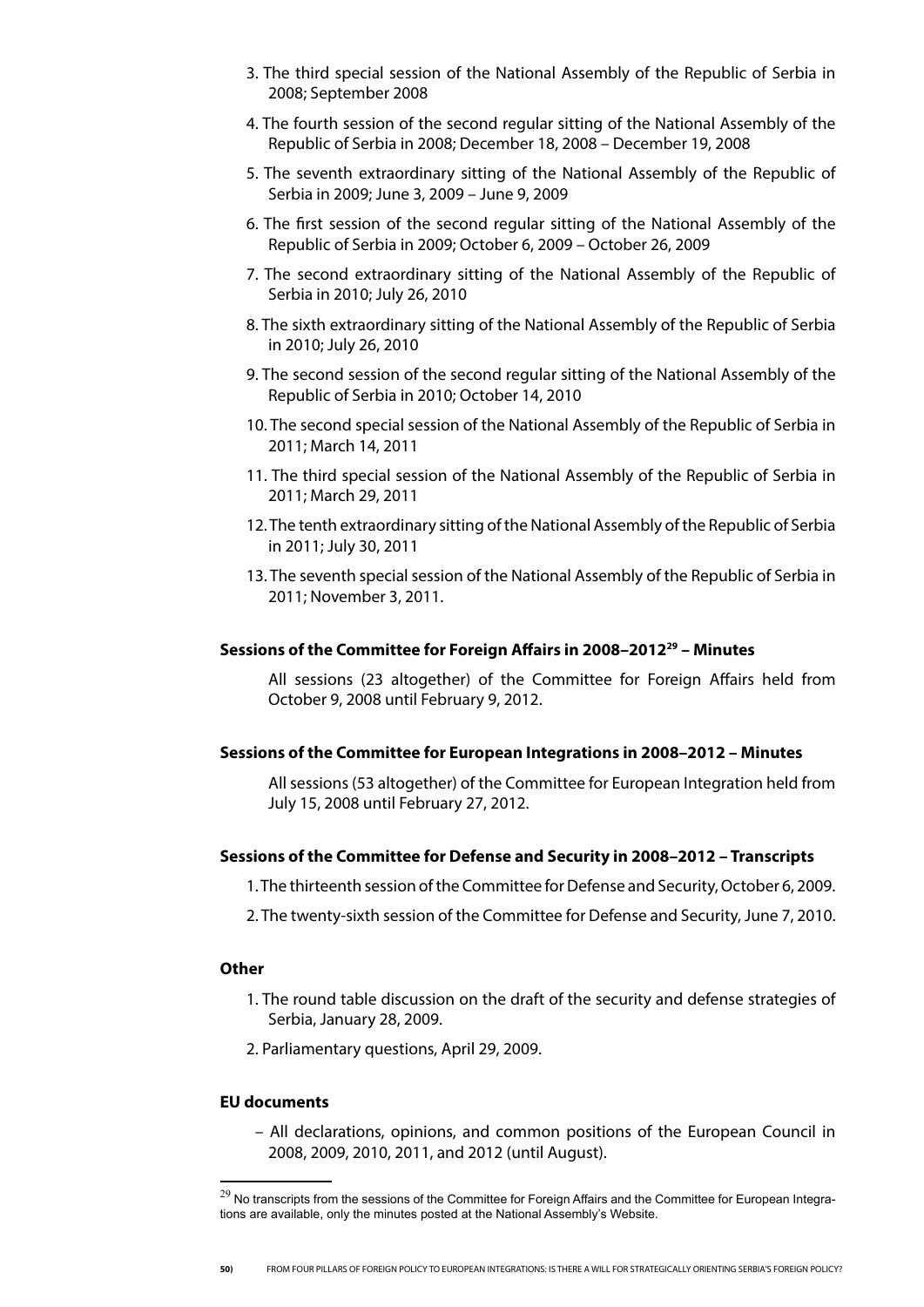- All declarations, opinions and common positions of the EU within the OSCE, which the Republic of Serbia did not align with, for the years 2008, 2009, and 2010.
- The Joint Declaration on Political Dialogue between the European Union and Serbia and Montenegro, European Council, 2003.
- Thessaloniki Declaration, EU Western Balkans Summit, 2003.
- Answers to the European Commission Questionnaire, the Republic of Serbia, 2011.
- The Stabilization and Association Agreement between Serbia and the EU, 2008.
- Communication from the Commission to the European Parliament and the Council
- Commission Opinion on Serbia's application for membership of the European Union, 2011

#### **Speeches and public appearances**

- Serbian Prime Minister Mirko Cvetkovic's speech of March 14, 2011.
- Serbian Prime Minister Mirko Cvetkovic's speech of July 7, 2008.
- Serbian President Boris Tadic's speech at the annual conference of Serbian ambassadors to foreign countries, January 2012.

### LITERATURE

Borivoj Erdeljan (ur), *Srbija i svet,* Friedrich Ebert Stiftung i Evropski pokret u Srbiji, 2010.

Dragan Đukanović, Dragan Živojinović, *Strateška partnerstva Republike Srbije*, Fakultet političkih nauka Beograd, 2011.

Dragan Đukanović, Ivona Lađevac, *Prioriteti spoljnopolitičke strategije Republike Srbije,* jun 2009.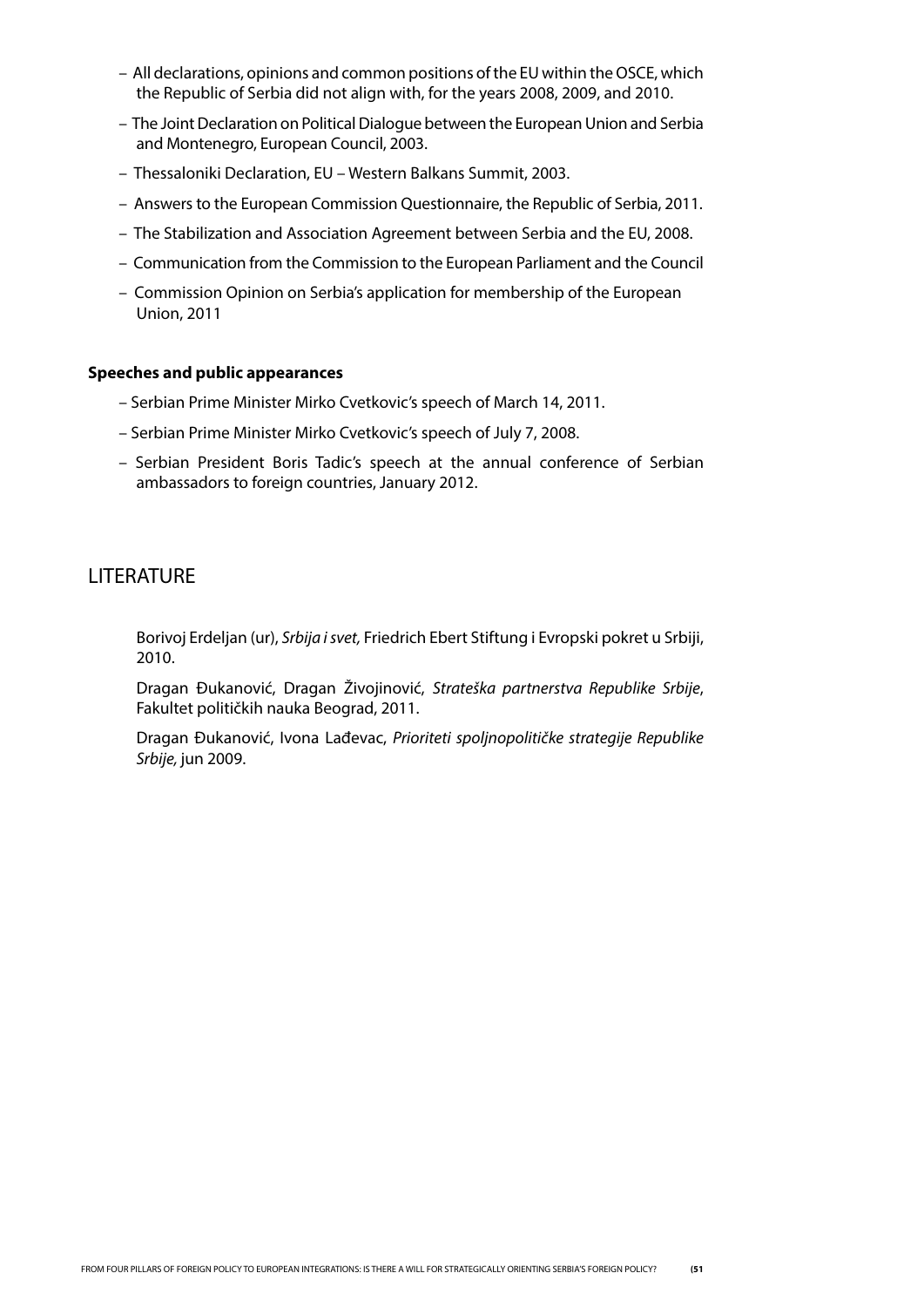# **ADDENDUM I** THE HISTORICAL CONTEXT

After its breach with the Soviet Union in 1948, the Socialist Yugoslavia had embarked on a foreign policy course of balancing between the two opposed world blocs. On the international plane Yugoslavia proceeded to form the Non-Aligned Movement together with several non-European countries, and to conduct a well-balanced foreign policy. Under the burden of internal and inter-ethnic problems, and as a result of collapse of the Communist system in Eastern Europe, Yugoslavia fell apart in 1991. Because of its role in the disintegration of Yugoslavia and wars in Croatia and Bosnia and Herzegovina, and later on, because of armed clashes in Kosovo, Serbia – then part of the Federal Republic of Yugoslavia together with Montenegro – was isolated internationally and exposed to international economic and political sanctions.

The crisis in Croatia ended with Operation Storm in 1995, conducted by the Croatian Army, and resulting in the exodus of some 200,000 Serbs from Croatia. The crisis in Bosnia and Herzegovina ended that same year in December, with the signing of the Dayton Peace Accords, whose guarantors were FR Yugoslavia and Croatia.

Not long afterward, the Kosovo troubles were renewed. Kosovo Albanian paramilitary units organized into the so-called Kosovo Liberation Army clashed with the Serbian army and police. The international community, led by the US, exerted pressure on the Yugoslav and Serbian leaderships to find a compromise solution.

At the beginning of 1999, negotiations were organized in Rambouillet, France, between a Kosovo Albanian delegation and Yugoslav representatives. The negotiations fell through, and NATO launched a bombing campaign against targets in Yugoslavia on March 24, 1999. The clash ended on June 9, 1999 with the signing of the Kumanovo Agreement and the passing of the UN Security Council Resolution No. 1244. Under the resolution, the territory of Kosovo was placed under international protectorate until the status of the province has been finally resolved.

Meanwhile, the EU initiated the process of European integrations for the countries of Central and Eastern Europe. By 1995 three neutral/non-aligned countries – Austria, Finland, and Sweden – became full-fledged members. Simultaneously, NATO had launched the process of expansion towards the East. The first three countries to become full members in 1999 were the three members of the Visegrad Group – the Czech Republic, Poland, and Hungary. All former Communist countries of Central and Eastern Europe, except FR Yugoslavia, expressed their desire to be included in the two integration processes.

With the fall of the regime of Slobodan Milosevic on October 5, 2000, and the victory of the *Democratic Opposition of Serbia*, led by Vojislav Kostunica and Zoran Djindjic, conditions were created for FR Yugoslavia's return into the international community. The new government expressed its intention to join the United Nations and the Council of Europe, and committed itself to lead the country into the EU, the NATO Partnership for Peace program, and even into NATO itself. Serbia began its reintegration into the wider international community and the region at the Zagreb Summit, in November 2000.

This speedy return did not mean that FR Yugoslavia was free from its international obligations stemming from the previous period, primarily those pertaining to cooperation with the International Criminal Tribunal for the Former Yugoslavia in The Hague. That cooperation became the paramount issue determining the degree of the West's support of further reforms, and of Serbia's possible European and Euro-Atlantic integration. The first challenge to the new Serbia proved to be the request to arrest and hand over to the ICTY the country's former president, Slobodan Milosevic, which indeed happened in 2001. Until 2012, however, the request to turn over some other persons charged with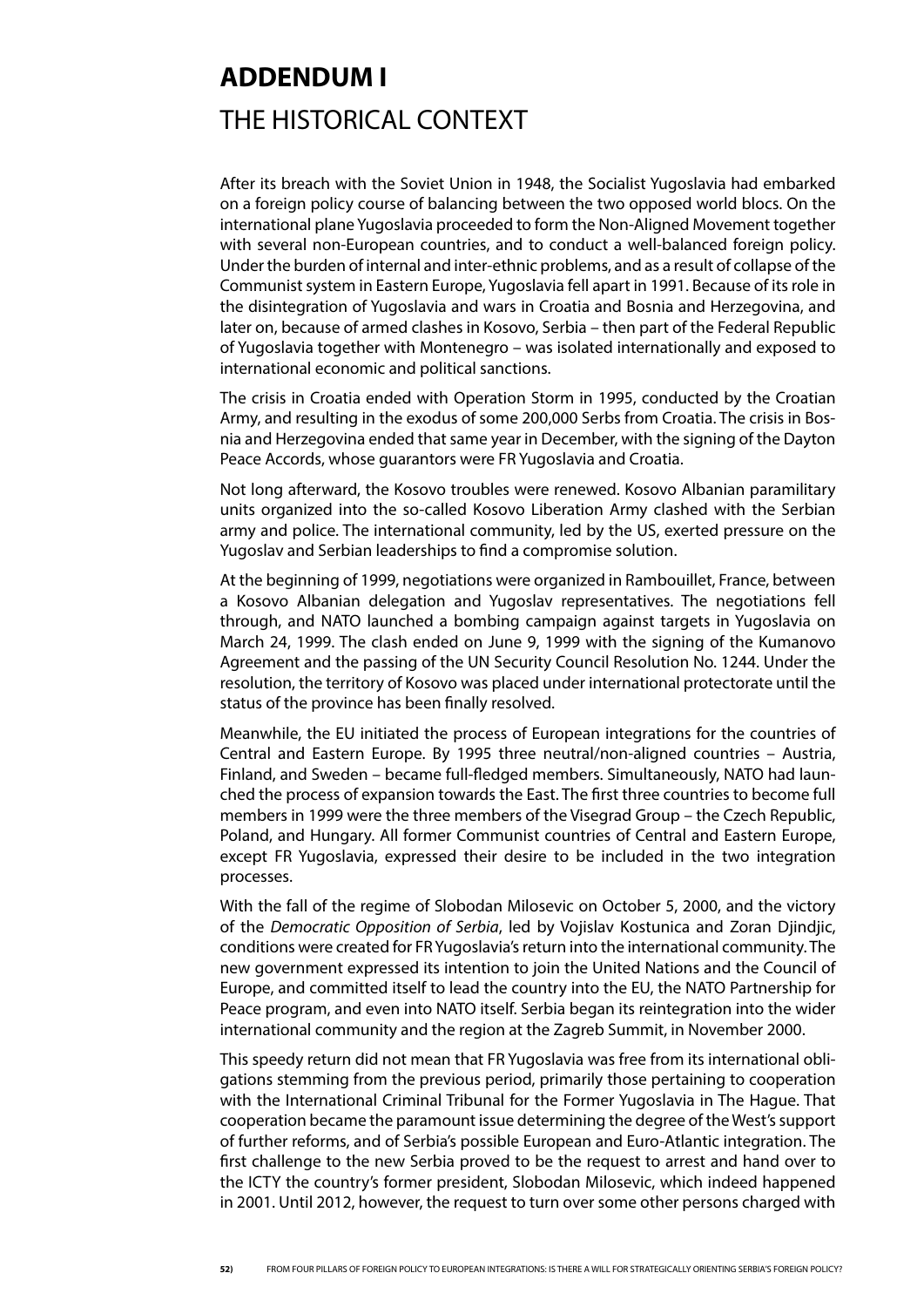war crimes – such as Ratko Mladic and Radovan Karadzic – to the ICTY had not been complied with.

Moreover, immediately after the change of government in 2000 FR Yugoslavia was affected by an internal crisis caused by an openly expressed desire of the Montenegrin leadership to form a sovereign, internationally recognized state of Montenegro.

Negotiations, mediated by Javier Solana, resulted in the creation of the State Union of Serbia and Montenegro – a country that was more than a union of sovereign states and less than a federation. Formally, the Union was recognized by all parties, but proved unable to function as a true union of the two republics forming it. Three years later Montenegro used a constitutional opportunity to hold a referendum on its independence. After the vote, Serbia and Montenegro became independent states, Serbia becoming an inheritor of FR Yugoslavia and of the State Union of Serbia and Montenegro.

At the 2003 European Summit in Thessaloniki, the European integration perspective was augmented to include the countries of the Western Balkans. A common declaration on the political dialog between the EU and Serbia followed, laying the foundations for the two sides' cooperation. This created Serbia's need for alignment with various declarations, common positions and opinions of the EU Council and EU missions with the Council of Europe, the UN and the Organization for Security and Cooperation in Europe (OSCE). Serbia obtained a Feasibility Study in 2005. Next year, however, because of noncooperation with the ICTY, Serbia did not sign a Stabilization and Association Agreement that should lead to its becoming a candidate for a full-fledged EU membership.

The question of Kosovo was reopened in 2005, when a UN commission headed by Norwegian diplomat Kai Eide recommended the opening of negotiations on the future status of Kosovo. The talks began in 2006, with mediation of UN envoy and former Finnish president Martti Ahtisaari. The negotiations resulted in the so-called Ahtisaari Plan, which the Western countries and Kosovo Albanians accepted but Serbia rejected. China and Russia, as standing members of the UN Security Council, also rejected the plan. In February 2008, Kosovo declared independence, recognized by most EU membercountries, the US, and the all countries of the region except Bosnia and Herzegovina.

The Ahtisaari Plan and the recognition of Kosovo led to a polarization on the Serbian political scene, a cooling of relations with the Western powers, and rapprochement with the countries which did not recognize Kosovo, primarily Russia. The Democratic Party- led *For a European Serbia* coalition that won the 2008 parliamentary vote insisted, however, on the continuation of European integrations as the primary element of its program and the banner of its election campaign.

The SAA was signed ahead of the 2008 parliamentary vote, in support of pro-European forces in Serbia. The country submitted its formal application for EU membership in 2009. It was handed the Questionnaire pertaining to its request for EU membership in November 2010, and submitted its answers to it at the end of January 2011.

At the beginning of 2008, Serbia launched an initiative to have the International Court of Justice in The Hague rule on the legality of Kosovo's unilaterally declared independence, which was supported by the UN General Assembly in September the same year. In July 2010, the ICJ issued an opinion that was not in Serbia's favor, which prompted Serbia to put to vote its Declaration on Kosovo in the UN General Assembly. Yet, shortly after the Declaration's adoption by the National Assembly, following numerous meetings and consultations with EU officials and member-countries, Serbia decided to radically change the text of the Declaration, and submit its draft jointly with the EU. The Declaration defined the framework for a new process of negotiations between Serbian and Kosovo representatives, this time on practical issues, so that the situation on the ground could be normalized further.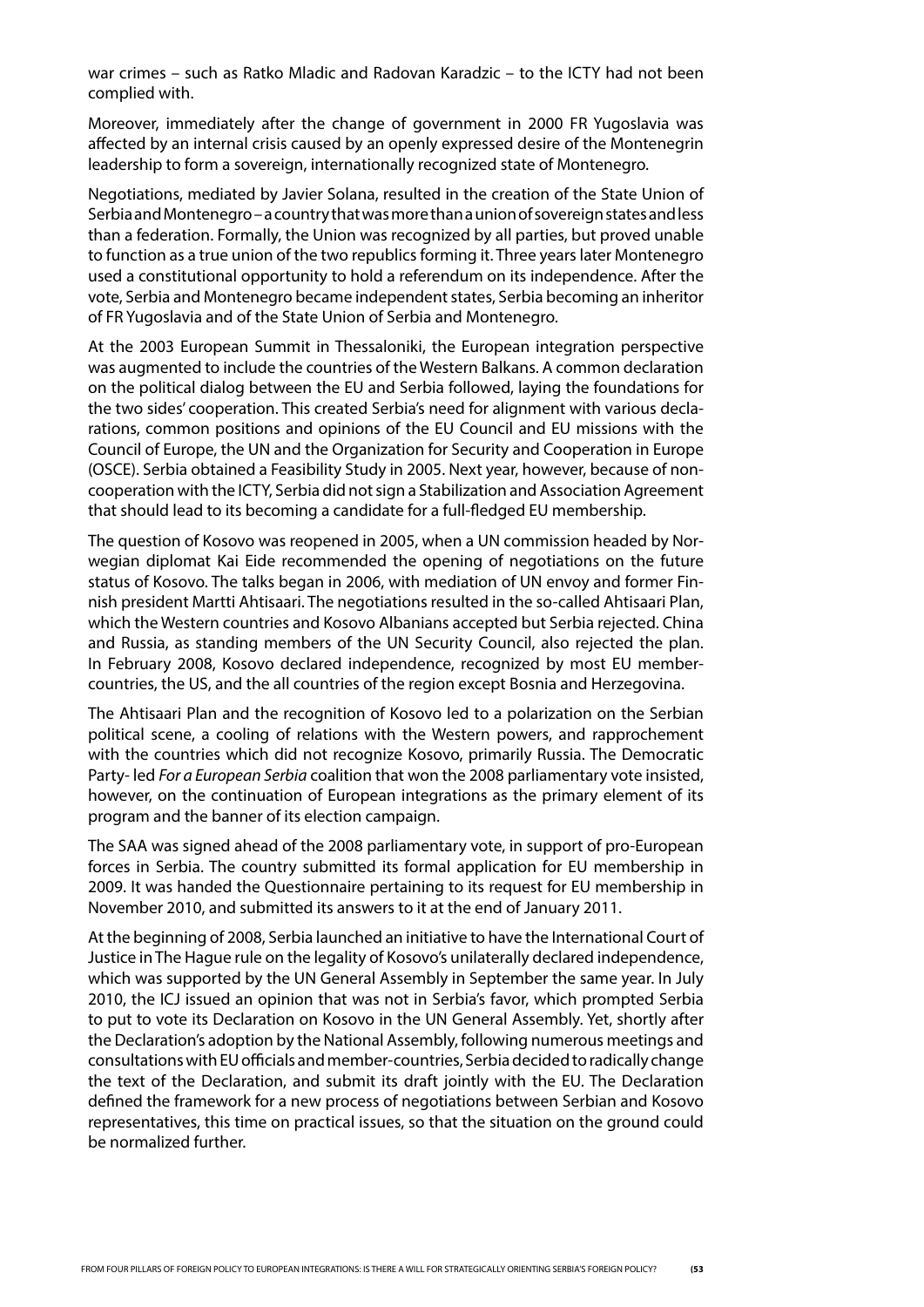## **ADDENDUM II**

## THE NORMATIVE FRAMEWORK FOR PASSING FOREIGN POLICY DECISIONS

The Republic of Serbia's normative framework for passing foreign policy decisions precisely defines the manner of establishing and implementing its foreign policy. The designated actors in this process are the Government, the Prime Minister, the President of the Republic, the National Assembly, and the Ministry of Foreign Affairs. Some other ministries also have some limited jurisdictions.

The Constitution of the Republic of Serbia, in its Article 16 (International Relations) stipulates that the *"Republic of Serbia's foreign policy is based on generally accepted principles and rules of international law"* and that *"generally accepted regulations of international law and ratified international treaties are an integral part of the Republic of Serbia's legal system,"* which, after ratification, are equal with domestic laws and are to be *"applied directly"*. The Constitution also says that all ratified international treaties must be in accord with the Constitution. By the Constitution and the Law on the National Assembly (articles 15 and 18) the National Assembly is entrusted with numerous foreign affairs functions: it ratifies international treaties if required by law; passes decisions on change of state borders; decides on war and peace; passes decisions on the declaration of state of war or of emergency; adopts defense strategies; decides on the Army of Serbia's engagement outside Serbia's borders; and appoints members of standing parliamentary delegations to international institutions.

The National Assembly is also a body elected by a free, popular vote for the period of four years to carry out legislative duties and, as a body of supreme legitimacy, elect, and control, executive authorities and other such organs.

The powers of the President of the Republic in regard to foreign affairs are also defined by the Constitution. According to Article 111, *"the President of the Republic expresses state integrity of the Republic of Serbia*.*"* Article 112 stipulates that he *"represents the Republic of Serbia at home and abroad"* (with sovereign states and in international organizations), and *"appoints and dismisses ambassadors of the Republic of Serbia on proposal from the Government, accepts letters of accreditation and withdrawal from foreign diplomatic representatives*.*"*

The Government, however, is the body that determines and carries out the policies. It is elected and dismissed by the National Assembly and, in line with that, Article 124 of the Constitution and Article 7 of the Law on Government stipulate that it shall account to the National Assembly for the policies it discharges, for the entirety of its activities and the execution of the Assembly's decisions, and for the enforcement of its acts and laws.

The Law on Government defines the jurisdiction and responsibilities of the Government and its ministries, i.e. the Prime Minister and individual ministers being responsible for establishing and implementing all policies, including the foreign policy. According to the Constitution and laws, the Government establishes and pursues policies (Article 123 of the Constitution). According to the Law on Government, the Prime Minister heads and directs the Government by coordinating its political operations, the work of its members, and by representing it. He is empowered to issue binding instructions or dispense special assignments to other Government members, in keeping with its program and policies. In line with this, every Government member is responsible for implementing this program and policies within his/her authority as provided by the Constitution and law (Articles 12 and 14 of the Law on Government), as well as for executing the Prime Minister's binding instructions and special assignments. Individual ministers are entrusted to propose that the Government further regulate some issues within its, and the National Assembly's jurisdiction, and to demand that the Government take a stand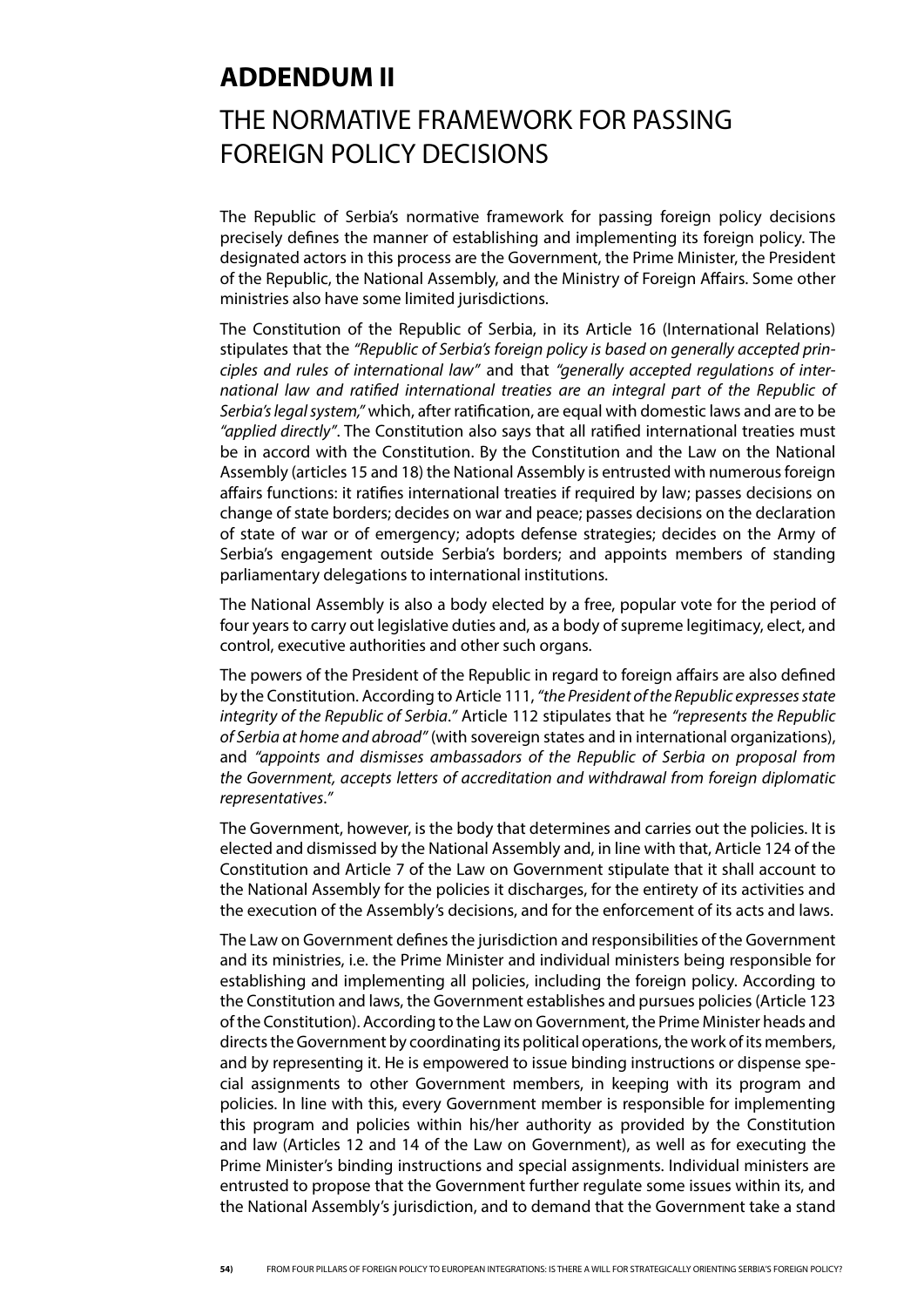on certain matters within any minister's area of competence. All ministers are obliged to inform the Government of everything of importance for its operation (Article 14 of the Law on Government).

From the above-mentioned, it is clear that the Prime Minister is the person who sets the tone and instructs the Government, defining the foreign policy orientation among other issues, whereas the entire Government is obliged to jointly implement its adopted policy. The Law on Foreign Affairs additionally clarifies that it is the Minister of Foreign Affairs who proposes the country's foreign policy priorities and actions to the Government, which in turn either adopts them or not (Article 5 of the Law on Foreign Affairs).

The Ministry of Foreign Affairs is the chief executive organ in implementing foreign policies set by the Government (Article 2 of the Law on Foreign Affairs). The Law also stipulates that other ministries also have competences in this area. Article 5 of the Law on Foreign Affairs defines the Ministry's numerous prerogatives of independent or consultative nature, i.e. of giving proposals to the Government. According to this Article, the Ministry of Foreign Affairs, in addition to the President of the Republic, represents the Republic of Serbia in relations with other countries, international organizations and institutions, as well as in relations with foreign missions and international organizations headquartered in the country. The Ministry protects the interests of the Republic of Serbia, its citizens and legal entities abroad; proposes establishment or severance of diplomatic ties with other countries; proposes nominees for diplomatic offices abroad (ambassadors, general and honorary consuls); participates in activities pertaining to accreditation of foreign diplomatic and international representatives in Serbia; takes care of the country's diplomatic missions abroad; proposes membership in international organizations or participation in international integrations, as well as in other forms of cooperation. It organizes visits of the country's representatives to negotiations and conferences abroad; analyzes Serbia's international position and bilateral relations with other countries, as well as the foreign policy aspects of its defense and national security; analyzes and forecasts the course of regional relations and developments, especially in regard to foreign policy, security, international and private law, and other such matters of importance for Serbia's international relations.

The Ministry further gathers and analyzes foreign media information concerning the Republic of Serbia; prepares legal opinions on issues stemming from international law for the President of the Republic, the Government, and various other state bodies. It proposes foreign affairs strategy and other measures that influence and shape foreign policy, and prepares documentation, information and analyses on foreign policy for the Government. In cooperation with relevant administrative bodies it initiates procedures and coordinates negotiations necessary for the conclusion of international treaties; participates in the procedure of their ratification and supervises the communiqués and the declarations of the Republic of Serbia and its legal predecessors. The Ministry of Foreign Affairs drafts laws and other foreign policy regulations; provides evaluations of laws and other foreign policy acts proposed by state administration institutions of significance to the Republic of Serbia's international position. It gathers, stores and guards documentation on Serbia's foreign policy, and encourages scientific research of foreign policy and international relations; provides information on and promotes the Government's political position abroad and among Serbian Diaspora, in order to better Serbia's prestige in international relations. In cooperation with the Ministry for the Diaspora, it advances the respect of human and minority rights of Serbia's expatriates, its citizens abroad, and of persons of Serb origin. Together with other state administration organs it takes care of Serbia's international borders, by developing and preserving the documentation on them. In concert with other competent organs and in accordance with special laws it ensures Serbia's participation in international missions.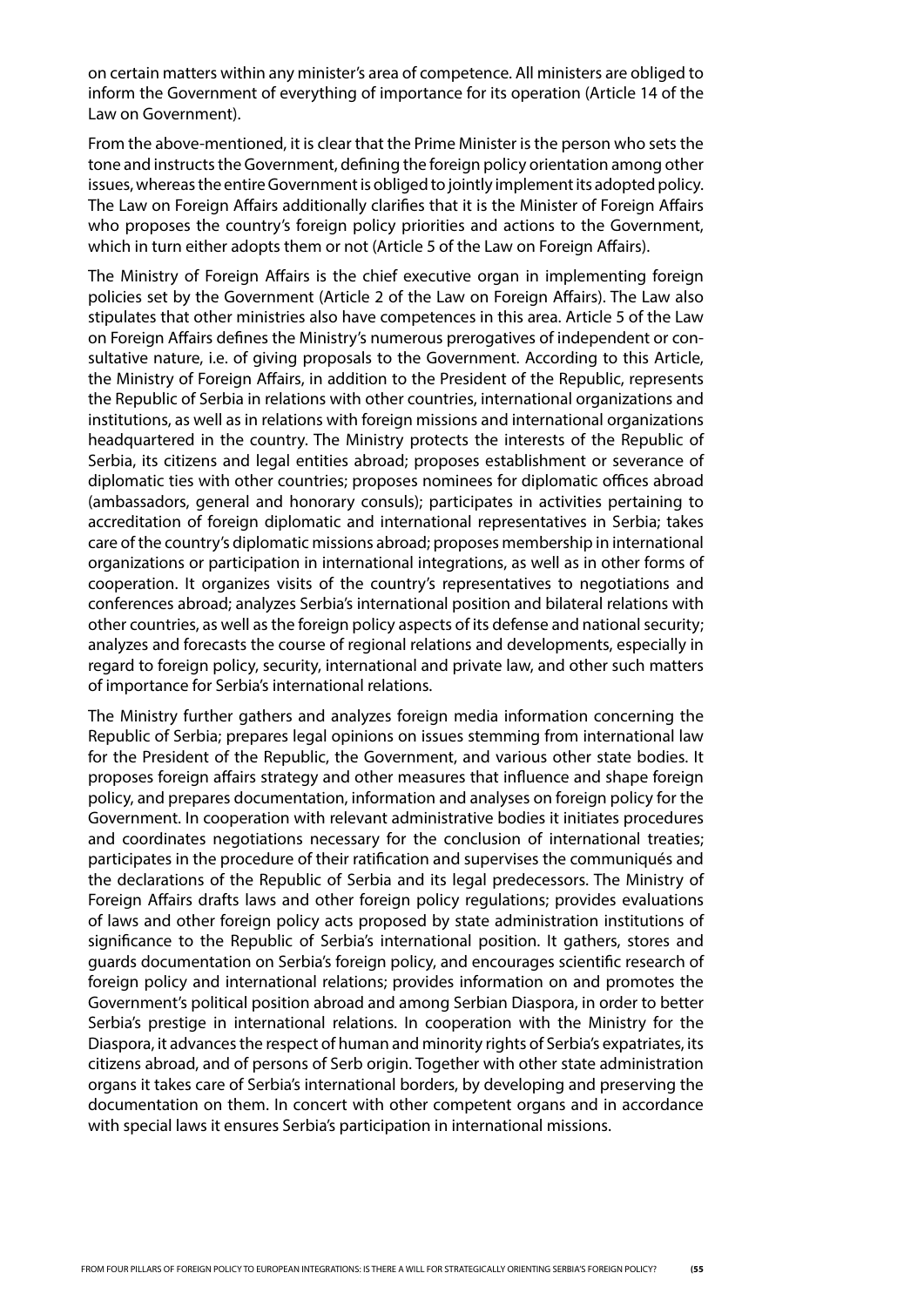## **ADDENDUM III**

## THE GENERAL NORMATIVE AND INSTITUTIONAL FRAMEWORK FOR THE CONTROL OF THE PASSING OF FOREIGN POLICY DECISIONS

The normative framework of the National Assembly's activities and jurisdictions is defined by the Constitution, the Law on the National Assembly, the Assembly's Rule Book, and the Law on Government, whereas its prerogatives in foreign affairs are defined by the Law on Foreign Affairs. According to the Constitution of the Republic of Serbia and the Law on Government, the role of the Assembly is particularly important – it being the institution of supreme legitimacy, elected freely at general polls, vested with legislative authority and with the election of executive authority. It is the body which the *Government accounts to while pursuing Serbia's policy, enforcing its laws, regulations and other acts passed by the Assembly; for the conditions in all areas under its charge; and for the functioning Serbia's administration* (Article 7 of the Law on Government, Article 124 of the Constitution).

The National Assembly controls the Government's performance in the following manner (Article 56 of the Law on the National Assembly):

- The Government submits a performance report to the National Assembly at least once a year, as well as extraordinary reports upon the Assembly's request
- The National Assembly controls the work of the Government and its members through parliamentary queries, interpellations, votes of no confidence in the Government or any of its members, and by forming panels of inquiry.

Committees are the Assembly's working bodies (Article 4 of the Law on the National Assembly). According to the same Law, committees are formed to debate laws and other acts submitted to the Assembly for adoption; to monitor the enforcement of laws, and to assess and monitor the Government's performance and that of all other bodies supervised by the Assembly. Article 44 of the Assembly's Rule Book defines their powers in greater detail, by stating that a Committee monitors the implementation of policy by the Government; debates working plans and reports of relevant ministries and other state organs, organizations and bodies; and cooperates with other committees. The committees, therefore, are the permanent working bodies formed to deliberate upon issues of public policy.

The Law on Foreign Affairs (Articles 28, 29, and 30) defines in greater detail cooperation between the ministries and the National Assembly. These articles regulate hearings with appointed ambassadors before they depart to their posts; the obligation of keeping the Assembly informed on all pertinent matters, and assistance that Serbia's diplomatic and consular missions are obligated to provide to the National Assembly's delegations and representatives during bilateral visits. Thus, Article 28 regulating the informing of the National Assembly demands that the Ministry of Foreign Affairs inform the Assembly *"by sending relevant information on most important foreign policy activities."* This article also calls on the Minister of Foreign Affairs to *at least semiannually* submit to the Assembly's Committee for Foreign Affairs a *report on the Ministry's activities and performance*.

The Committee for Foreign Affairs, according to the Rule Book, is vested with the following competences (Article 50):

It may debate draft laws and proposals of other acts; debate issues from the area of foreign policy, relations with other countries, international organizations and institutions, ratification of international treaties, matters pertaining to the procedure of concluding and executing them, as well as those concerning the protection of the